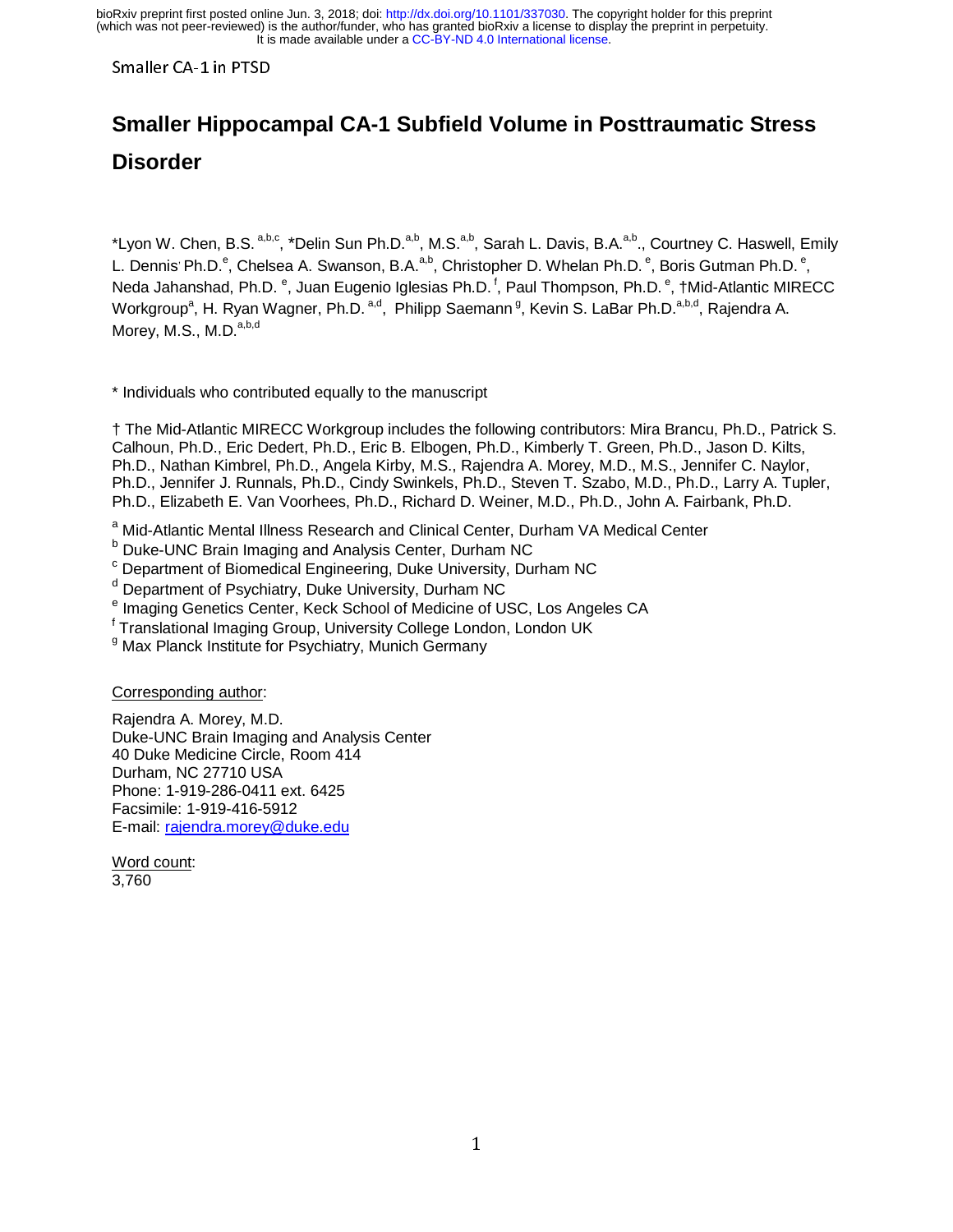### **ABSTRACT**

### **Background**

Smaller hippocampal volume in patients with PTSD represents the most consistently reported structural alteration in the brain. Subfields of the hippocampus play distinct roles in encoding and processing of memories, which are disrupted in PTSD. We examined PTSD-associated alterations in 12 hippocampal subfields in relation to global hippocampal shape, and clinical features.

#### **Methods**

Case-control cross-sectional study of US military veterans (n=282) from the Iraq and Afghanistan era were grouped into PTSD (n=142) and trauma-exposed controls (n=140). Participants underwent clinical evaluation for PTSD and associated clinical parameters followed by MRI at 3-Tesla. Segmentation with FreeSurfer v6.0 produced hippocampal subfield volumes for the left and right CA1, CA3, CA4, DG, fimbria, fissure, hippocampus-amygdala transition area, molecular layer, parasubiculum, presubiculum, subiculum, and tail, as well as hippocampal meshes. Covariates included age, gender, trauma exposure, alcohol use, depressive symptoms, antidepressant medication use, total hippocampal volume, and MRI scanner model.

### **Results**

Significantly lower subfield volumes were associated with PTSD in left CA1 (*p*=.01; *d*=.21; uncorrected), CA3 (*p*=.04; *d*=.08; uncorrected), and right CA3 (*p*=.02; *d*=.07; uncorrected) only if ipsilateral whole hippocampal volume was included as a covariate. A trend level association of L-CA1 with PTSD  $[F_{4, 221} = 3.32, p = 0.07]$  is present and the other subfield findings are nonsignificant if ipsilateral whole hippocampal volume is not included as a covariate. PTSD associated differences in global hippocampal shape were non-significant.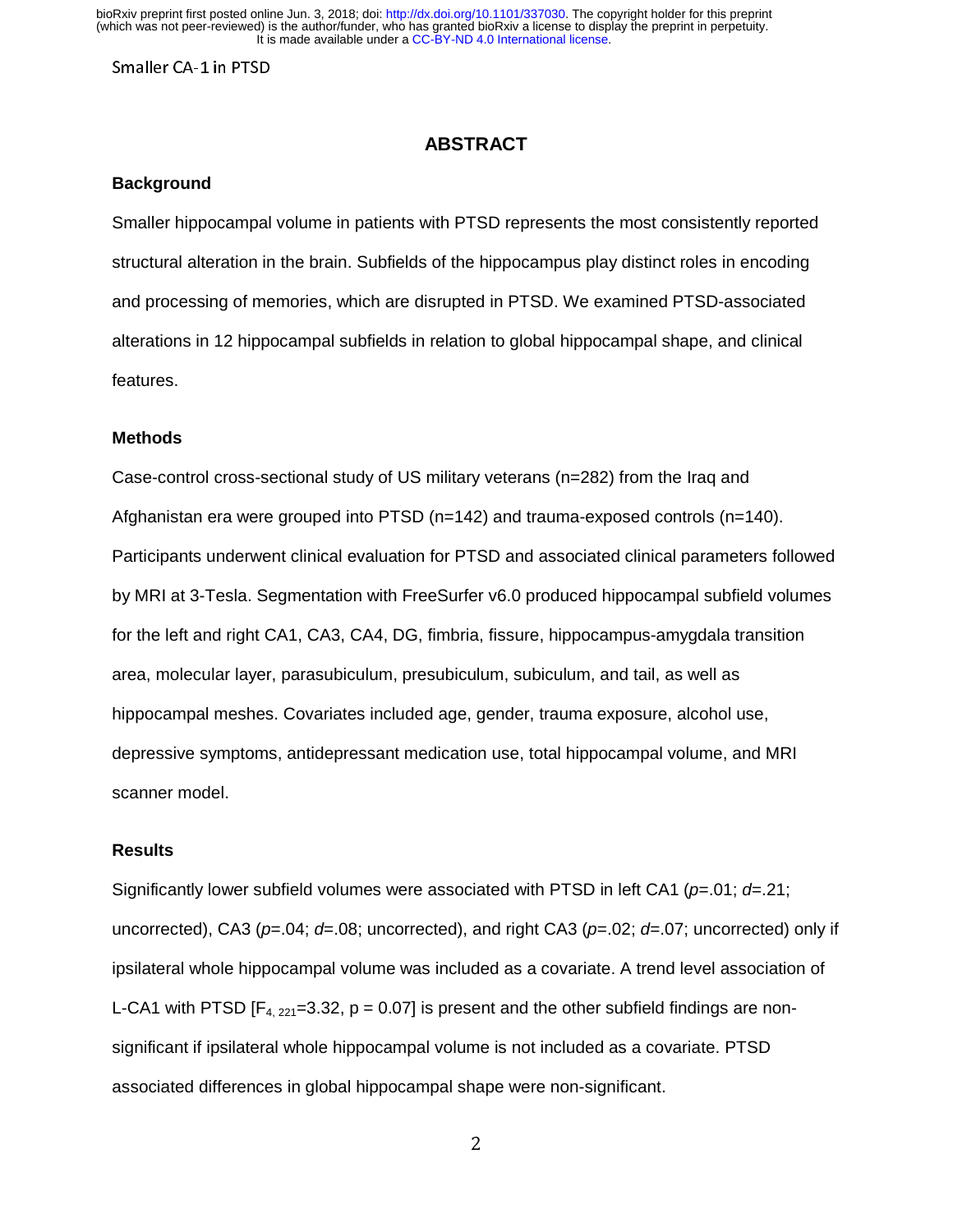Smaller CA-1 in PTSD

### **Conclusions**

The present finding of smaller hippocampal CA1 in PTSD is consistent with model systems in rodents that exhibit increased anxiety-like behavior from repeated exposure to acute stress. Behavioral correlations with hippocampal subfield volume differences in PTSD will elucidate their relevance to PTSD, particularly behaviors of associative fear learning, extinction training, and formation of false memories.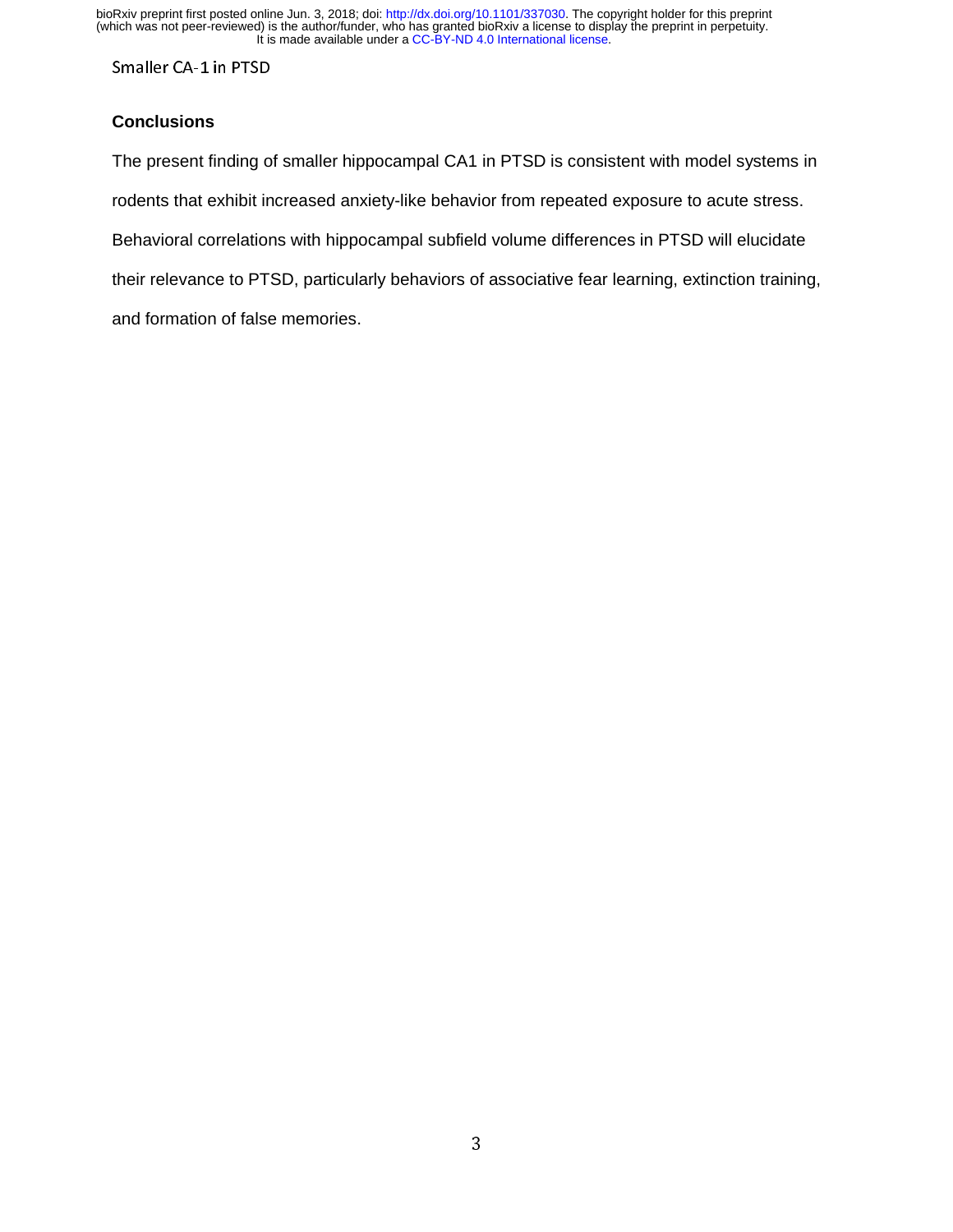### **INTRODUCTION**

Individuals with posttraumatic stress disorder (PTSD) may experience deficits in declarative memory such as remembering events, facts or lists, fragmentation of autobiographical or trauma-related memories, and trauma-related amnesia [1]. The hippocampus plays an important role in memory formation and retrieval that has long been implicated in the clinical presentation of PTSD [2]. Indeed, lower hippocampal volume in PTSD has been a reliably reported structural alteration for over two decades [3; 4]. We sought to attain improved spatial and functional characterization of this structural alteration via two complimentary approaches, (1) quantify the volume of 12 hippocampal subfields, and (2) conduct 3-D vertex-based shape analysis of the hippocampus to identify localized surface features associated with PTSD.

Careful investigation of PTSD-associated alterations in hippocampal subfields and their relationship to differences in hippocampal shape, and clinical features is scant, has met with inconsistent results, and has been beset by limitations [5-7]. Employing manual subfield segmentation, Wang et al reported lower volume in CA3 associated with PTSD, Hayes et al found smaller dentate gyrus (DG), whereas Mueller et al found PTSD associated no subfield differences. The primary limitation of previous studies was small sample size of n=36 given the expected range of effect sizes. Hayes et al studied the largest sample to date (n=97), but used subfield segmentation with FreeSurfer v5.3 that suffered from three major shortcomings [8]. First, the resolution of the *in vivo* training data was insufficient for the human raters to accurately distinguish subregions, forcing excessive reliance on geometric boundary criteria for tracing subfields, but on the other hand may be able to overcome image artifacts sometimes overlooked by automated techniques. The second issue was that the delineation protocol was designed for the hippocampal body, which translated poorly to the hippocampal head and tail. The resultant third problem was that the volumes of the subregions did not agree well with histological studies. Therefore, FreeSurfer v5.3 is based on an anatomically incorrect atlas [9],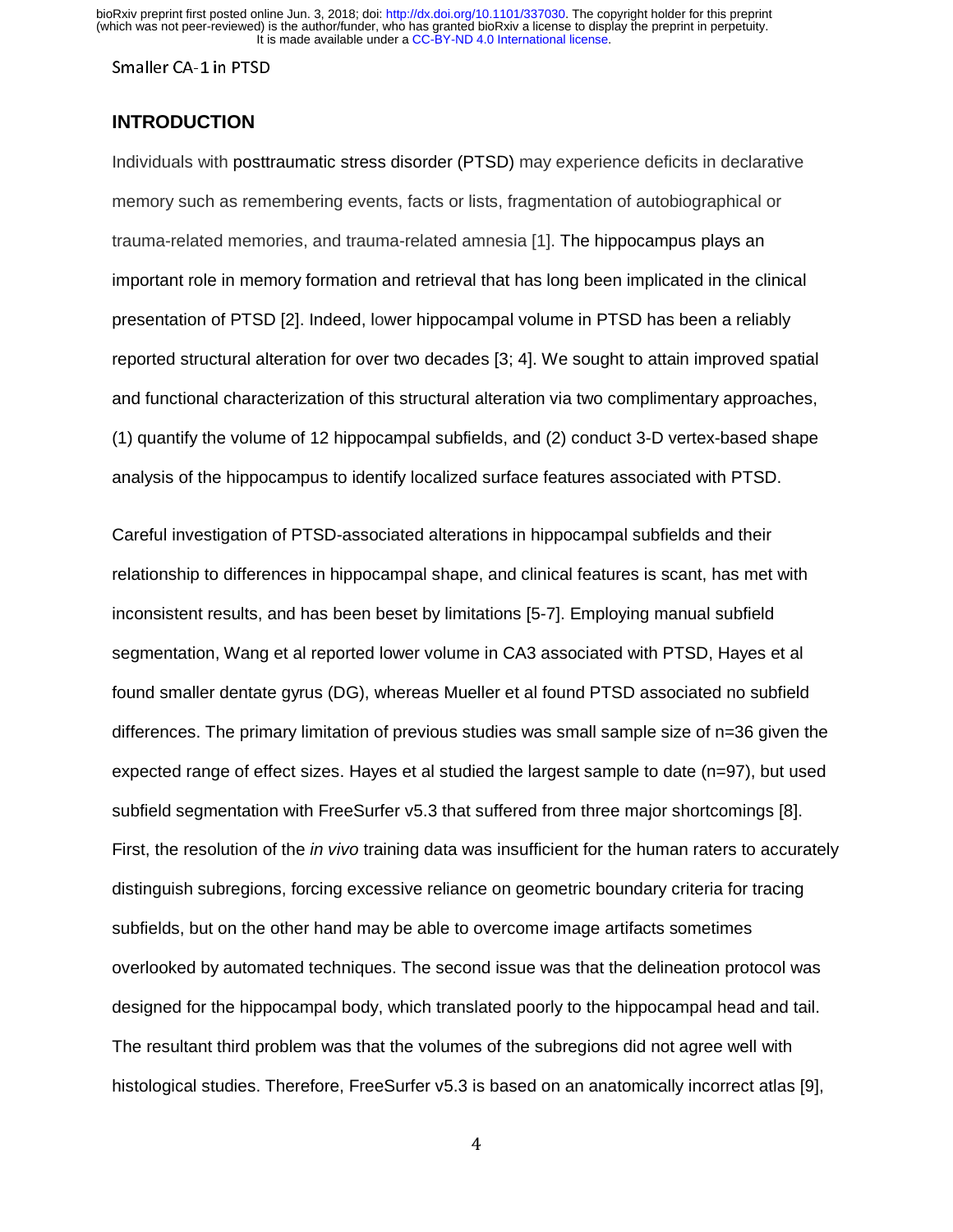#### Smaller CA-1 in PTSD

notably for CA1. These shortcomings are addressed in the present study by a completely new atlas in FreeSurfer v6.0 that was built with a novel atlasing algorithm and *ex vivo* MRI data acquired from *post mortem* brains [10]. Thus, FreeSurfer v6.0 combines *ex-vivo* and *in-vivo*  scans, with the former acquired on 15 *ex-vivo* brains scanned at 7-Tesla to attain extremely high signal to noise ration and 130-µm<sup>3</sup> isotropic resolution, whereas v5.3 used *in vivo* atlas from five cases acquired at nearly 9-fold lower resolution of 380- $\mu$ m<sup>3</sup> resolution and the manual segmentation studies were acquired at 4T with 180-fold lower resolution of 400 x 500 µm inplane and 2000-µm through-plane resolution. These enhancements enable segmentation of 12 subfields with FreeSurfer v6.0 as compared to five subfields with v5.3 or manual segmentation methods.

Subfields of the hippocampus are involved in discrete aspects of memory encoding and consolidation. For instance, the dentate gyrus (DG) is important in distinguishing features that are different from other memories in order to store similar memories as discrete events – a phenomenon called *pattern separation* [11; 12]. Pattern separation deficits may underlie fear generalization [13], a process that occurs in anxiety and stress based disorders including PTSD [14]. By contrast, the entorhinal cortex (EC) and *cornu ammonis* subfield-3 (CA3) are crucial in recognizing different events with overlapping features – a phenomenon called *pattern completion* that has important implications in contextual fear conditioning [15] and is a widely investigated model of PTSD [16]. Chronic stress in rats produces atrophy and debranching of dendrites in pyramidal neurons of the CA3 [17] and decreased neurogenesis in the DG [18], which appear to be reversible in these models when stress is alleviated. Preclinical research in rats has shown that the CA1 subfield is involved in context-specific memory retrieval after extinction [19]. These and other findings clearly point to a major influence of hippocampal CA1 neurons in conditioned fear and its extinction [20]. Extinction learning, which relies critically on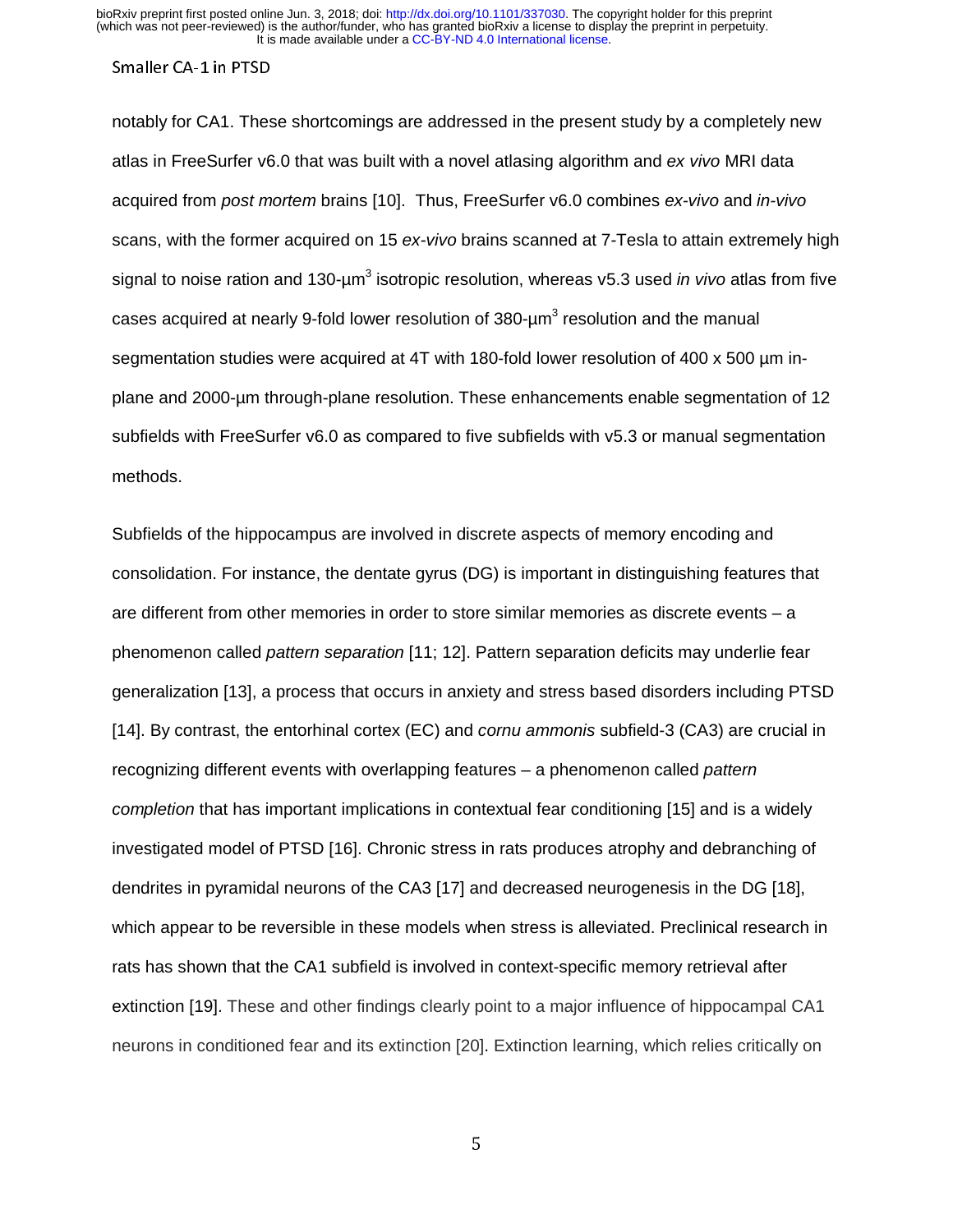intact CA1 function [20; 23; 24], is impaired in widely adopted experimental models of PTSD and consistent with re-experiencing symptoms of PTSD.

The capability for automated, *in vivo* segmentation of the human hippocampal subfields is now imperative for achieving replicability and reproducibility efficiently in large multi-site initiatives [25; 26]. The recently released FreeSurfer v6.0 makes it possible to estimate the hippocampal subfields from 1-mm T1-weighted MRI. Despite the fact that historically, segmentation of subfields was usually based on higher resolution images, that may include T2, with 0.2-0.7 mm and limited contrast between some of the subfields at 1-mm resolution, it has been shown that segmentations estimated from 1-mm scan resolution nevertheless carry useful information on subfield volumes [10]. The segmentation algorithm was validated on three publicly available datasets with varying MRI contrast and resolution [27].

Our goal was to investigate the association between PTSD and 12 hippocampal subfield volumes, as well as the relationship of subfield volume to hippocampal shape among a large cohort of younger US military veterans. Based on the foregoing evidence from animal and human research, we hypothesized the PTSD group would have smaller CA1, CA3, and DG volumes. Given the application of an anatomically incorrect atlas for CA1 in FreeSurfer v5.3 that was corrected in FreeSurfer v6.0, and the unique role of CA1 in context-specific memory retrieval, a strongly implicated behavioral deficit in PTSD, we elevated our prediction probability of smaller CA1 volume relative to CA3 and DG. Furthermore, a complimentary analysis of hippocampal shape was expected to reveal differences for surfaces corresponding to the affected subfields.

### **METHODS**

#### *Participants*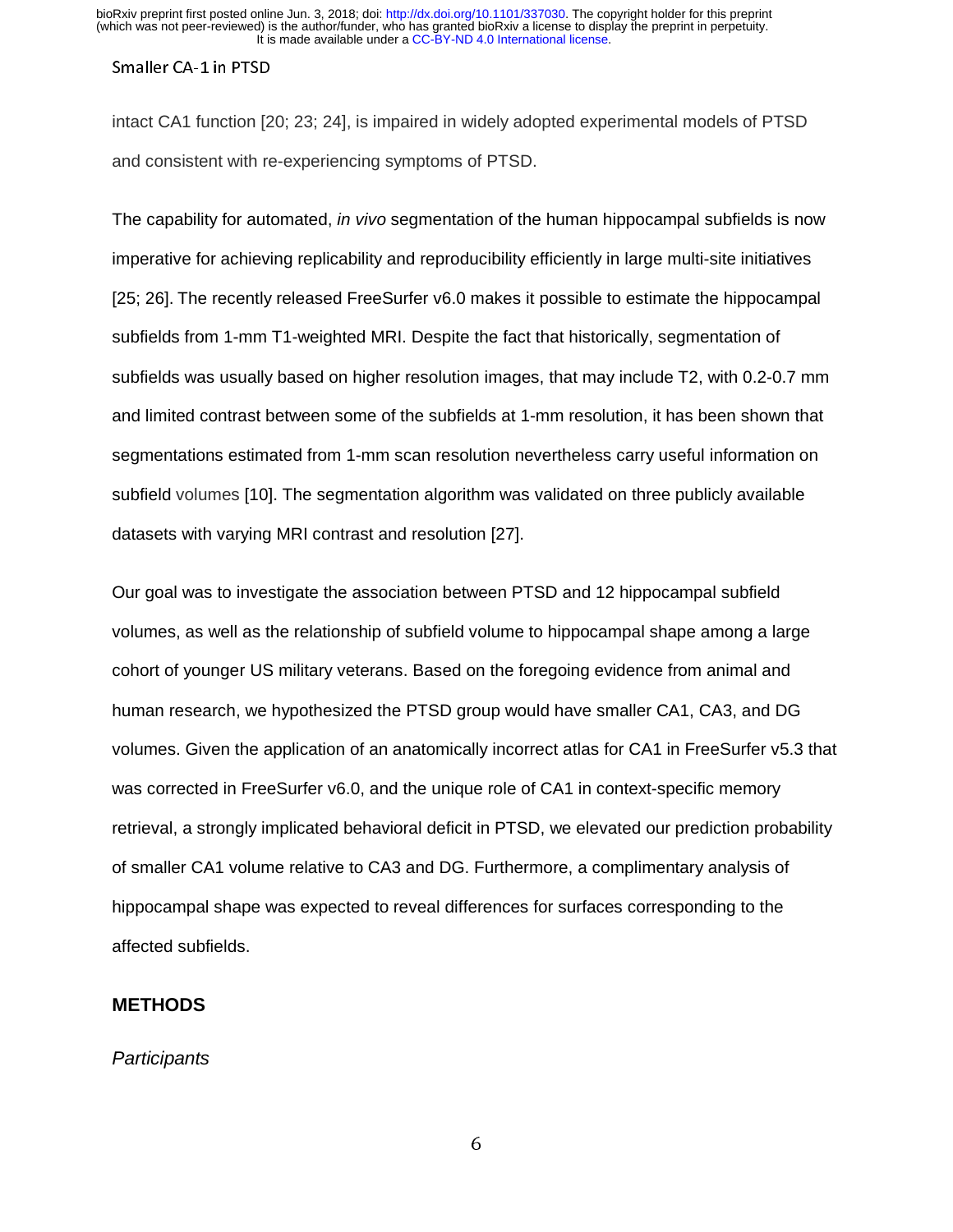### Smaller CA-1 in PTSD

We enrolled a total of 290 Iraq and Afghanistan era military service veterans, which were recruited from our repository [28]. Among these participants, 282 were selected for analysis following quality control (QC) procedures that consisted of 142 individuals with PTSD and 140 trauma exposed controls. Eight scans failed segmentation QC (non-hippocampal tissue assigned to CA1, contrast insufficient to identify the hippocampal fissure, presence of holes) resulting in participant exclusion. Participants were screened for inclusion/exclusion criteria based on information available in the repository. Important exclusions included major Axis I diagnosis (other than MDD or PTSD), contraindication to MRI, moderate/severe traumatic brain injury, substance dependence, neurological disorders, and age over 65 years. All participants provided written informed consent to participate in procedures reviewed and approved by the Institutional Review Boards at Duke University and the Durham VA Medical Center. Participants' age, sex, and other demographic and clinical information are summarized in **Table 1** (see Supplement).

#### *MRI acquisition*

All images were acquired on a 3-Tesla scanner equipped with an 8-channel head coil. All scans were acquired as high-resolution T1-weighted whole-brain axial images with 1-mm isotropic voxels on three different scanners: [1] GE Discovery MR750 (n=163, 57.8%; Control n=77, PTSD n=86) [2] GE Signa EXCITE (n=89, 31.5%; Control n=42, PTSD n=47), and [3] Philips Ingenia scanner (n=30, 10.6%; Control n=21, PTSD n=9). See Online Supplement for 'Image Acquisition Parameters'.

#### *Hippocampal Subfield Volume Analysis*

Automated segmentation and labeling of subcortical volumes and estimation of total intracranial volume (TIV) from T1 images was performed using the FreeSurfer image analysis suite[29] (v5.3.0; http://surfer.nmr.mgh.harvard.edu/) and its library tool, *recon-all*. Hippocampal subfield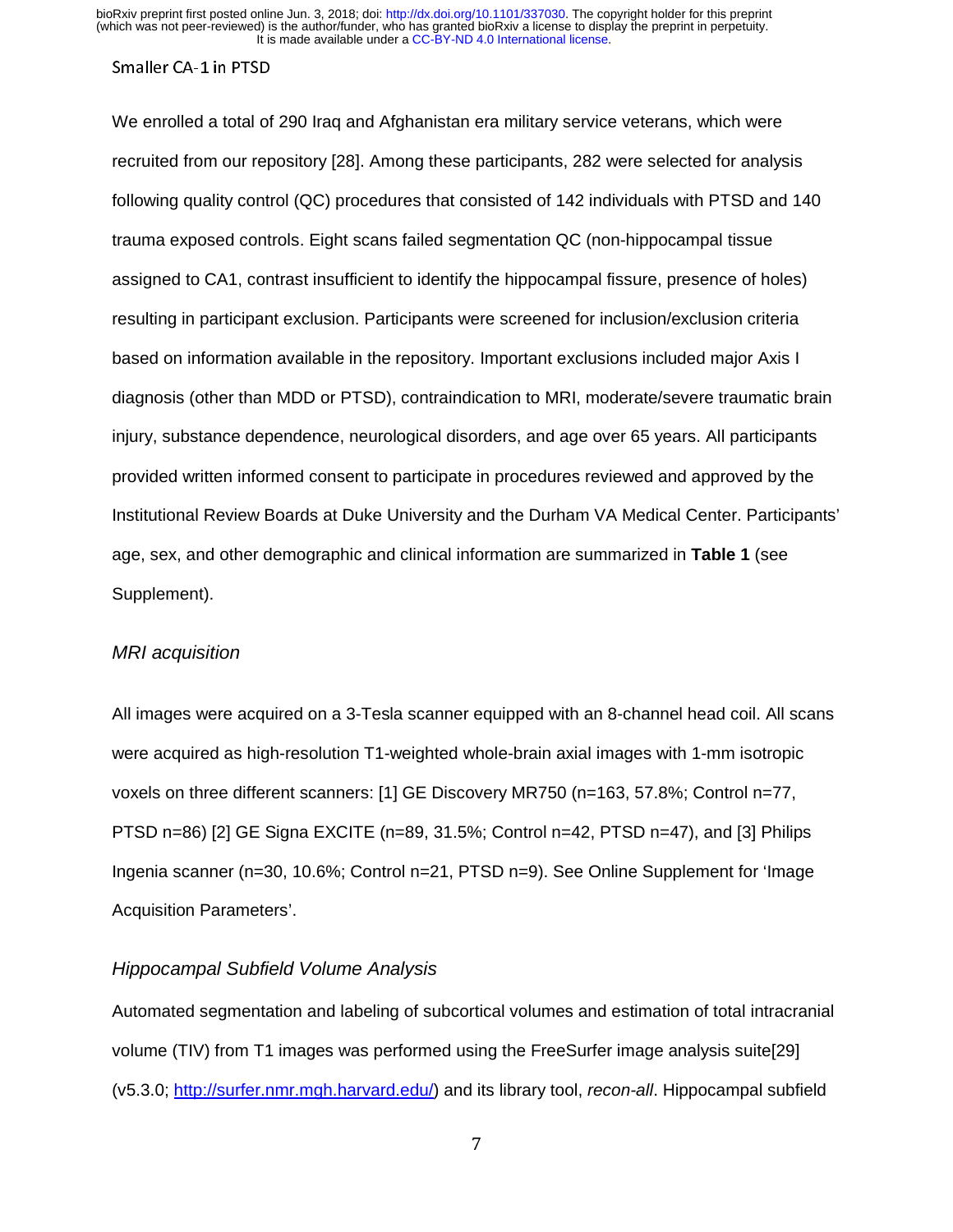### Smaller CA-1 in PTSD

segmentation was performed using FreeSurfer 6.0 and its library function, *hippocampalsubfields-T1*. Hippocampal subfield volumes for the left and right hemispheres were generated in each subject for the CA1, CA3, CA4, DG, fimbria, fissure, hippocampus-amygdala transition area (HATA), molecular layer, parasubiculum, presubiculum, subiculum, and tail (**Figure 1**). We applied standardized protocols for image analysis for subcortical segmentation developed by the Consortium for ENhancing Imaging Genetics through Meta-Analysis (ENIGMA; see Supplement), (http://enigma.ini.usc.edu/protocols/imaging-protocols/). We have previously analyzed FreeSurfer output from multiple scanners with evidence that results are robust to this heterogeneity. In Logue et al we used 16 different scanners and found  $p_{\text{het}}$ =0.74 and l<sup>2</sup>=0 for hippocampal volume. In Whelan et al [25], we demonstrated high intraclass correlation (ICC) across 1.5T and 3.0-T scanners with FreeSurfer v6.0 for hippocampal subfields including CA1  $(ICC = 0.915)$  and CA3  $(ICC = 0.827)$ .

#### *Quality Control Procedures*

We applied quality assurance for hippocampal subfield segmentations using protocols developed by the ENIGMA-MDD Consortium and the ENIGMA-MDD hippocampal subfields project (see https://pgc-ptsd.com/wp-

content/uploads/2017/08/PTSD\_Instructions\_Subfields\_part\_IR\_II.pdf ).

#### *Hippocampal Shape Analysis*

We applied a standard analysis pipeline for subcortical shape developed by ENIGMA [30]. FreeSurfer segmentation and labels created from the volumetric analysis described above were used to generate meshes and shape data for the hippocampus. Vertex information from each subject was extracted to carry out between group analyses with regressors. We applied vertexwide FDR correction based on 2,502 vertices (see Supplement).

### *Statistical Analysis*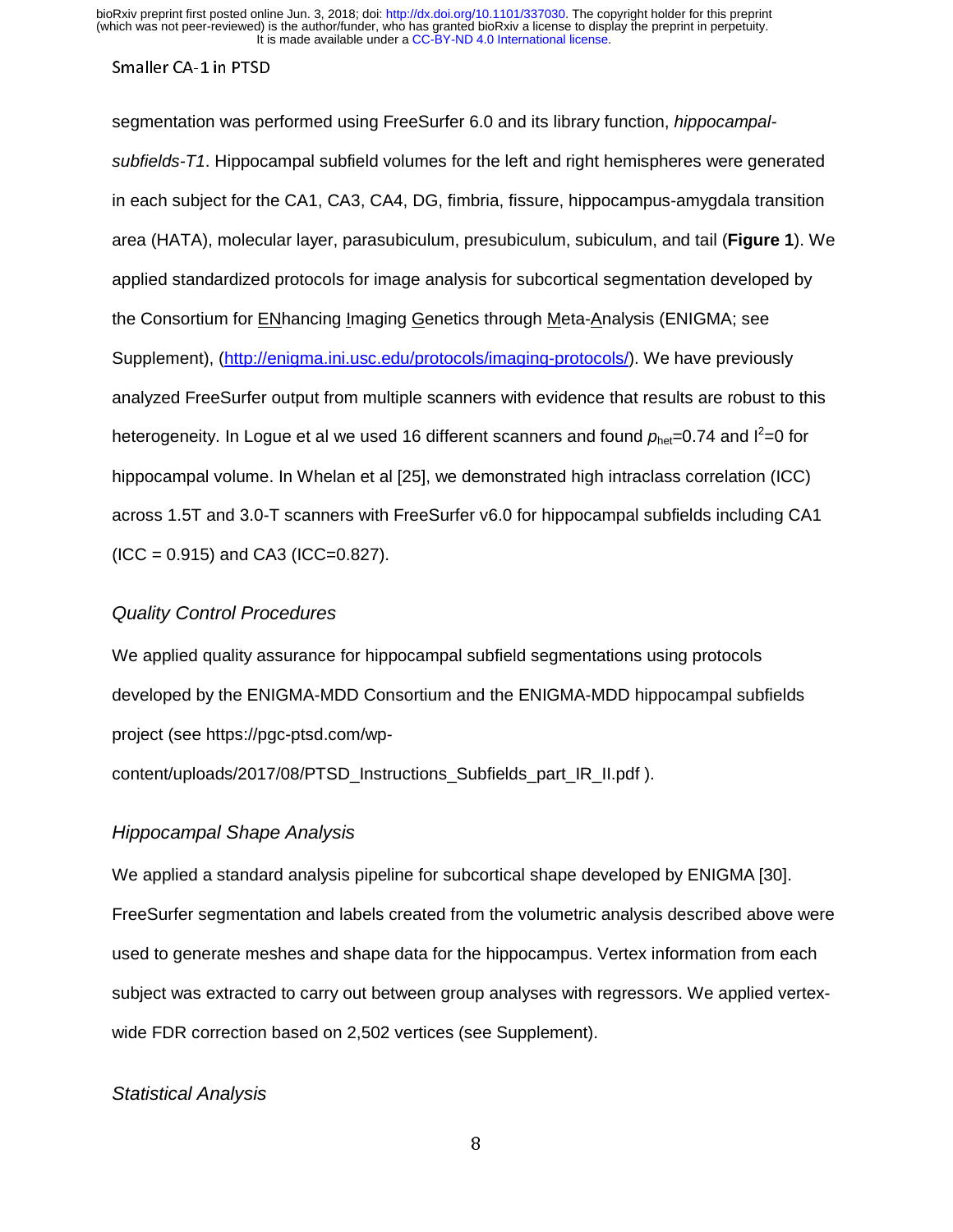The subfield volumes obtained from FreeSurfer was the dependent variable in an ordinary least square (OLS) regression model run separately for each subfield. Bonferroni correction for multiple testing was applied to the volumetric analyses given that 12 regions from 2 hemispheres were assessed. We included a covariate for ipsilateral whole hippocampal volume because CA1 volume is highly correlated with whole hippocampal volume, i.e. individuals with smaller hippocampi will have smaller CA1 in much the same way that individuals with a small brain (TIV) will have a small hippocampus. Further details of the regression model and regressors are in the **Supplement**. Results for the CA1, CA3, and DG were not Bonferroni corrected because of prior evidence of volume reduction reported in adults exposed to childhood maltreatment [31] and adult PTSD [6; 7]. Regressors in the initial analysis were selected based on established associations with hippocampal volume, but subsequent reanalysis included only regressors with *p* < 0.15 (see **Supplement**).

The preexisting group difference in the level of trauma exposure between the PTSD and Control groups meant that group differences could be attributable to either PTSD or trauma exposure. Inclusion of trauma exposure as covariate could lead to inconclusive findings because removing the variance associated with trauma exposure will also alter variance in the dependent variable associated with diagnostic groups as explained by Miller and Chapman [32]. The role of trauma exposure on hippocampal volume was further scrutinized vis-à-vis PTSD with correlations between trauma exposure and each of the significant subfields results in PTSD and Control groups. The difference in correlations between the PTSD and Control group was compared with Fisher's r-to-z test [33].

## **RESULTS**

*Demographic and clinical characteristics*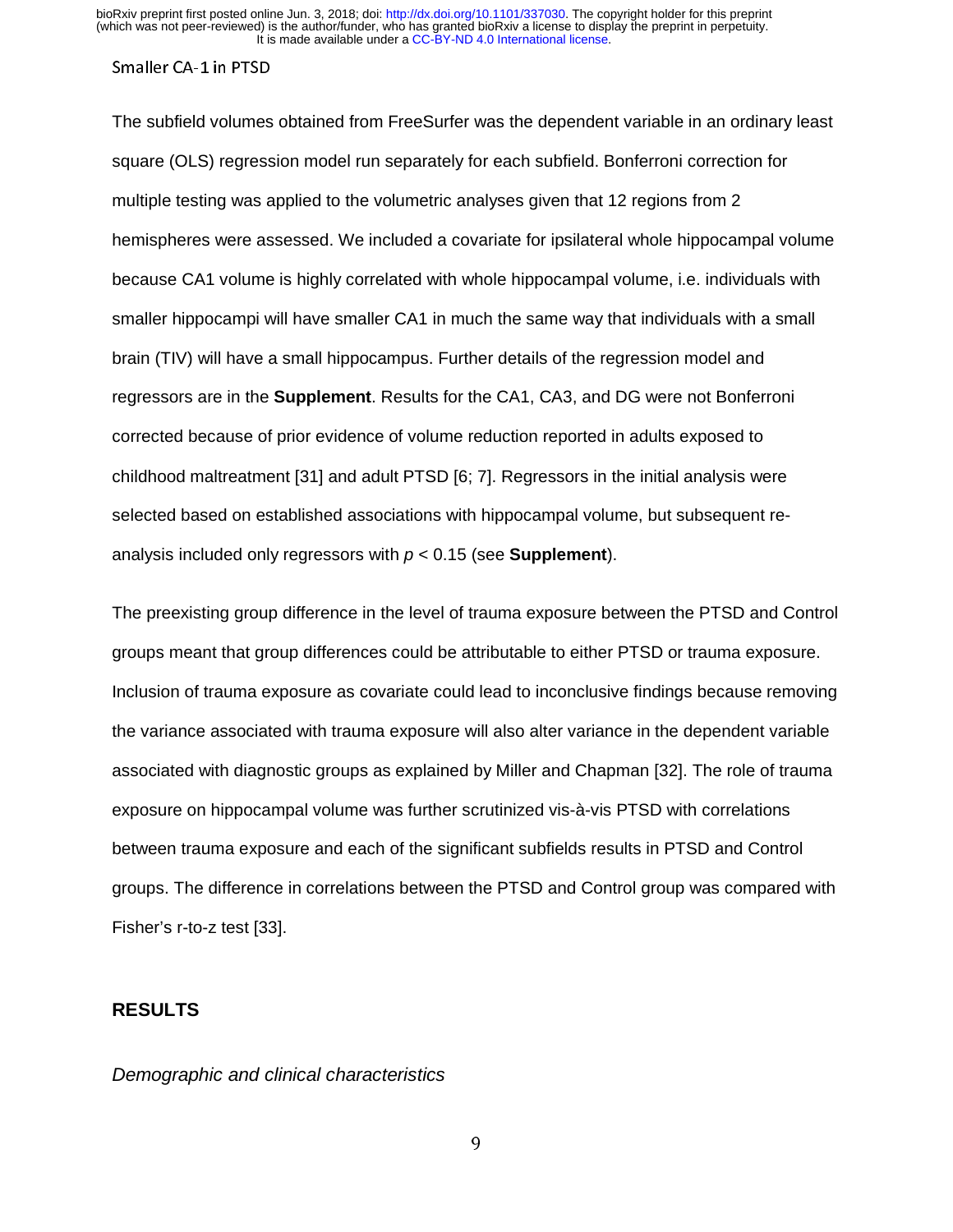In broad terms, exposure to combat trauma and lifetime trauma, as well as symptoms of depression and alcohol use were significantly greater in the PTSD group than the traumaexposed control group. Detailed clinical and demographic information is reported by diagnostic group in **Table 1**.

#### *Association of subfield volumes with PTSD*

We found PTSD was associated with significantly lower volume in L-CA1 ( $p=01$ ; Cohen's *d*=.21), L-CA3 (*p*=.04; Cohen's *d*=.08), and R-CA3 (*p*=.02; Cohen's *d*=.07). The data was reanalyzed for regressors with *p* < 0.15 in the initial univariate model. These results that were fully consistent with the initial analyses with all regressors as listed in **Table 2** and the **Supplement**. The largest effect size among regions with significant between-group differences was in L-CA1 (Cohen's *d* = .21), whereas the effect size was small for L-CA3 and R-CA3.

There were no other subfields with significant between-group differences after correction for multiple comparisons. Detailed results of descriptive and inferential statistics including the role of each regressor are provided in **Table 2**. Serotonergic medication usage, which was a regressor in the initial analyses, was non-significant for all subfields. Results of secondary analysis that omitted data of subjects on antipsychotic medication (n=4) yielded results that were consistent with the main analyses, L-CA1  $[F_{4.273}=5.76, p=0.017]$ , L-CA3  $[F_{4.273}=4.27$ ,  $p=0.04$ ], and at trend level for R-CA3 [ $F_4$ <sub>273</sub>=3.80, p=.052]. To address the possible role of SSRI medication, we repeated main analyses by excluding subjects taking SSRI medication (n=56). Our results were consistent with our main findings in the L-CA1  $[F_{4, 220} = 4.76, p = 0.03]$ , L-CA3  $[F_{4, 4}]$  $_{220}$  = 3.80, p=0.052], and at trend level for R-CA3 [F<sub>4, 220</sub>=3.33, p=.07]. Among regressors, the whole hippocampal volume regressor (ipsilateral) showed the most consistent results. Subfields with very small volumes (≤ 100 mm<sup>3</sup>) consistently demonstrated significant effect of scanner type. In addition, the gender regressor for R-CA4, combat exposure for R-presubiculum,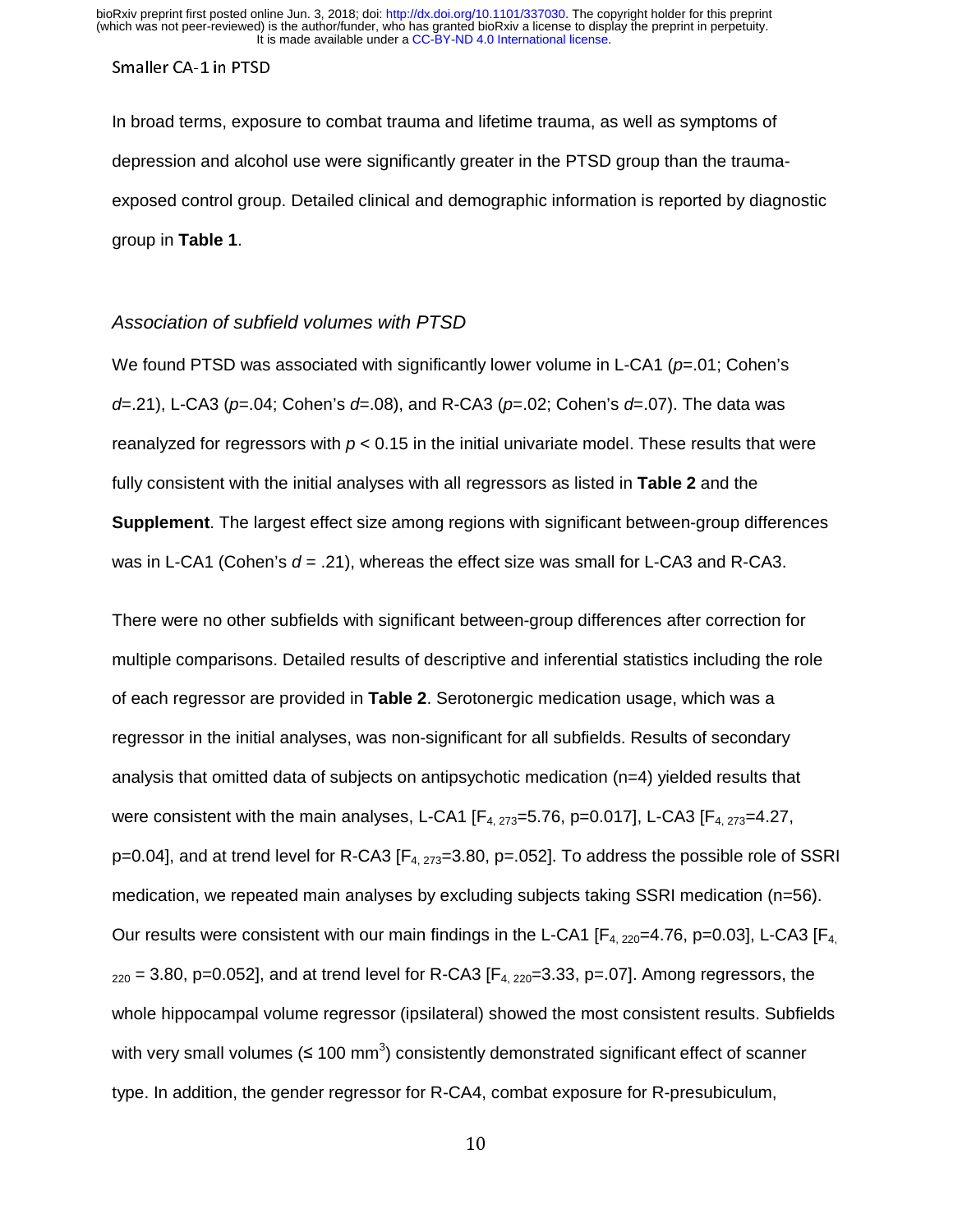depression symptoms regressor for L-DG, L-CA3, R-CA3, and R-fimbria were nominally significant (**Table 2)**.

Excluding ipsilateral whole hippocampal volume as a covariate resulted in a trend level association of L-CA1 with PTSD  $[F_{4, 221}=3.32, p = 0.07]$  and non-significant results for the L-CA3  $[F_{4, 221}=0.07, p = 0.79]$  and R-CA3  $[F_{4, 221}=0.23, p = 0.63]$  (Table 3). To understand the role of including ipsilateral whole hippocampal volume as a covariate, we plotted the L-CA1, L-CA3, and R-CA3 residualized values with the covariates included in the regression model, importantly the ipsilateral whole hippocampal volume (**Figure 2**).

#### *Association of subfield volume with trauma exposure*

The association between trauma exposure and subfield volumes for L-CA1, L-CA3, and R-CA3 was examined because trauma exposure was collinear with diagnostic groups, i.e. significantly greater in the PTSD than Control group  $[t<sub>281</sub>=-8.05; p < .0001)$ . This raised the possibility that subfield volumes were related to trauma exposure rather than PTSD. Correlations between trauma exposure and subfield volumes were weak (r's < .15). The correlation strength between trauma exposure and subfield volumes was not significantly different in PTSD than in Control groups based on Fisher's r-to-z for L-CA1 (*z*=-.055; *p*=0.95), L-CA3 (*z*=1.27; *p*=0.20), and R-CA3 (*z*=1.15; *p*=0.25) (**Figure 3**).

The analysis that showed a significant association between R-CA3 and PTSD included a regressor for combat exposure based on a significant result for CES that was identified in the initial analysis, which included all regressors (**Table 2**). The CES score was significantly higher in the PTSD group than the control group  $[t_{281}=-7.53; p<0.0001)$ , which meant that the CES regressor was correlated with diagnostic grouping, again raising the possibility that the groupdifference in R-CA3 was associated with combat exposure rather than PTSD. The correlation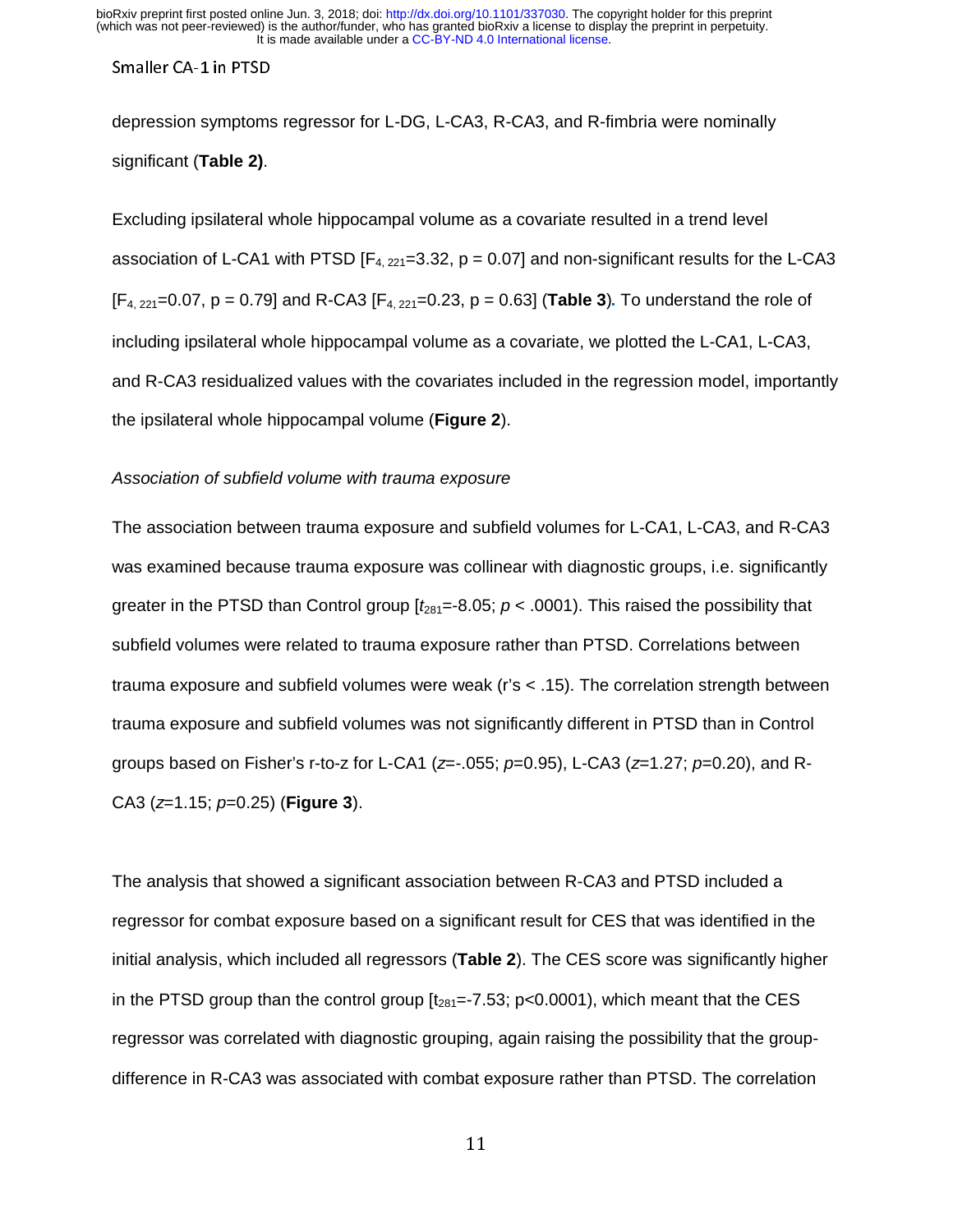#### Smaller CA-1 in PTSD

strengths between combat exposure and R-CA3 subfield volumes were weak (r's < .06) and not significantly different in PTSD and Control groups using Fisher's r-to-z (*z*=.79; *p*=0.43) [33].

### *Effect of Age in PTSD*

We found trend-level correlations between age and volume for bilateral CA1, CA2, and DG, but the interaction of age by PTSD diagnosis was non-significant (correlations did not differ significantly in the PTSD group relative to the trauma-exposed control group; **Table 3**) [6].

#### *Shape Results*

The vertex-based analyses revealed that shape differences between the PTSD group and the control group were non-significant after vertex-wide FDR correction for multiple testing (p < .05). Results for trend-level significance with FDR correction (*p* < 0.2) are provided for β-map and *p*map visualization of shape differences based on the Jacobian determinant in **Figure 4**.

#### *Effect of Scanner*

There was no systematic difference in the number of cases and controls across scanner [ $X^2$ =4.48; p = .11]. Subfield findings between scanners did not differ significantly based on PTSD diagnosis when controlling for age. The interaction of PTSD and scanner type was nonsignificant for L-CA1  $[F_{278.2}=1.29, p=0.28]$ , L-CA3  $[F_{278.2}=1.40, p=0.25]$ , and R\_CA3  $[F_{278.2}=1.58, p=0.25]$ p=0.21].

#### **DISCUSSION**

In this study we examine PTSD-associated differences in the volume of hippocampal subfields and the shape of the hippocampus. Our study demonstrates smaller volume in the L-CA1, L-CA3, and R-CA3 in patients with PTSD. Among the present findings, only L-CA1 had a nontrivial effect size, whereas L-CA3 and R-CA3 had very small effect sizes. While trauma-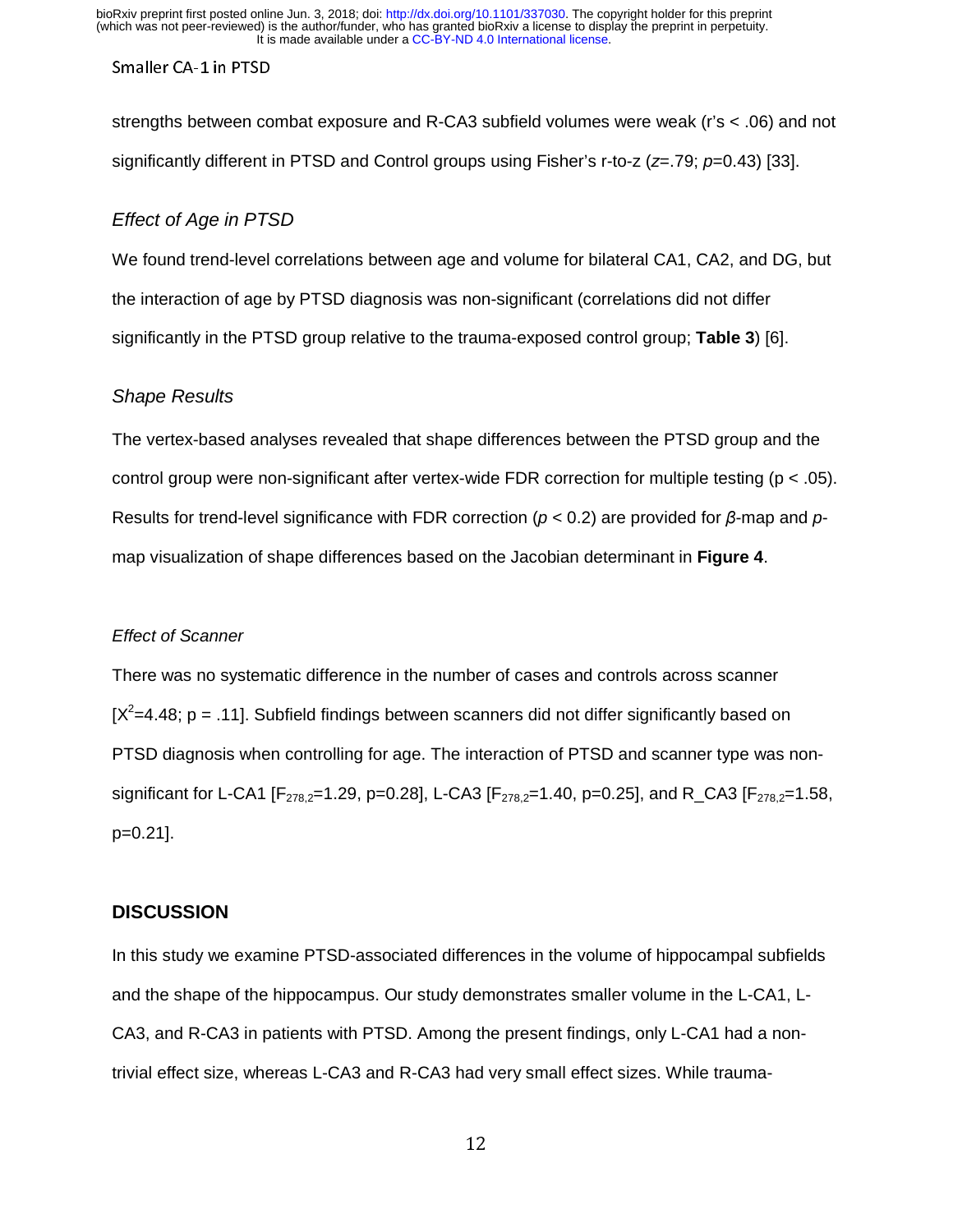exposure was significantly higher in the PTSD group than the trauma-exposed control group, we found no evidence to support that between-group differences in subfield volumes were correlated to severity of trauma exposure. We found an inverse correlation of the L-DG subfield with age in the combined group, and with L-CA1, and L-DG in the PTSD group, but this relationship was unaffected by PTSD diagnosis. No PTSD-associated differences in hippocampal shape were detected with vertex-based morphometry. Compared to previously published reports of hippocampal subfield volume in PTSD [7], our study used a sample size that is over 2.5 times larger and employed more advanced methods for segmentation of 12 hippocampal subfields based on an atlas constructed from ultra-high resolution MRI scans of postmortem brains.

Lesion studies in model animal systems that introduced neurotoxic lesions in either CA1 or CA3 prior to extinction training eliminated the context dependence of extinguished fear. However lesions of CA1 or CA3 placed after extinction training found that only CA1 lesions impaired context dependence of extinction [19]. Thus, hippocampal CA1 neurons may play an important role in conditioned fear and extinction [20]. Insofar as contextual fear extinction is a realistic model of PTSD and the assumption that reduced CA1 volume implies a corresponding function in humans, our finding is consistent with the clinical features of PTSD, specifically the presence of prominent re-experiencing symptoms that persist in contexts without threat.

Hippocampal subfields CA1–3 are altered by experimental stress in animal studies [34] and consistent with human behavioral findings of the preferential impact of early life maltreatment stress in at-risk families [35]. One consequence of this type of stress is corticosteroid-mediated impairment of learning and memory including the formation of false memories [36]. The basolateral amygdala, which is critical to associative emotional learning, projects directly and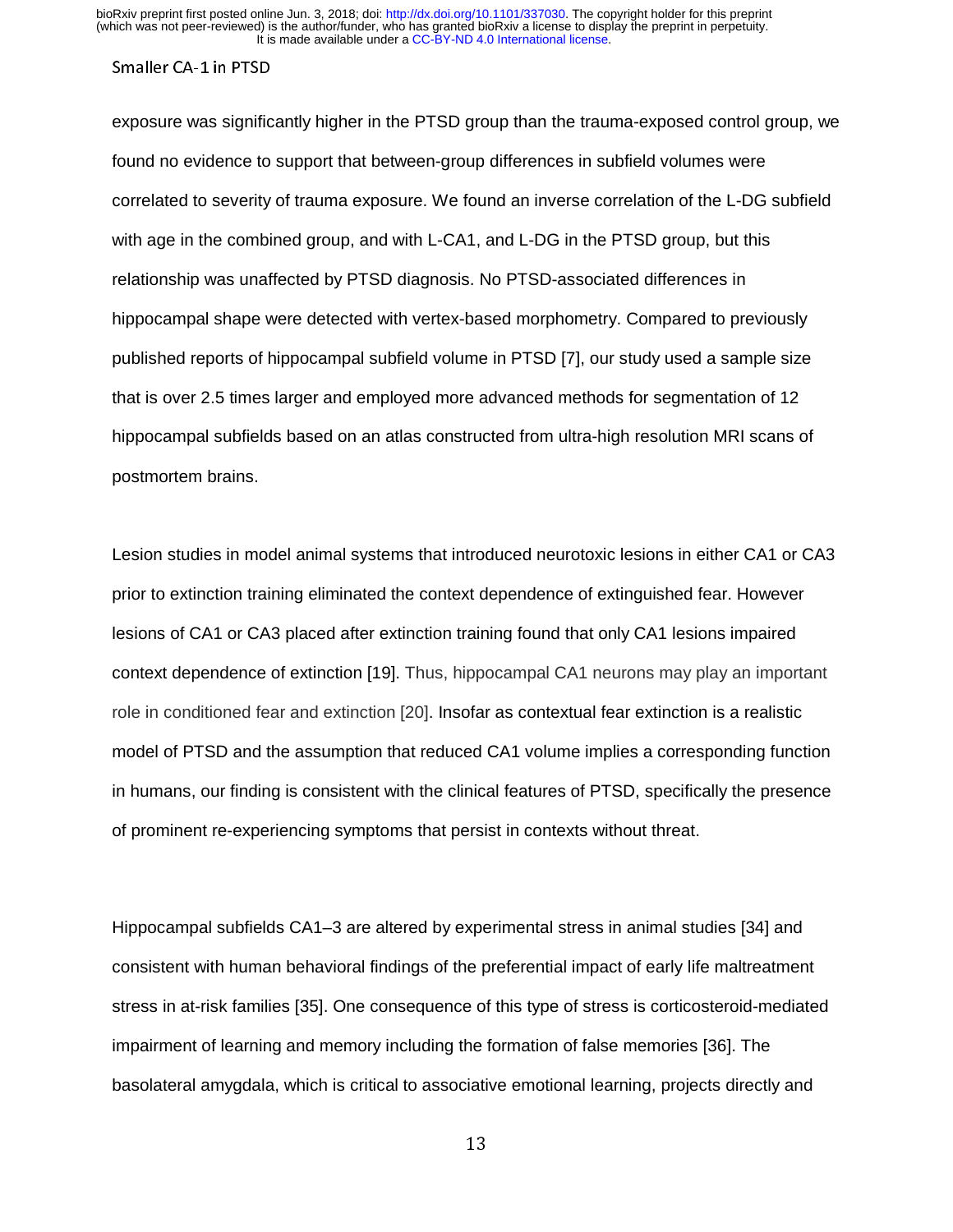indirectly through the entorhinal cortex to CA1 [37]. Pavlovian fear conditioning increases synchronization of the basolateral amygdala with CA1 and facilitates consolidation of declarative memory. Whereas repeated exposure to acute restraint stress produced hypertrophy of spine density in the basolateral amygdala and increase in anxiety-like behavior in the mice, it resulted in long term depression and atrophy in CA1 [38; 39]. Preclinical research in rats has shown that the CA1 subfield is involved in context-specific memory retrieval after extinction [19]. Ventral CA1 is enriched is enriched in anxiety cells that are activated by anxiogenic environments and required for avoidance behavior in mice [40]. Amygdala-hippocampal interactions are important for both non-declarative and declarative forms of emotional memory. Thus, our finding of lower CA1 volume in PTSD is consistent with the well-designed carefully controlled experiments in animals. In PTSD, the basolateral amygdala and the hippocampus function to control effects of emotion and arousal on consolidation of memories that include spatial or contextual cues about the environment [41].

To interpret the left lateralization of the present CA1 findings in PTSD, we turn to evidence from humans to adequately consider the unique role of language and verbal memory, which are lateralized to the left hippocampus [22]. Kerchner and colleagues [42] found that neuronal volume in CA1 alone was associated with episodic memory for verbal, visuospatial, and logical information. This association of CA1 with episodic memory was left lateralized and not found in relation to CA3 or DG. Disruption in verbal memory is a prominent feature of PTSD that has been demonstrated with neurocognitive testing and the inability to recall granular details of traumatic experiences is consistently observed in clinical encounters [36; 43; 44]. These memory disruptions are correlated with left lateralized decrements in hippocampal activation [36; 45]. Thus, converging evidence from behavioral, neuropsychological, functional imaging, volumetry, and lesion studies support a compelling rationale for left-lateralized CA1 alterations.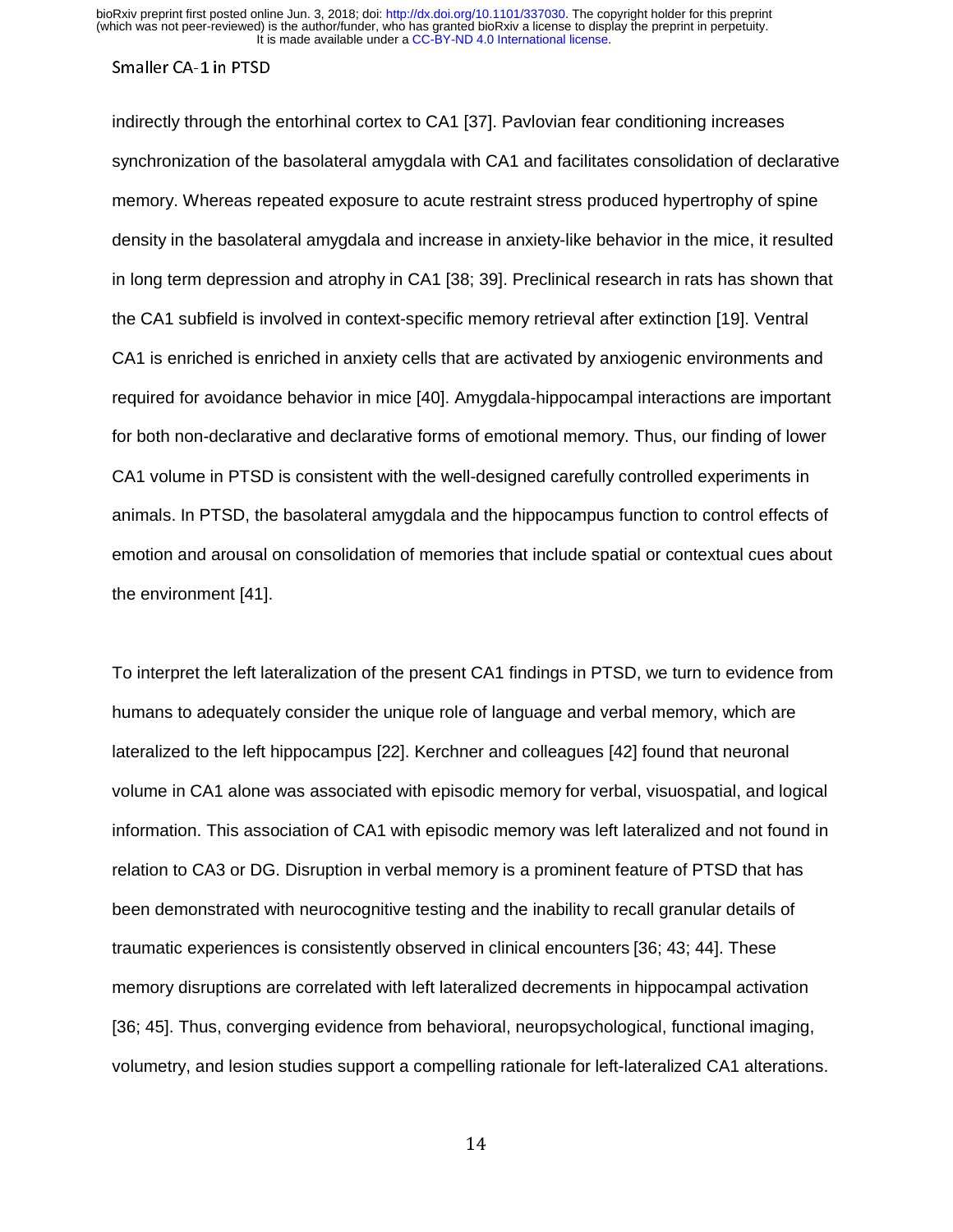Teicher and collegues reported lower volume of CA1, CA2/CA3, fimbria, presubiculum, subiculum, and CA4/DG in adults who experienced maltreatment as children, with 7% of the sample diagnosed with PTSD. However, there are a number of methodologic differences between the present study and Teicher et al. FreeSurfer 5.3 is based on an anatomically incorrect atlas [9], notably for CA1. In studies of PTSD that employed manual subfield segmentation, Wang et al reported lower volume in CA3, whereas Mueller et al found no subfield differences associated with PTSD. Several factors for divergent findings in previous studies may include lack of power, differences in military service, education, age, race, and socioeconomic status between samples. Small effect sizes calculated for the present results show that previous studies conducted with a sample sizes of n=36 [6] and n=85 [5] were underpowered. While our findings recapitulate the age associated volume decrease in CA1, we did not find a significant interaction aging and PTSD for CA3 volume as reported by Wang et al., [6].

As expected, directly comparing results across studies poses several challenges because of methodologic heterogeneity. The present segmentation with FreeSurfer v6.0 was fully automated, with the exception of quality checks performed on 12 segmented labels. However, Wang et al. and Mueller et al. employed manual segmentation, which may be able to overcome image artifacts sometimes overlooked by automated techniques. However, recent developments in automated methods take advantage of generative models for multi-atlas image segmentation that do not rely on the intensity of the training images. The, generative approaches used in FreeSurfer v6.0 and SPM have bias field estimation integrated into the model and are therefore very robust to bias fields. However we actually applied the FreeSurfer segmentation with the bias field correction turned off because the *norm.mgz* is already bias field corrected and moreover the bias field around the hippocampus is negligible. Noise is also integrated into the framework by modeling Gaussian distributions. An explicit model for motion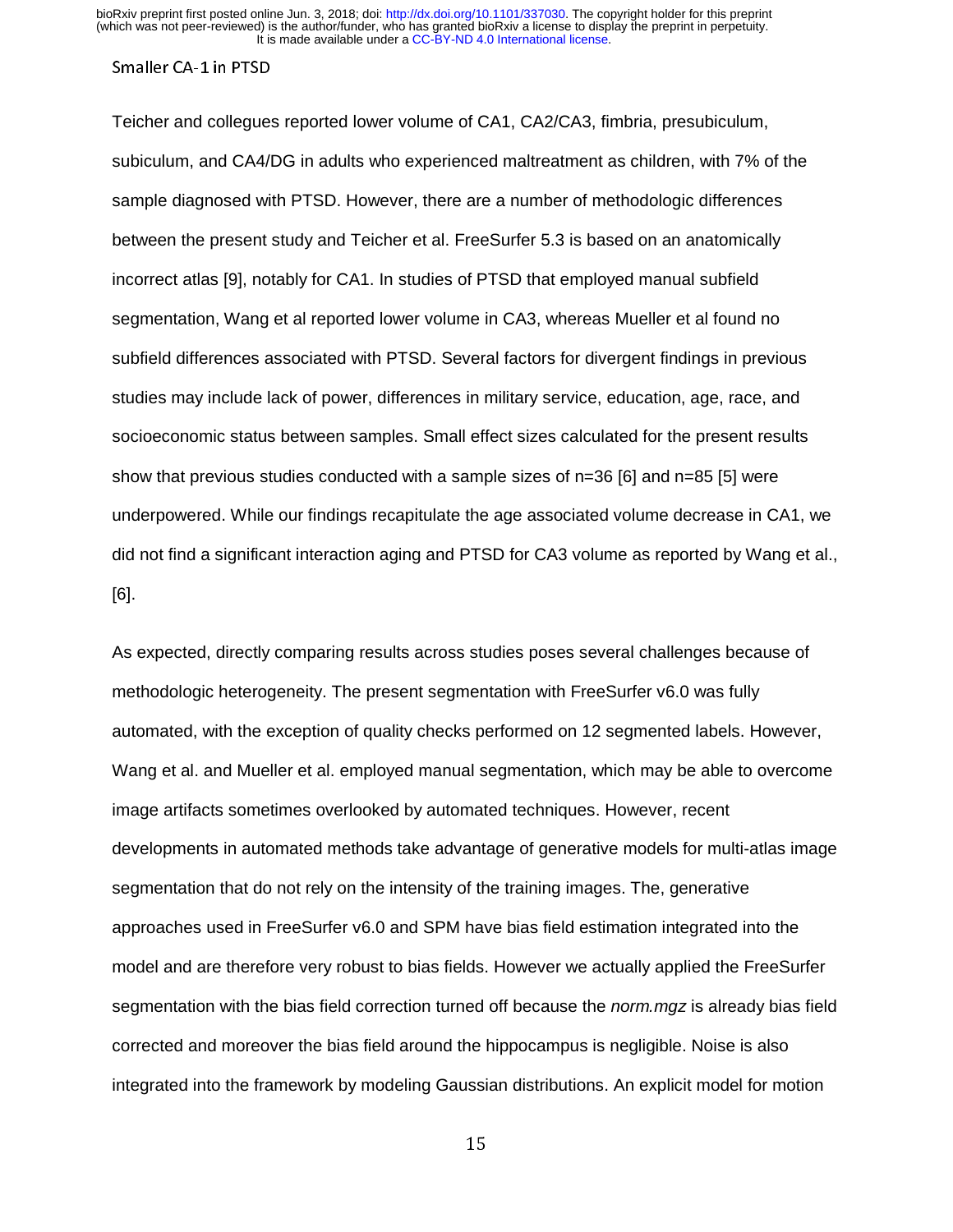is challenging to implement because it would need to contend with a variety of pulse sequences. Thus, severe motion can indeed derail the algorithm, but in practice it works very well [46]. Typically, the spatially varying tissue priors used by automated segmentations are produced by humans and training sets used by machines are also initially classified by humans [47]. FreeSurfer v6.0 combines *ex-vivo* and *in-vivo* scans with the former acquired on 15 postmortem brains scanned at 7-Tesla with on average 130-µm isotropic resolution, whereas v5.3 used in vivo atlas from five cases acquired at 9-fold lower resolution of 380-µm3 resolution and manual segmentation studies were acquired at 4T with 180-fold lower resolution of 400 x 500 um inplane and 2000-µm through-plane resolution. Although the landmarks chosen to delineate the subfield boundaries on the high resolution 7T *ex vivo* images were defined based on knowledge derived from histological exams, the accuracy of the resulting *ex vivo* labels was not confirmed by a histological exam in these specimens.

We conducted analyses with and without the inclusion of ipsilateral whole hippocampal volume as a covariate. Our reasoning for including ipsilateral whole hippocampal volume covariate is based on the fact that CA1 volume is highly correlated with whole hippocampal volume, i.e. individuals with smaller hippocampi will have smaller CA1 in much the same way that individuals with a small brain (TIV) will have a small hippocampus. This correlation is strong between L-CA1 and L-whole hippocampal volume in the control group ( $R^2$ =0.8647) and in the PTSD group ( $R^2$ =.8679). Thus, including the covariate for whole hippocampal volume is more effective at accounting for sources of variance, in particular for individual differences in size for both control (R<sup>2</sup>=0.3565) and PTSD (R<sup>2</sup>=0.3197) groups. While it is possible that smaller overall hippocampal volume in PTSD might partially mask the association between PTSD and subfield volume, in fact, it appears that this source of variance contributes more to the model than diagnostic status. Additional arguments for including ipsilateral whole hippocampal volume over TIV include (1) TIV does not account for laterality effects since it encompasses both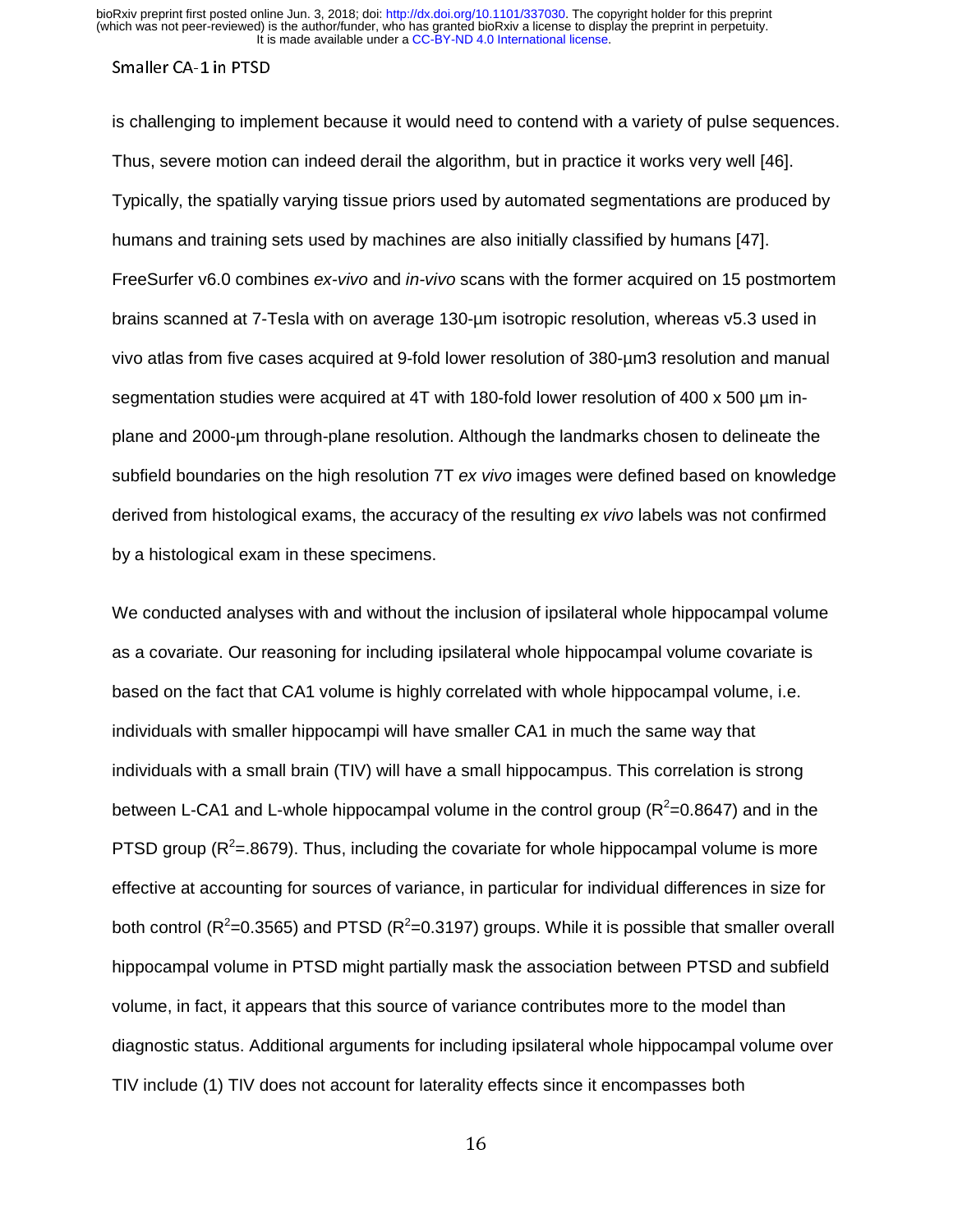hemispheres unlike ipsilateral whole hippocampal volume which is hemisphere-specific, and (2) the subfield volume is highly correlated with ipsilateral whole hippocampal volume because the FS v6.0 subfield segmentation relies heavily on atlas priors as compared to specific anatomical landmarks. By contrast, not including ipsilateral whole hippocampal volume answers a different but interesting question, which is whether subfield volume is associated with PTSD but without regard to the volume of the whole hippocampus. The association of the 'absolute subfield volume' to PTSD is also important because it does not presuppose the role of whole hippocampal volume or the association between PTSD and whole hippocampal volume. A thorough and thoughtful treatment of multiple regression modeling with multiple collinear variables is provided by Friedman and Wall [48] and also by Wurm and Fisicaro [49].

An estimation of statistical power for the largest published study (n=97) [7] to detect group differences in CA1 volume based on the effect size we observed (0.21), reveals only 55.3% power to reject the null hypothesis or a 44.7% chance of a false positive. By comparison, the present sample size (n=282) based on the same effects size (0.21) attains 94.9% power to reject the null or a 5.1% chance of a false positive. Clearly the results of previously published studies are concerning for reproducibility with a false positive chance approaching 50%.

### *Limitations*

An important limitation in interpreting our finding of diminished CA1 volume is the lack of correlative behavioral measures memory. Lacking such data, only indirect and tenuous associations can be made between PTSD diagnosis and memory disturbance, which can be inferred from symptoms of recurrent intrusive trauma memories and trauma reliving, or by invoking prior reports that demonstrate PTSD is associated with disrupted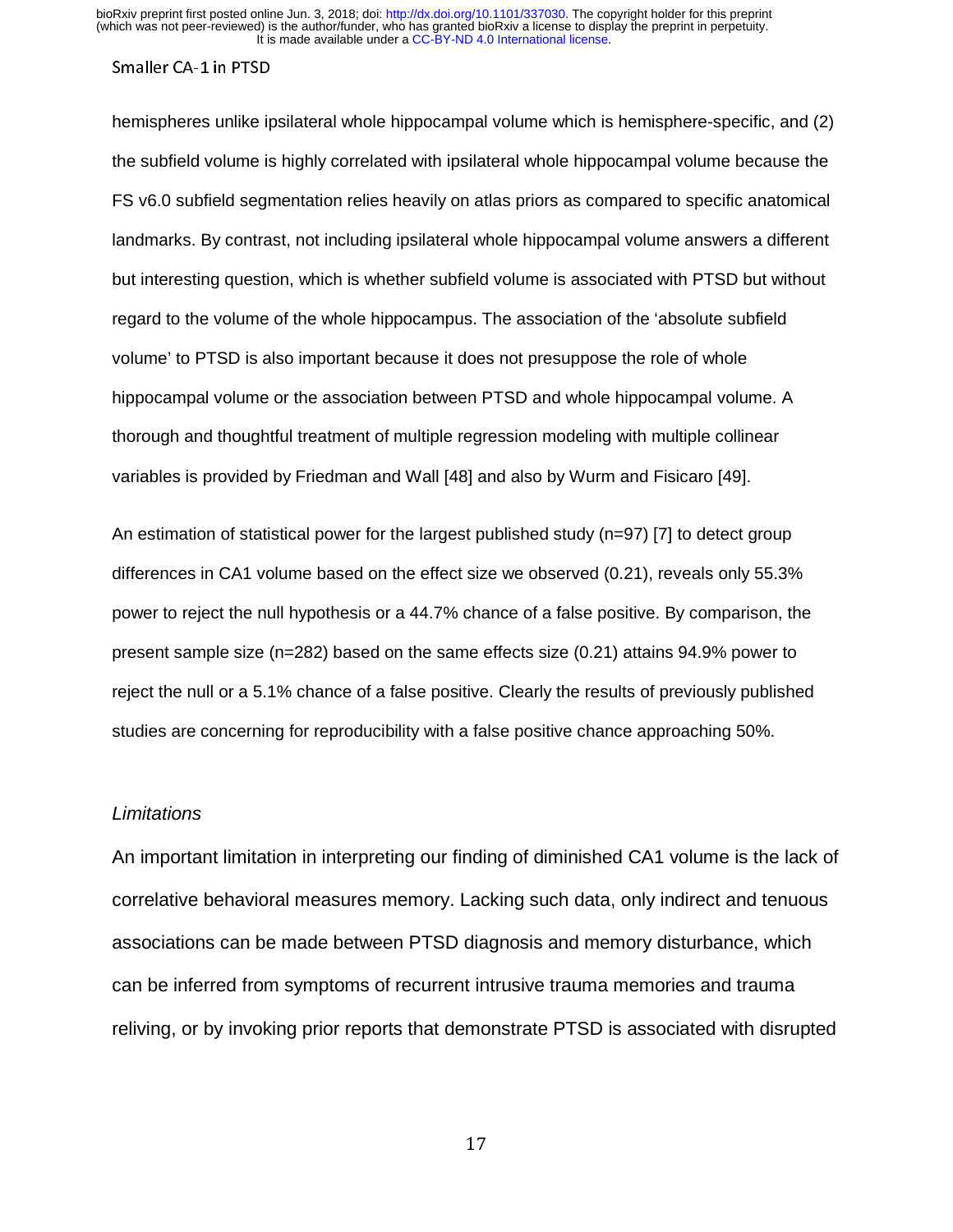fear memory [50]. Nonetheless, we feel that the outcome of the present study could generate future work to test these predictions.

FreeSurfer v6.0 segmentation was qualitatively compared with manual segmentation on a publicly available dataset of high resolution T1/T2 images [27] and quantitatively compared with the ADNI dataset, which involved discriminating MCI and normally aging elderly subjects. FreeSurfer compares favorably to manual segmentation based on extensive testing of FreeSurfer v6.0 as described by Iglesias et al [10].

 A notable limitation of the FreeSurfer 6.0 scheme for parcellation is that it depends heavily on a shape prior from an atlas composed of 15 ex vivo ultra-high resolution images acquired at 7T and hence delineates structures that cannot be discerned visually on in vivo 1-mm isotropic images with sufficient clarity to accurately parcellate 12 subfields. This difference of approach is a concern because the algorithm sometimes relies on the shape priors for labeling rather than contrast information detected in the image being segmented [10]. The lack of sufficient contrast features from the in vivo data makes robust quality control a challenge even by the most expert manual rater.

Our results lacked significant shape findings related to PTSD after applying the correction for multiple comparisons. While the corrections are applied to control Type 1 error, the procedure invariably comes at the cost of inflating Type II error. On the other hand, we imposed no correction on the volumetry results for CA1 because of a priori evidence implicating CA1 in PTSD, which eliminated any risk of Type II error. Thus, the first possible explanation relates to the application of multiple comparison correction in the shape analysis but no correction in the volumetry analysis of CA1. It does appear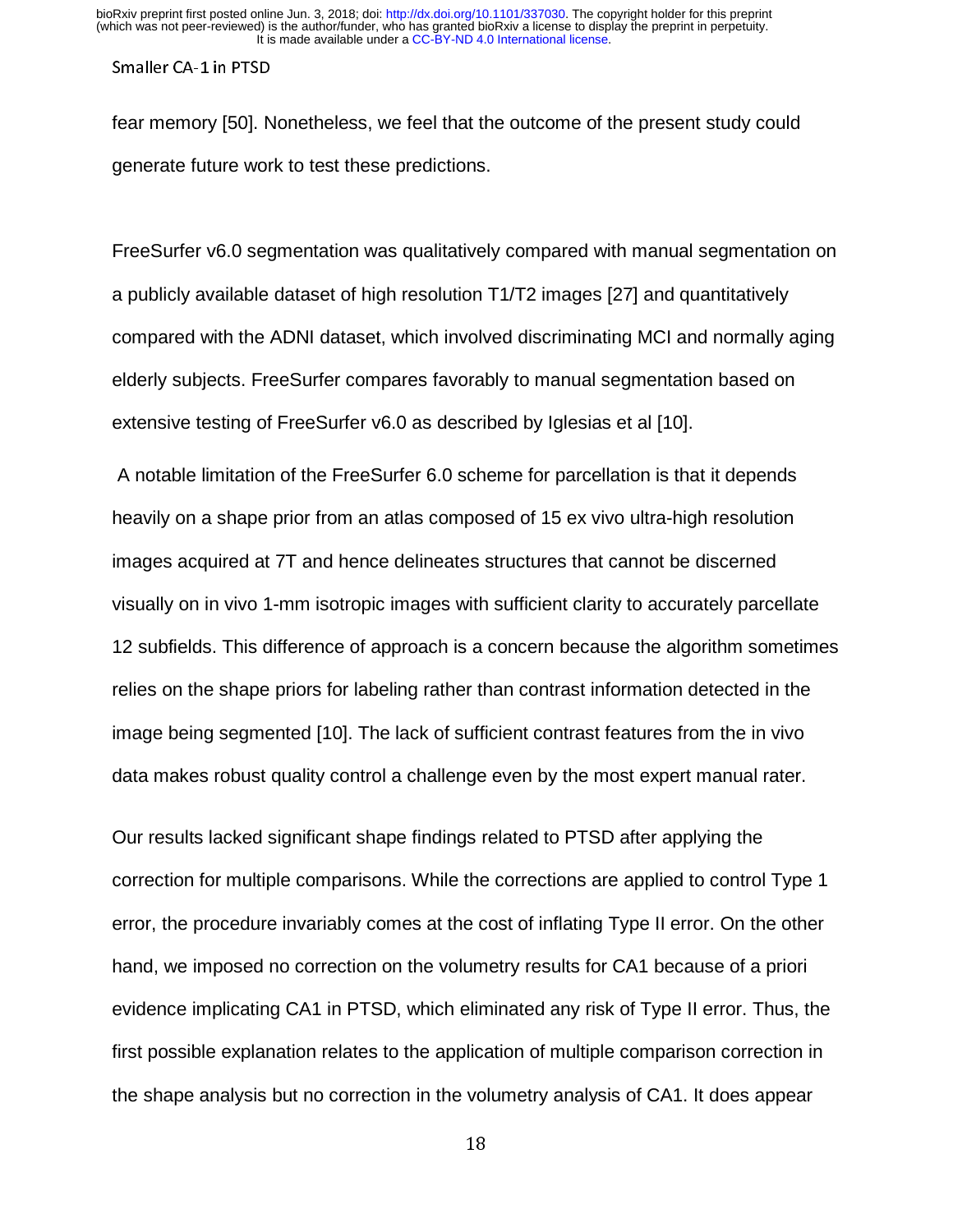that the uncorrected shape results show differences in the area of CA1. The second explanation is that shape differences are just below the threshold that is deemed significant (e.g.  $p > 0.05$ ). However, it is possible that the subthreshold vertex-based differences accumulate to produce a volume difference that is significantly different between groups. This is all the more likely given that the effect size of volume differences was small even for the CA1, which was the largest effect size among the subfields. The third possibility is simply some combination of the first two.

A limitation is our use of three different scanners (two GE 3T and one Philips 3T). We have previously analyzed FreeSurfer v6.0 output from different scanners with evidence that scanner heterogeneity provides robust and consistent results for hippocampal segmentation [4] and hippocampal subfield segmentation [25].

### *Conclusions*

Our results provide robust evidence of an association between smaller hippocampal L-CA1 volume and PTSD. Lower CA1 volume in PTSD is consistent with established research in mice that demonstrates atrophy in CA1 and increased anxiety-like behavior results from repeated exposure to acute stress. Further work on hippocampal subfield plasticity in PTSD with longitudinal studies will be important to elucidate the role of subfield alterations on learning and memory impairments in PTSD, particularly associative fear learning, extinction training, and the formation of false memories.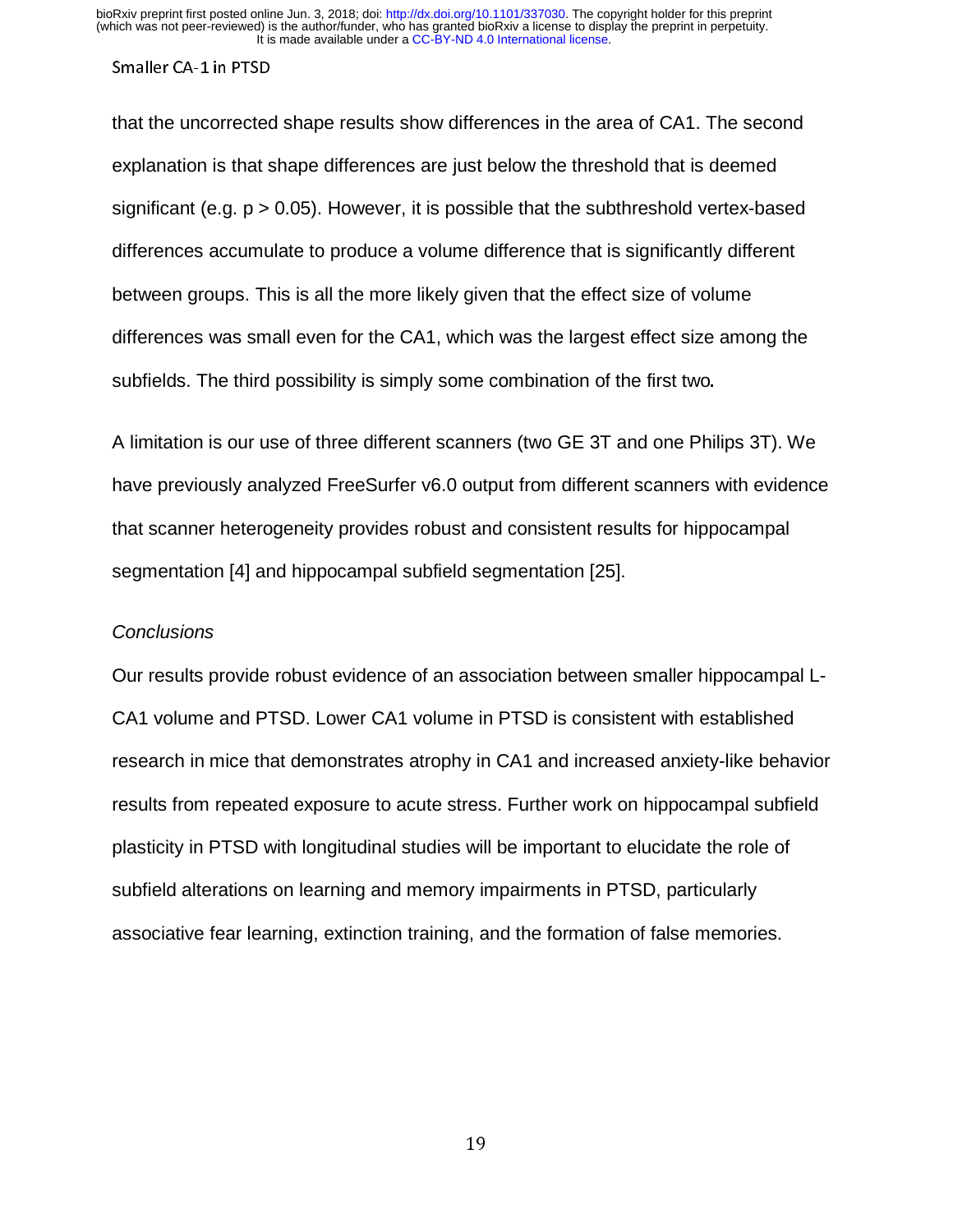Smaller CA-1 in PTSD

## **ACKNOWLEDGMENTS**

This research was supported by the U.S. Department of Veterans Affairs (VA) Mid-Atlantic Mental Illness Research, Education, and Clinical Center (MIRECC) core funds. Dr. Morey also received financial support from the VA Office of Research and Development (5I01CX000748-01, 5I01CX000120-02). Additional financial support was provided by the National Institute for Neurological Disorders and Stroke (R01NS086885-01A1). Juan Eugenio Iglesias is supported by a Starting Grant from the European Research Council (project no. 677697: "BUNGEE-TOOLS"). Emily Dennis is supported by a grant from the NINDS (K99 NS096116). Emily Dennis, Christopher Whelan, Boris Gutman, Neda Jahanshad, and Paul Thompson are also supported by NIH grants to Paul Thompson: U54 EB020403 (BD2K), R01 EB008432, R01 AG040060, and R01 NS080655. Finally, we could not have conducted this study without the willing participation of Veterans.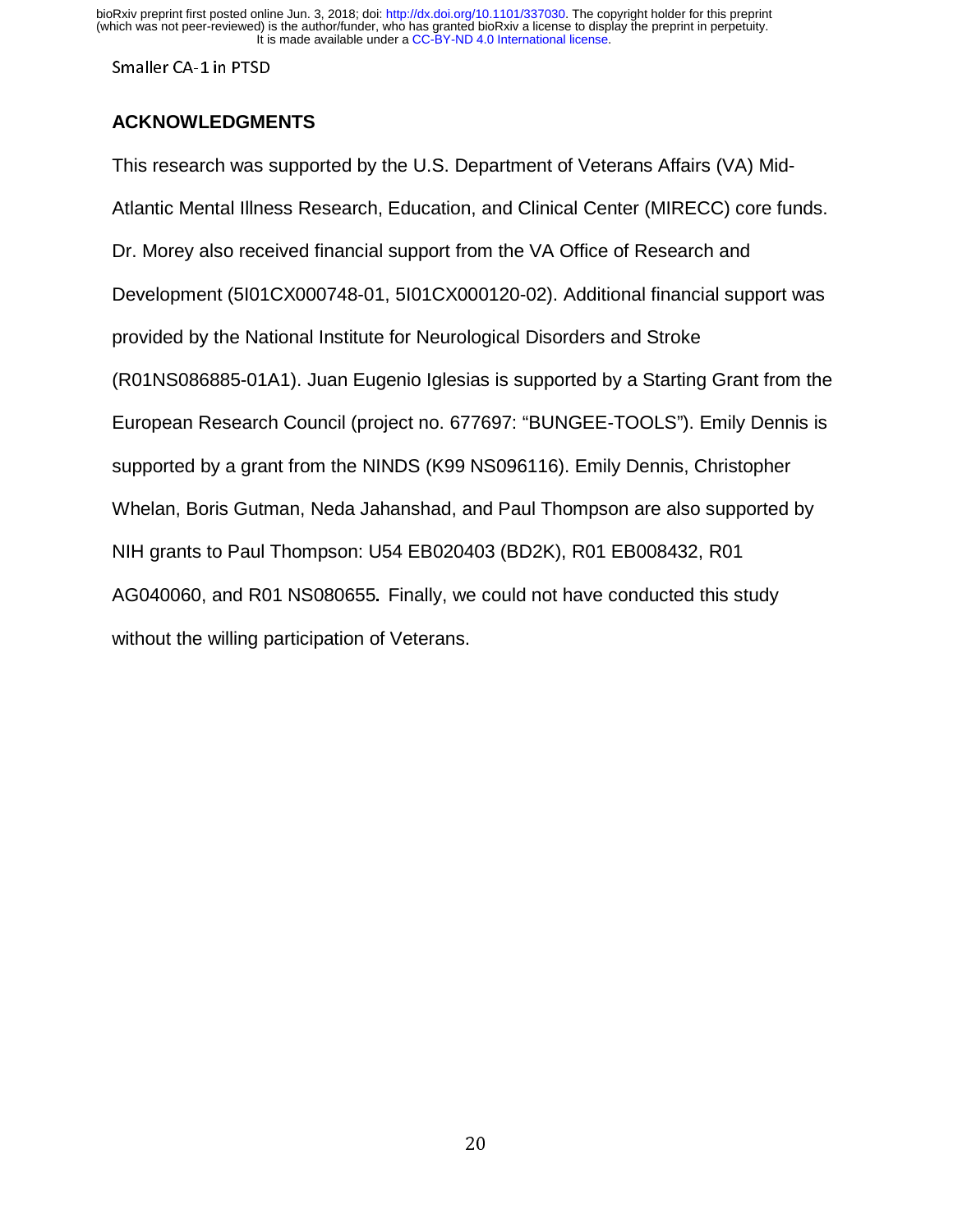#### Smaller CA-1 in PTSD

#### **Table 1. Clinical and Demographic Features of Sample**

| Group               | Control (n=140)  | $PTSD$ (n=142)    | statistic     | p-value        |  |
|---------------------|------------------|-------------------|---------------|----------------|--|
|                     | <b>Mean±SD</b>   | mean±SD           |               |                |  |
| Age                 | $39.2 \pm 10.1$  | $40.1 \pm 10.2$   | $t = 806$     | 421            |  |
| Race (AA), n        | 61 [43.6]        | 61 [43.0]         | $X^2 = 69$    | 71             |  |
| [%]                 |                  |                   |               |                |  |
| female              | 28, [24.3]       | 25, [21.0]        | $X^2 = 26$    | 63             |  |
| gender; n [%]       |                  |                   |               |                |  |
| <b>CAPS - Life</b>  | $17.2 \pm 11.5$  | $40.2 \pm 10.2$   | $t = 3.17$    | .002           |  |
| <b>BDI-II</b>       | $513 \pm 796$    | $17.32 \pm 11.51$ | $t = -10.39$  | < 0001         |  |
| <b>TLEQ</b>         | $194 \pm 251$    | $473 \pm 328$     | $t = 805$     | < 0001         |  |
| Combat              | $6.29 \pm 8.13$  | 14 70 ± 11 03     | $t = -7.53$   | < 0001         |  |
| <b>Exposure</b>     |                  |                   |               |                |  |
| <b>Child Trauma</b> | $39 \pm 78$      | $85 \pm 1.05$     | $t = 4.15$    | < 0001         |  |
| (TLEQ)              |                  |                   |               |                |  |
| <b>AUDIT</b>        | $2.80 \pm 3.32$  | $4.32 \pm 4.67$   | $t = -3.18$   | .002           |  |
| Serotonergic        | 4 [29]           | 52 [36.6]         | $X^2 = 7.97$  | < 0001         |  |
| n [%]               |                  |                   |               |                |  |
| Antipsychotic       | 0[0]             | 4[26]             | $X^2 = -2.01$ | 0 <sub>5</sub> |  |
| n [%]               |                  |                   |               |                |  |
| Mood                | $0$ [0]          | 2[14]             | $X^2 = -57$   | 57             |  |
| Stabilizer n        |                  |                   |               |                |  |
| [%]                 |                  |                   |               |                |  |
| <b>TIV</b>          | 1508089 ± 166866 | 1511375 ± 165735  | $t = -17$     | 87             |  |
| GE 3-T MR           | 77 (27.3)        | 86 (30.5)         | $X^2 = 5.56$  | .06            |  |
| 750                 |                  |                   |               |                |  |
| <b>GE 3-T</b>       | 42 (14.9)        | 47 (16.7)         | <b>NA</b>     | <b>NA</b>      |  |
| <b>EXCITE</b>       |                  |                   |               |                |  |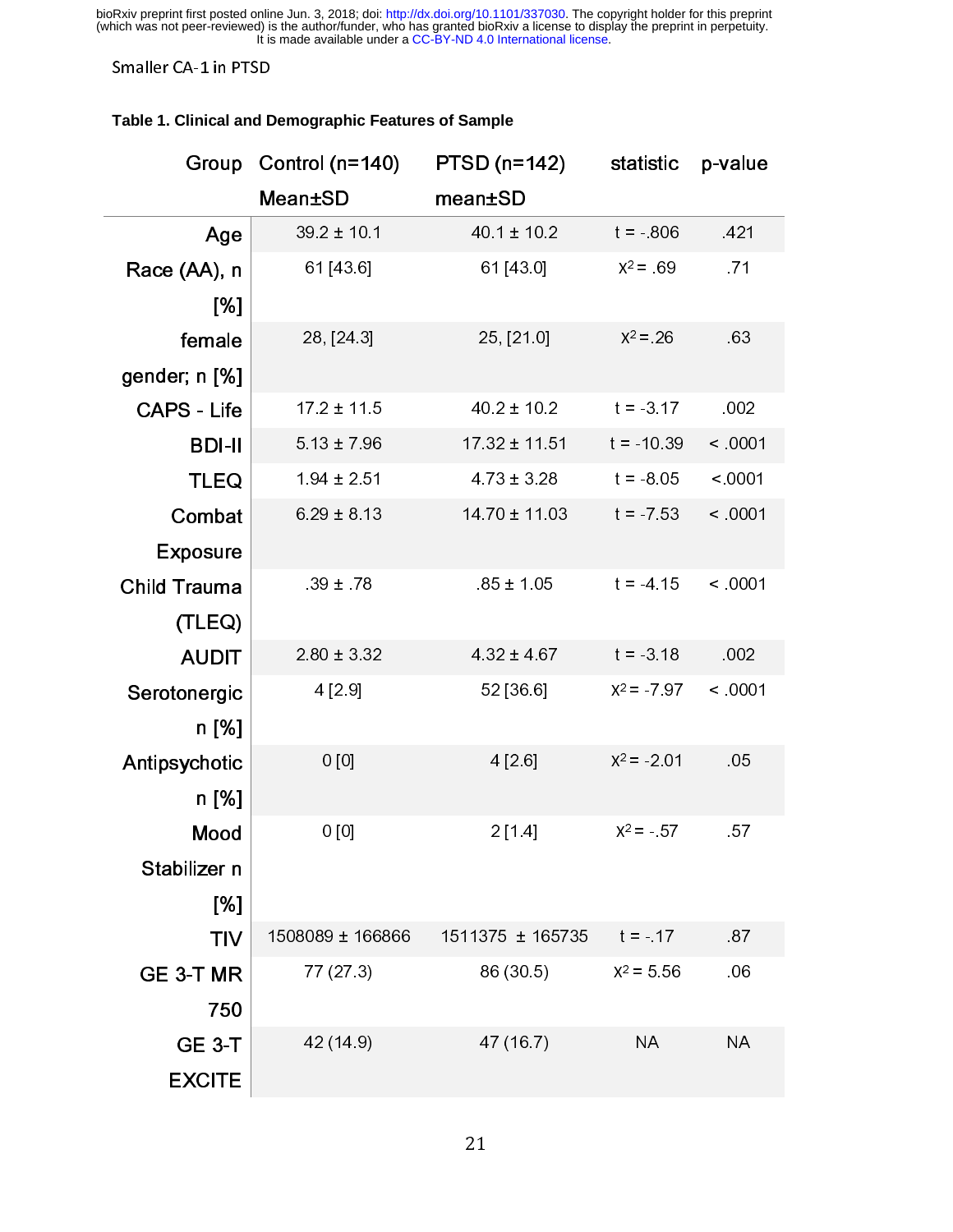Smaller CA-1 in PTSD

| Philips 3-T | 21(7.4)        | 9(3.2)         | ΝA         | ΝA  |
|-------------|----------------|----------------|------------|-----|
| Ingenia     |                |                |            |     |
| total       | $3537 \pm 375$ | $3480 \pm 327$ | $F = 1.96$ | .16 |

## hippocampus

Abbreviations: SD= Standard Deviation, AVA African American, CAPS = Clinician<br>Administered PTSD Scale, BDI=Beck Depression Inventory, TLEQ=Trauma Life Events<br>Questionnaire, AUDIT = Alcohol Use Disorders Test, TIV=Total Int Questionnaire, AUDIT = Alcohol Use Disorders Test, TIV=Total Intracranial Volume.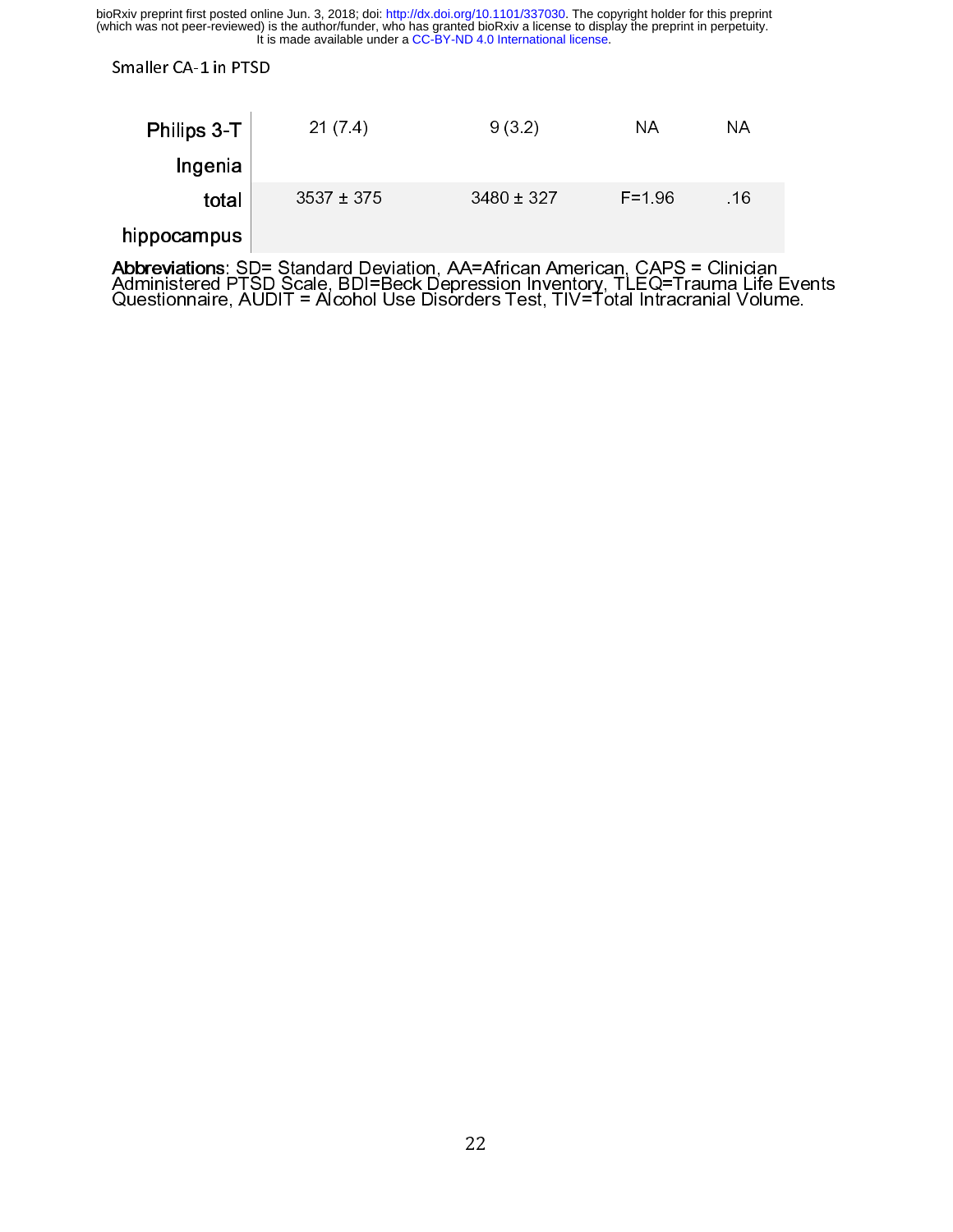Smaller CA-1 in PTSD **Table 2. Hippocampal Subfield Volume Association with PTSD**

|                        |                               | <b>Group statistics</b>    |                              |                |                                                                      | <b>Regressor p-values</b> |            |                               |                  |            |            |     |     |       |     |                    |
|------------------------|-------------------------------|----------------------------|------------------------------|----------------|----------------------------------------------------------------------|---------------------------|------------|-------------------------------|------------------|------------|------------|-----|-----|-------|-----|--------------------|
| Hippocampa<br>Subfield | Control<br>Mean ±             | PTSD<br>$M$ ean $\pm$      | $\overline{\mathcal{S}}$ tat | p<br>val<br>ue | $\begin{array}{c} \text{Coh} \\ \text{en's} \\ \text{d} \end{array}$ | age                       | gend<br>er | U <sub>dl</sub><br>trau<br>ma | T <sub>b</sub> E | <b>CES</b> | <b>BDI</b> | AY  | ਮੰਜ | Scann | TIV | Hipp<br>volu<br>me |
|                        | a priori hypothesized regions |                            |                              |                |                                                                      |                           |            |                               |                  |            |            |     |     |       |     |                    |
| L CA1                  | 627 $5±$<br>78.7              | 612.2 $\pm$<br>66 1        | 6 24                         | 01             | .21                                                                  | 45                        | 47         | 43                            | 51               | 31         | 31         | 04  | 77  | .02   | .15 | .0001              |
| R <sub>CA1</sub>       | 649 2±85<br>$\mathbf{1}$      | 639.0±72<br>$\overline{5}$ | 0.77                         | 38             | 07                                                                   | 65                        | 69         | 76                            | 04               | .15        | 94         | 88  | 33  | 05    | 61  | 0001               |
| L CA3                  | 217.5±<br>316                 | 214.8 <sub>±</sub><br>33.1 | 4.00                         | 04             | .08                                                                  | 74                        | 55         | .36                           | 87               | 91         | .003       | 30  | 84  | 31    | 96  | .0001              |
| R CA3                  | 235 6±31<br>5                 | 233.5±30<br>$\overline{8}$ | 5 2 4                        | 02             | 07                                                                   | 98                        | 64         | 99                            | 96               | .11        | 02         | 32  | 87  | 95    | 63  | .0001              |
| L DG                   | 304 4±<br>333                 | 299 9±<br>330              | 2.4                          | .12            | 13                                                                   | 30                        | 74         | 89                            | 55               | 95         | .02        | 54  | 90  | 43    | 42  | .0001              |
| R DG                   | $317.7 \pm 35$<br>9           | 313.7±33<br>$\overline{1}$ | 2.12                         | .15            | $-11$                                                                | 81                        | .12        | .51                           | 72               | 62         | 08         | .87 | 35  | 35    | .72 | .0001              |
|                        | non-hypothesized regions      |                            |                              |                |                                                                      |                           |            |                               |                  |            |            |     |     |       |     |                    |
| L tail                 | 558.5 $\pm$<br>70.8           | 555.5 $\pm$<br>64 4        | 152                          | .70            | 04                                                                   | 67                        | .48        | .88                           | 02               | .11        | .28        | 19  | 46  | .02   | .10 | 0001               |
| R tail                 | 563.2±<br>76.5                | 557 8±<br>69 4             | 01                           | 98             | 07                                                                   | 76                        | .24        | 30                            | .23              | 27         | 34         | .06 | 50  | 02    | .22 | .0001              |
| L subiculum            | 431.8 $\pm$<br>54.7           | 426.7 $\pm$<br>46.0        | .02                          | .88            | .10                                                                  | 30                        | 32         | 02                            | .78              | 95         | 55         | 54  | 55  | 82    | .21 | .0001              |
| R subiculum            | 429.1 <sub>±</sub><br>49.8    | 421 9±<br>41.5             | 82                           | 37             | 15                                                                   | 07                        | 44         | 57                            | 33               | 79         | 1.00       | 15  | 58  | 47    | 42  | .0001              |
| L fissure              | 149.5 $\pm$                   | 148.1 <sub>±</sub>         | 05                           | 83             | .05                                                                  | 06                        | 43         | .18                           | 48               | 50         | 71         | 63  | 85  | 30    | 36  | .0001              |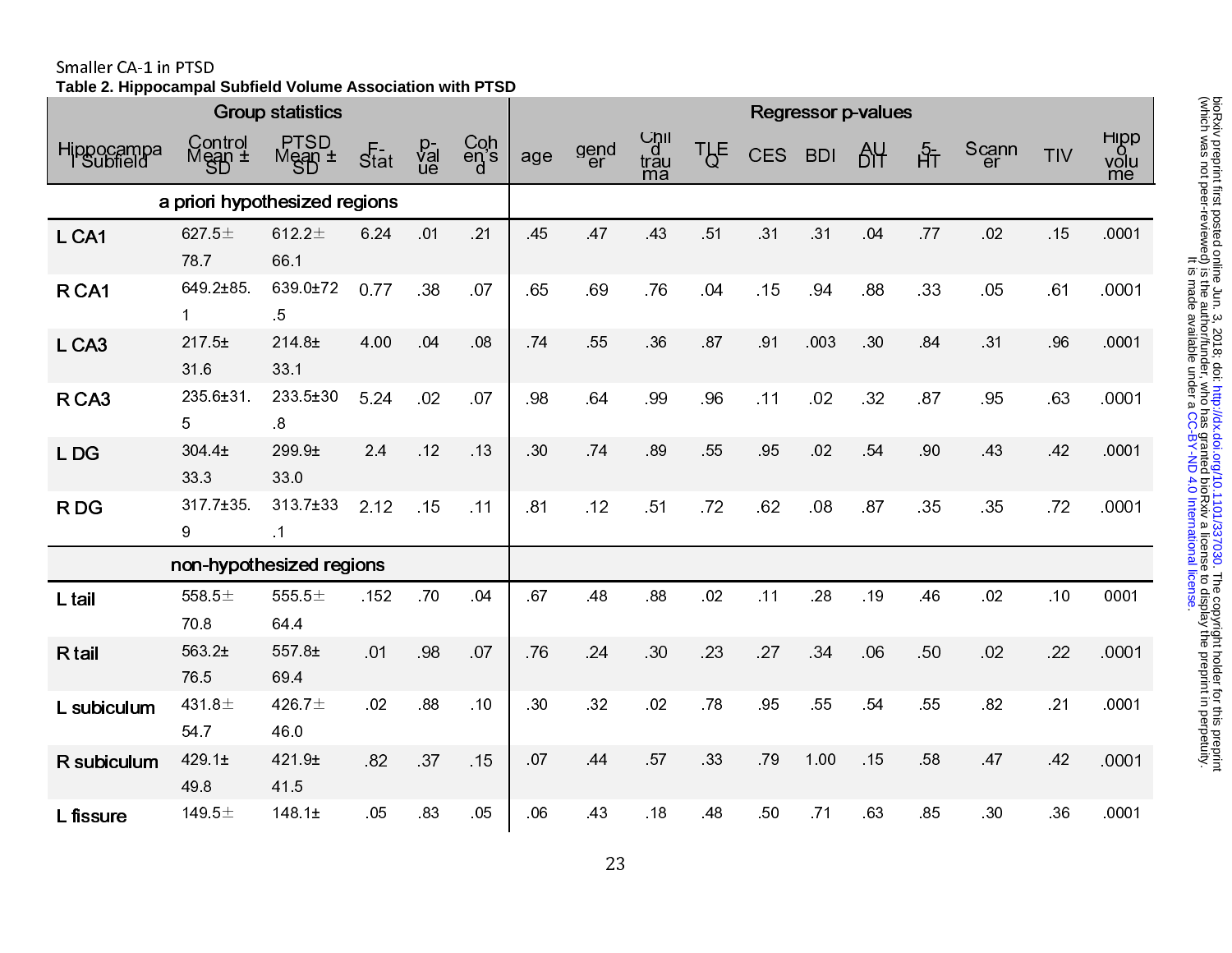| Smaller CA-1 in PTSD |                                   |                    |       |     |       |     |     |     |     |     |     |     |    |       |      |       |
|----------------------|-----------------------------------|--------------------|-------|-----|-------|-----|-----|-----|-----|-----|-----|-----|----|-------|------|-------|
|                      | 287                               | 24 4               |       |     |       |     |     |     |     |     |     |     |    |       |      |       |
| R fissure            | $154.6 \pm 27.$<br>$\overline{2}$ | 155 4±24<br>9      | 2.4   | 12  | $-03$ | 01  | 96  | 96  | 75  | 08  | 81  | 62  | 86 | 04    | .03  | .0001 |
| $\mathsf{L}$         | 314 6±                            | 310.4±             | .07   | .78 | $-11$ | .68 | 96  | 49  | .66 | 57  | 36  | 51  | 98 | 47    | .11  | .0001 |
| presubiculu          | 40.0                              | 37.6               |       |     |       |     |     |     |     |     |     |     |    |       |      |       |
| m                    |                                   |                    |       |     |       |     |     |     |     |     |     |     |    |       |      |       |
| $\mathsf{R}$         | 297 9±                            | 290.9±             | 4 2 6 | .04 | .20   | 94  | 74  | 94  | .19 | 01  | 94  | .20 | 69 | .09   | .07  | .0001 |
| presubiculu          | 355                               | 337                |       |     |       |     |     |     |     |     |     |     |    |       |      |       |
| m                    |                                   |                    |       |     |       |     |     |     |     |     |     |     |    |       |      |       |
| $\mathsf{L}$         | 66 4±                             | 63 4±              | 3 2 9 | .07 | .27   | .32 | 92  | 35  | .89 | 81  | 91  | 78  | 97 | .88   | .005 | .0001 |
| parasubiculu         | 11.26                             | 10.6               |       |     |       |     |     |     |     |     |     |     |    |       |      |       |
| m                    |                                   |                    |       |     |       |     |     |     |     |     |     |     |    |       |      |       |
| $\mathsf{R}$         | 63.2± 10.3                        | $60.6\pm$          | 297   | 09  | 25    | 03  | 73  | 72  | 36  | 51  | 21  | 56  | 38 | .21   | .02  | .0001 |
| parasubiculu         |                                   | 10 6               |       |     |       |     |     |     |     |     |     |     |    |       |      |       |
| m                    |                                   |                    |       |     |       |     |     |     |     |     |     |     |    |       |      |       |
| L molecular          | 576.1±                            | 564.0±             | 383   | .05 | .19   | 97  | 34  | .20 | .17 | .27 | .88 | .58 | 65 | .78   | 45   | .0001 |
| layer                | 66.6                              | 57 1               |       |     |       |     |     |     |     |     |     |     |    |       |      |       |
| R molecular          | 589 4±                            | 578.3±             | 18    | .18 | .18   | 83  | .01 | 50  | 51  | 30  | 60  | 37  | 76 | .10   | .32  | 0001  |
| layer                | 65.2                              | 55 1               |       |     |       |     |     |     |     |     |     |     |    |       |      |       |
| L CA4                | 261.9 <sub>±</sub><br>29.0        | 258 7±<br>28.7     | 3.08  | 08  | .11   | 34  | 92  | 95  | 87  | 86  | .09 | .28 | 82 | 30    | 59   | .0001 |
| R CA4                | 274.6±30.                         | 271.7 <sub>±</sub> | 3.2   | .08 | 10    | 99  | 04  | 56  | 77  | 80  | 08  | 90  | 41 | 63    | 81   | .0001 |
|                      | 8                                 | 29.2               |       |     |       |     |     |     |     |     |     |     |    |       |      |       |
| L fimbria            | 80 1± 19 5                        | 78.1±<br>20.3      | 1.40  | 24  | 10    | 80  | 83  | 46  | 29  | 57  | 78  | 08  | 71 | .0001 | 05   | .0001 |

bioRxiv preprint first posted online Jun. 3, 2018; doi: http://dx.doi.org/10.1101/337030. The copyright holder for this preprint<br>(which was not peer-reviewed) is the author/funder, who has granted bioRxiv a license to disp (which was not peer-reviewed) is the author/funder, who has granted bioRxiv a license to display the preprint in perpetuity. DioRxiv preprint first posted online Jun[.](http://dx.doi.org/10.1101/337030) 3, 2018; doi: <http://dx.doi.org/10.1101/337030>. The copyright holder for this preprint . [CC-BY-ND 4.0 International license](http://creativecommons.org/licenses/by-nd/4.0/) It is made available under a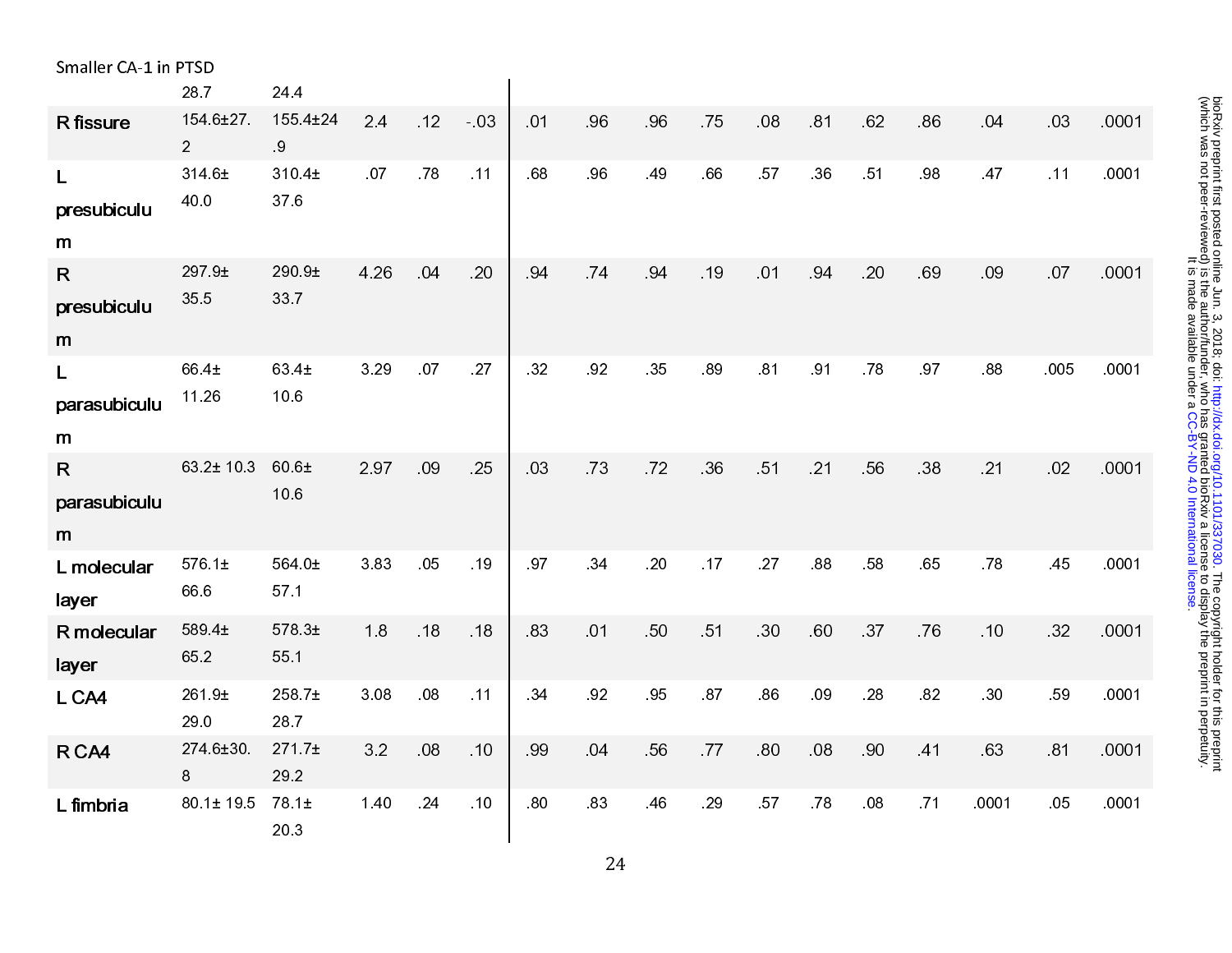| Smaller CA-1 in PTSD |                                |                              |                 |       |       |       |          |     |                |            |    |    |       |       |     |             |
|----------------------|--------------------------------|------------------------------|-----------------|-------|-------|-------|----------|-----|----------------|------------|----|----|-------|-------|-----|-------------|
| R fimbria            | 78 3 ± 19 3 79 3 ± 19          |                              | $-17$           | $-68$ | $-05$ | 03    |          |     | 84 96 23 21 04 |            |    | 70 | $-41$ | 0001  | -22 | $\sim 0001$ |
| <b>L HATA</b>        | $64.0 \pm 9.2$                 | $63.6 \pm 10$<br>$\mathbf b$ | $\overline{13}$ | 72    | 04    | $-19$ | 91 62 27 |     |                | 52         | 92 | 51 | - 39  | .0001 | -28 | .0001       |
| <b>R HATA</b>        | $62.5 \pm 10.2$ $62.2 \pm 10.$ |                              | $\overline{13}$ | 72    | 03    | - 84  | 55       | .69 | - 98           | $27 \t 51$ |    | 80 | -88   | .0001 | 88  | .0001       |

Subfield volumes for each subject are normalized based on total intracranial volume from FreeSurfer 5.3. The F-statistic and p-value for main effect of diagnosis was first calculated with all covariates. The F-statistic an value reported in the table was re-estimated using only the covariates with p < 0.15. Significant (p < .05) main effects of group are highlighted in pink and trending main effects of group (p < 0.1) are highlighted in blue p-values reported are uncorrected.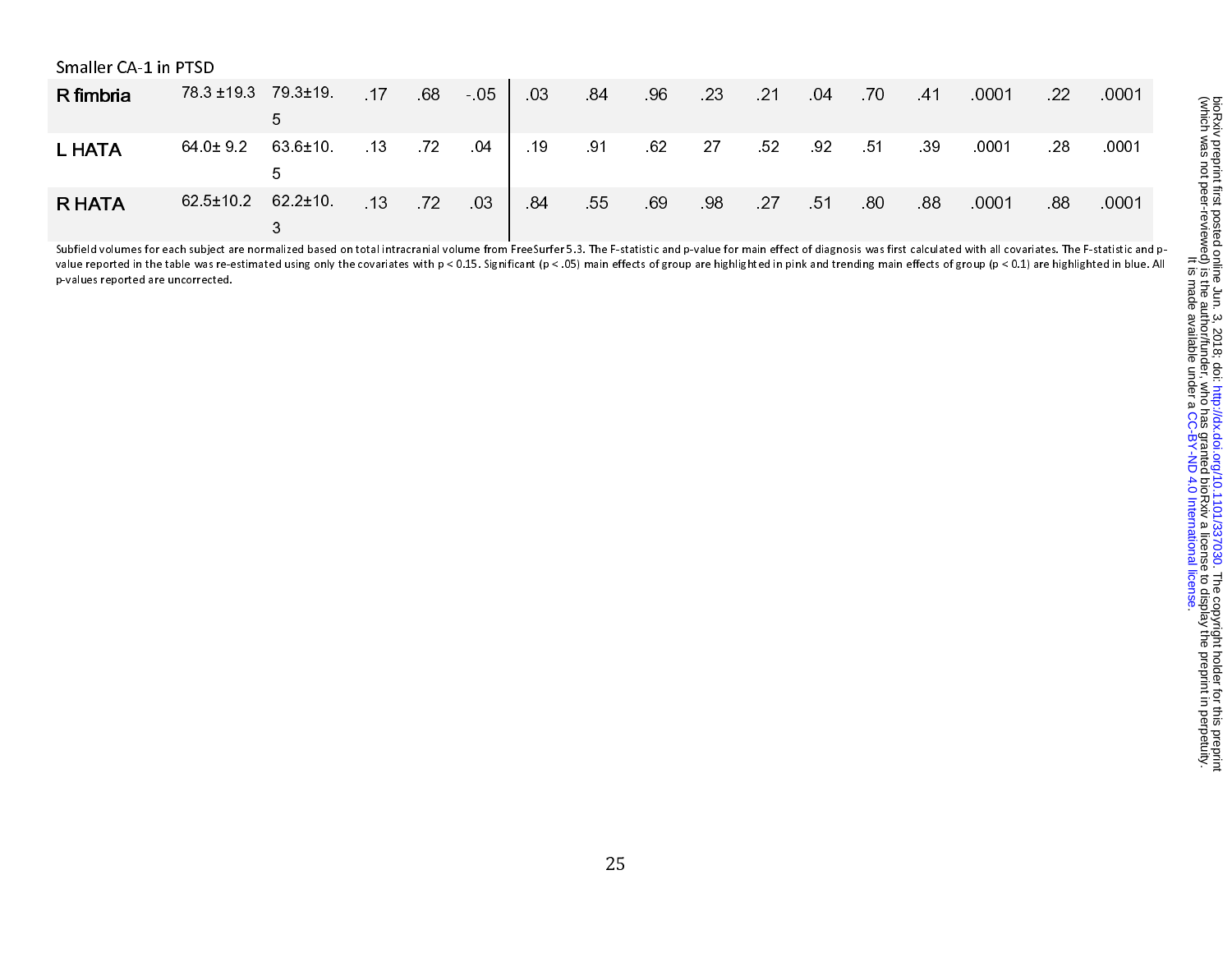Smaller CA-1 in PTSD

**Table 3. Hippocampal Subfield Volume Association with PTSD Excluding Ipsilateral Hippocampal Volume Covariate**

| a priori hypothesized regions                                                                             |       |
|-----------------------------------------------------------------------------------------------------------|-------|
| 627.5 $\pm$<br>612.2 $\pm$<br>33<br>07<br>.001<br>.04<br>L CA1<br>ns<br>ns<br>ns<br>ns<br>ns<br>ns<br>ns  | .0001 |
| 787<br>66 1<br>$\overline{2}$                                                                             |       |
| 55<br>.08<br>05<br>R <sub>CA1</sub><br>649 2±<br>639 0±<br>36<br>ns<br>ns<br>ns<br>ns<br>ns<br>ns<br>ns   | ns    |
| 85 1<br>725                                                                                               |       |
| L CA3<br>07<br>.79<br>.11<br>03<br>217.5±<br>214.8±<br>ns<br>ns<br>ns<br>ns<br>ns<br>ns<br>ns             | .0001 |
| 316<br>33.1                                                                                               |       |
| 63<br>R CA3<br>235 6±3<br>$233.5 \pm 3$<br>.23<br>.06<br>ns<br>ns<br>ns<br>ns<br>ns<br>ns<br>ns<br>ns     | .0001 |
| 15<br>0.8                                                                                                 |       |
| 33<br>.004<br>02<br>LDG<br>304 4±<br>299 9±<br>96<br>ns<br>ns<br>ns<br>ns<br>ns<br>ns<br>ns               | .0001 |
| 33.3<br>330                                                                                               |       |
| .002<br>RDG<br>$317.7 \pm 3$<br>$313.7 \pm 3$<br>01<br>91<br>ns<br>ns<br>ns<br>ns<br>ns<br>ns<br>ns<br>ns | .0001 |
| 59<br>3.1                                                                                                 |       |
| non-hypothesized regions                                                                                  |       |
| L tail<br>54<br>05<br>01<br>558.5 $\pm$<br>555.5 $\pm$<br>.46<br>ns<br>ns<br>ns<br>ns<br>ns<br>ns<br>ns   | .0001 |
| 708<br>64.4                                                                                               |       |
| 02<br>563.2±<br>38<br>54<br>.03<br>R tail<br>557 8±<br>ns<br>ns<br>ns<br>ns<br>ns<br>ns<br>ns             | .08   |
| 765<br>69.4                                                                                               |       |
| 431.8 $\pm$<br>426.7±<br>L subiculum<br>.19<br>66<br>ns<br>ns<br>ns                                       | .0001 |
| ns<br>ns<br>ns<br>ns<br>ns<br>ns<br>54 7<br>46.0                                                          |       |
| 1.2<br>429.1 $\pm$<br>.26<br>.01<br>R subiculum<br>421 9±<br>ns<br>ns                                     | .0001 |
| ns<br>ns<br>ns<br>ns<br>ns<br>ns<br>$\boldsymbol{9}$<br>49.8<br>41.5                                      |       |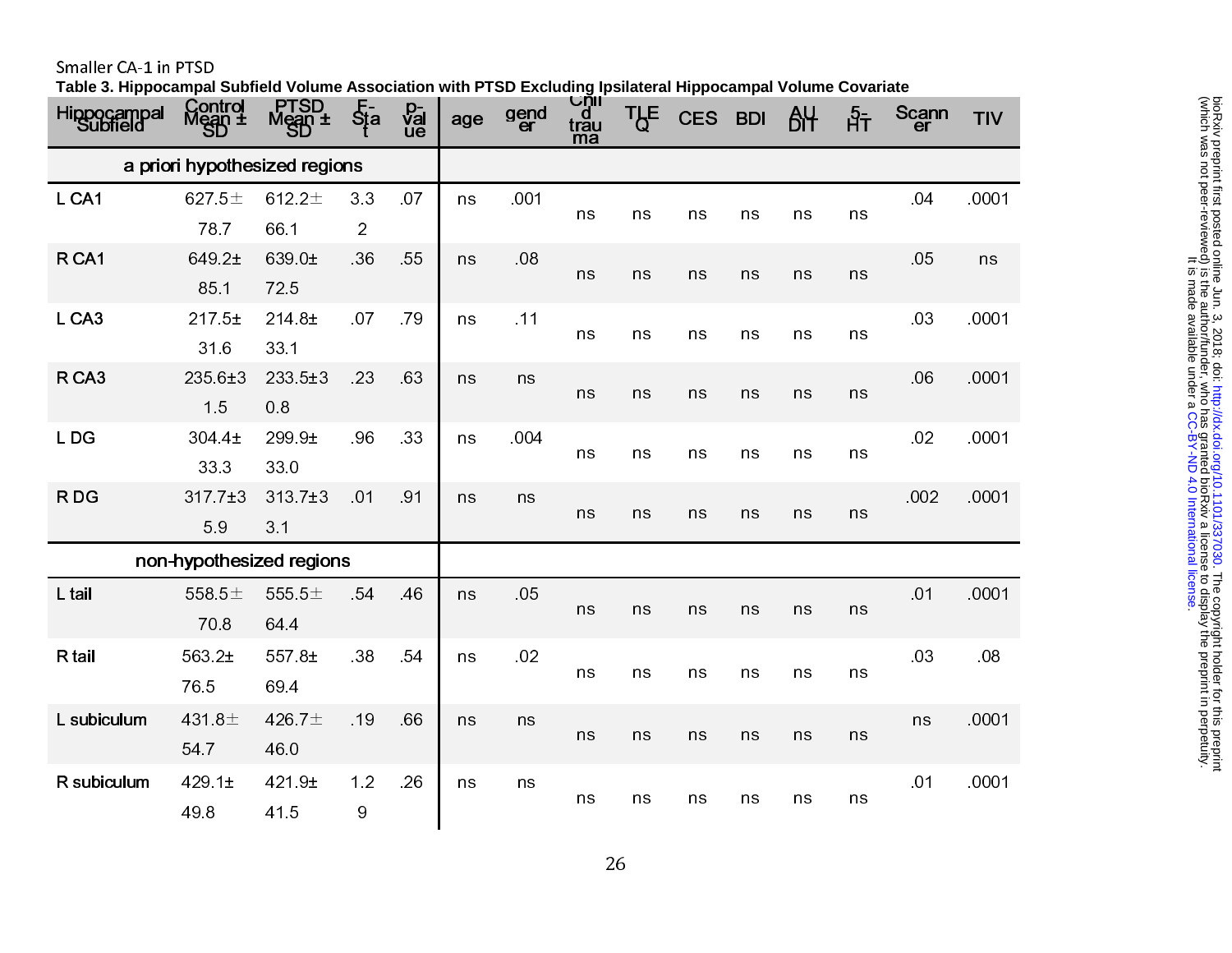| Smaller CA-1 in PTSD              |                     |                            |          |     |     |      |    |    |    |    |    |    |       |       |
|-----------------------------------|---------------------|----------------------------|----------|-----|-----|------|----|----|----|----|----|----|-------|-------|
| L fissure                         | 149.5 $\pm$<br>287  | 148 $1±$<br>24.4           | .10      | .76 | 07  | ns   | ns | ns | ns | ns | ns | ns | 05    | 0001  |
| R fissure                         | 154 6±2<br>72       | $155.4 \pm 2$<br>49        | .37      | 55  | 004 | ns   | ns | ns | ns | ns | ns | ns | 04    | .0001 |
| $\mathsf{L}$<br>presubiculum      | 314 6±<br>40.0      | 310 4±<br>376              | 36       | 55  | ns  | 02   | ns | ns | ns | ns | ns | ns | 01    | 0001  |
| $\mathsf{R}$<br>presubiculum      | 297 9±<br>35 5      | 290 9±<br>337              | 1.6<br>8 | .20 | ns  | 01   | ns | ns | ns | ns | ns | ns | 001   | .0001 |
| L<br>parasubiculu<br>m            | 66 4±<br>11.26      | 63 4±<br>10.6              | 45<br>0  | 04  | 08  | .10  | ns | ns | ns | ns | ns | ns | ns    | .0001 |
| $\mathsf{R}$<br>parasubiculu<br>m | 63.2±<br>10.3       | 60 6±<br>10.6              | 5.1<br>6 | 02  | 05  | ns   | ns | ns | ns | ns | ns | ns | ns    | .0001 |
| L molecular<br>layer              | $576.1 \pm$<br>66.6 | 564 0±<br>57.1             | 2.1<br>0 | 15  | ns  | 01   | ns | ns | ns | ns | ns | ns | 01    | .0001 |
| R molecular<br>layer              | 589 4±<br>65.2      | $578.3+$<br>55 1           | 95       | 33  | ns  | 13   | ns | ns | ns | ns | ns | ns | 01    | .0001 |
| L CA4                             | 261 9±<br>29.0      | 258.7±<br>28.7             | 42       | 52  | ns  | 01   | ns | ns | ns | ns | ns | ns | .06   | .0001 |
| R CA4                             | 274 6±3<br>0.8      | 271.7 <sub>±</sub><br>29.2 | .00      | .99 | ns  | ns   | ns | ns | ns | ns | ns | ns | .002  | .0001 |
| L fimbria                         | 80 1±<br>195        | 78.1±<br>20 3              | 60       | 44  | .01 | .001 | ns | ns | ns | ns | ns | ns | .0001 | .0001 |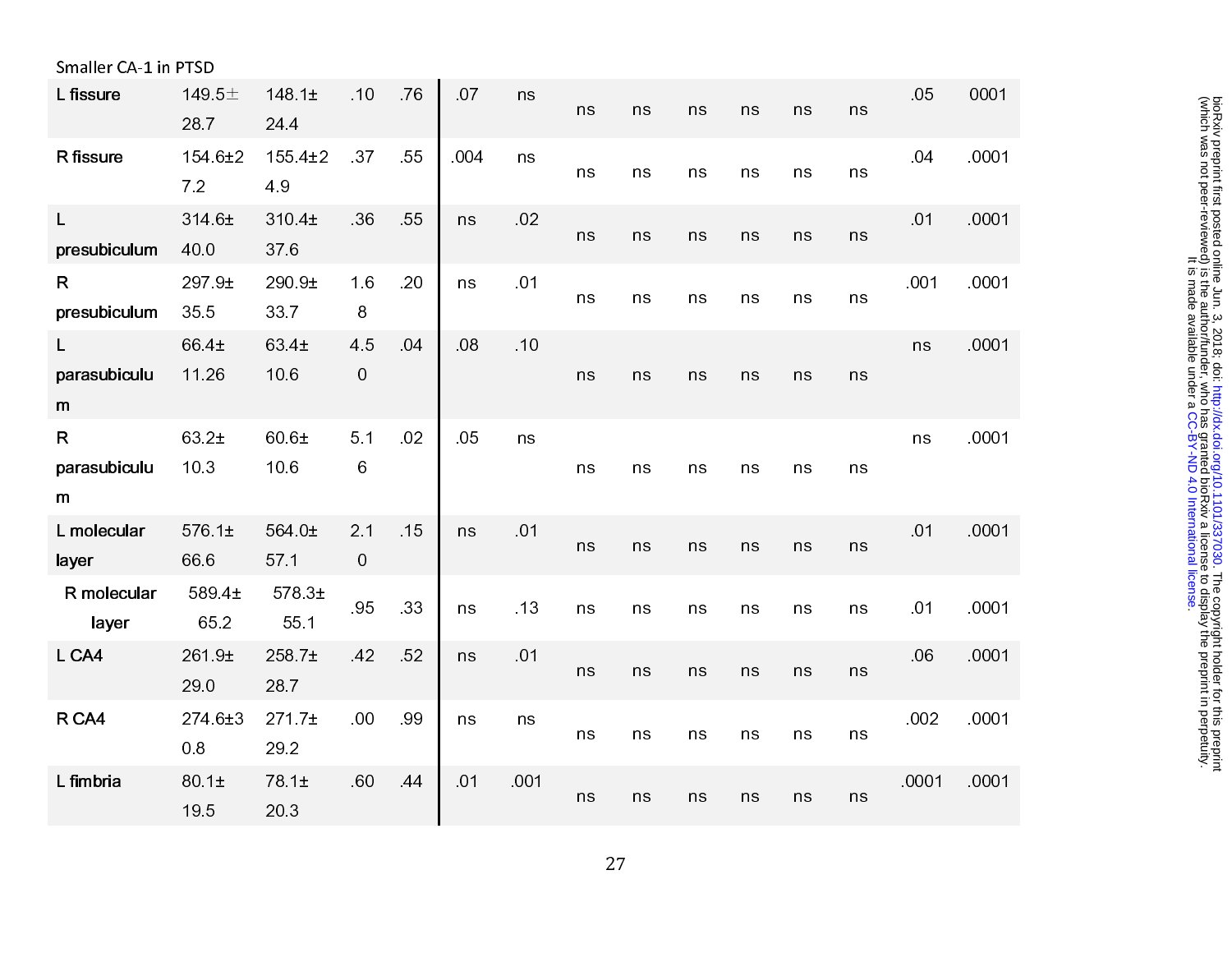| Smaller CA-1 in PTSD |               |               |                 |       |      |     |    |    |    |    |    |    |       |       |
|----------------------|---------------|---------------|-----------------|-------|------|-----|----|----|----|----|----|----|-------|-------|
| R fimbria            | 78.3          | 79 3±19       | 08              | - 78  | .001 | 01  |    |    |    |    |    |    | .0001 | ns.   |
|                      | ±19.3         | 5             |                 |       |      |     | ns | ns | ns | ns | ns | ns |       |       |
| <b>L HATA</b>        | 64 0±         | 63 6±10       | $-13$           | $-72$ | 06   | 005 |    |    |    |    |    |    | .001  | .0001 |
|                      | 9.2           | 5             |                 |       |      |     | ns | ns | ns | ns | ns | ns |       |       |
| <b>R HATA</b>        | $62.5 \pm 10$ | $62.2 \pm 10$ | $\overline{04}$ | 84    | 07   | 05  |    |    |    |    |    |    | .0001 | .0001 |
|                      | 2             | 3             |                 |       |      |     | ns | ns | ns | ns | ns | ns |       |       |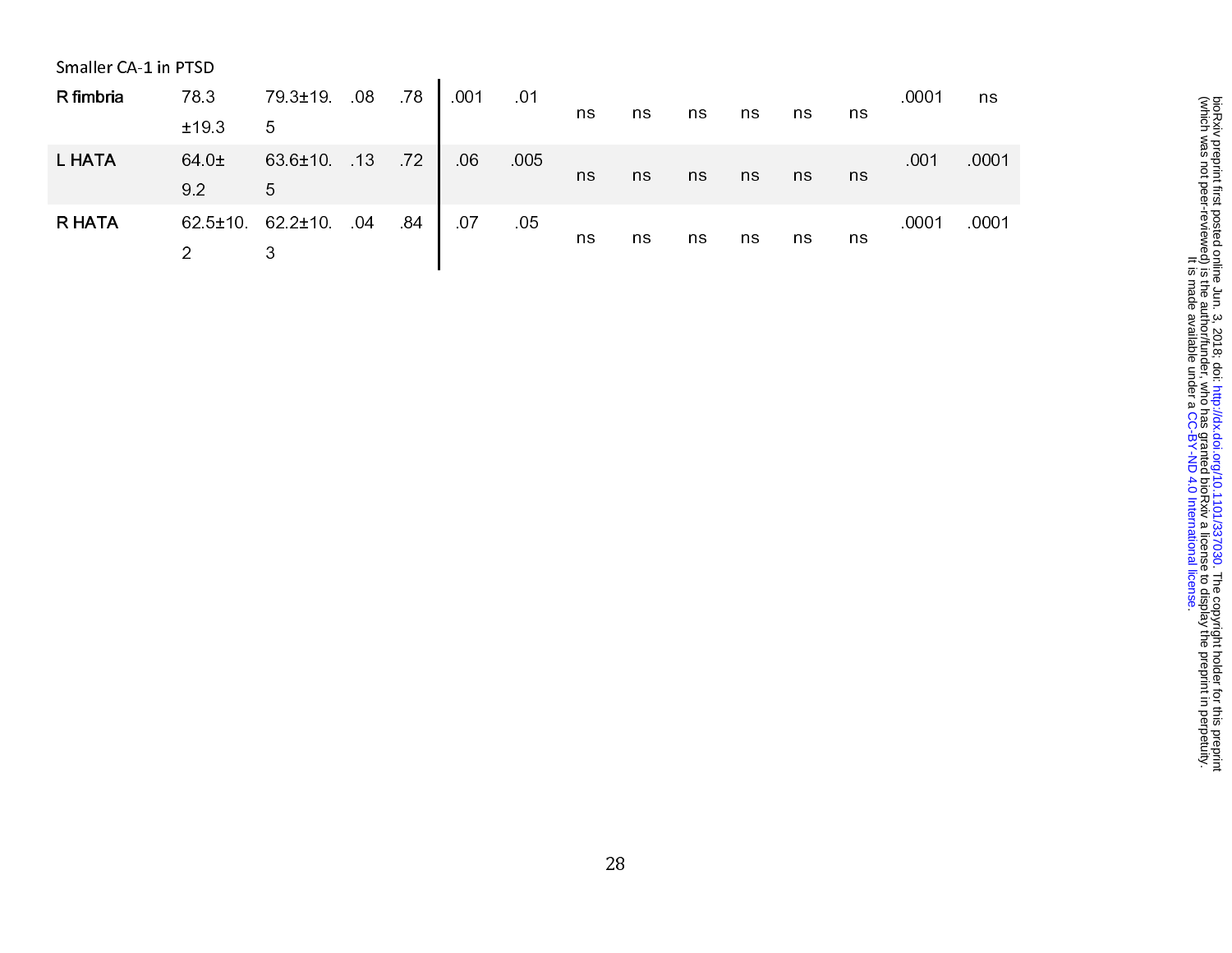|  |  | Table 3. Effects of Aging on Hypothesized Subfields |  |
|--|--|-----------------------------------------------------|--|

| Group             | Correlati<br>on $(r)$ | $p-$<br>valu<br>е | Traum<br>a<br>Control | Traum<br>a<br>Contr<br>ol p- | <b>PTS</b><br>D(r) | <b>PTS</b><br>$Dp -$<br>valu | Intera<br>ction<br>F-<br>statisti | Interac<br>tion p-<br>value |
|-------------------|-----------------------|-------------------|-----------------------|------------------------------|--------------------|------------------------------|-----------------------------------|-----------------------------|
|                   |                       |                   | (r)                   | value                        |                    | е                            | C                                 |                             |
| L-CA1             | $-10$                 | 08                | $-02$                 | 83                           | $-19$              | 03                           | 1.78                              | .18                         |
| R-CA1             | $-11$                 | 07                | $-05$                 | 52                           | $-16$              | 05                           | 56                                | .46                         |
| L-CA3             | $-08$                 | .18               | $-02$                 | 77                           | $-13$              | 13                           | 87                                | 35                          |
| R-CA <sub>3</sub> | $-05$                 | .41               | $-01$                 | 87                           | $-08$              | 32                           | 33                                | 57                          |
| L-DG              | $-13$                 | 04                | $-07$                 | 41                           | $-17$              | 04                           | 85                                | 36                          |
| $R$ -DG           | $-08$                 | .18               | $-03$                 | 76                           | $-13$              | .11                          | 73                                | 39                          |

Subfield volumes for each subject are normalized based on total intracranial volume from FreeSurfer 5.3. Subfield volumes for each subject are normalized based on total intracranial volume from FreeSurfer 5.3.<br>Interesting that for each subject is different from Free Surfer 5.3. The United States of the Herman subset of

Interaction tests for significantly different slopes of aging on subfield volume in PTSD vs. trauma-exposed control groups

**Figure 1. Hippocampal Subfield Segmentation.** Automated segmentation of the hippocampus into 12 subfields in each hemisphere of the brain was performed with FreeSurfer v6.0. Subfield images of CA1, CA2/3, CA4, dentate gyrus, hippocampal-amygdala transition area (HATA), subiculum, tail, fissure, presubiculum, parasubiculum, molecular layer, fimbria are shown in **(a)** magnified sagittal, **(b)** coronal, and **(c)** sagittal planes.

**Figure 2.** The L-CA1, L-CA3, and R-CA3 values that are residualized for the covariates included in the regression model, which includes the ipsilateral whole hippocampal volume covariate.

**Figure 3**. Results showed that the associations between lifetime trauma exposure (TLEQ score) and subfield volumes for **(A)** L-CA1, **(B)** L-CA3, and **(C)** R-CA3, were weak and were not significantly different in the PTSD group (red trend line) compared to the Control group (blue trend line).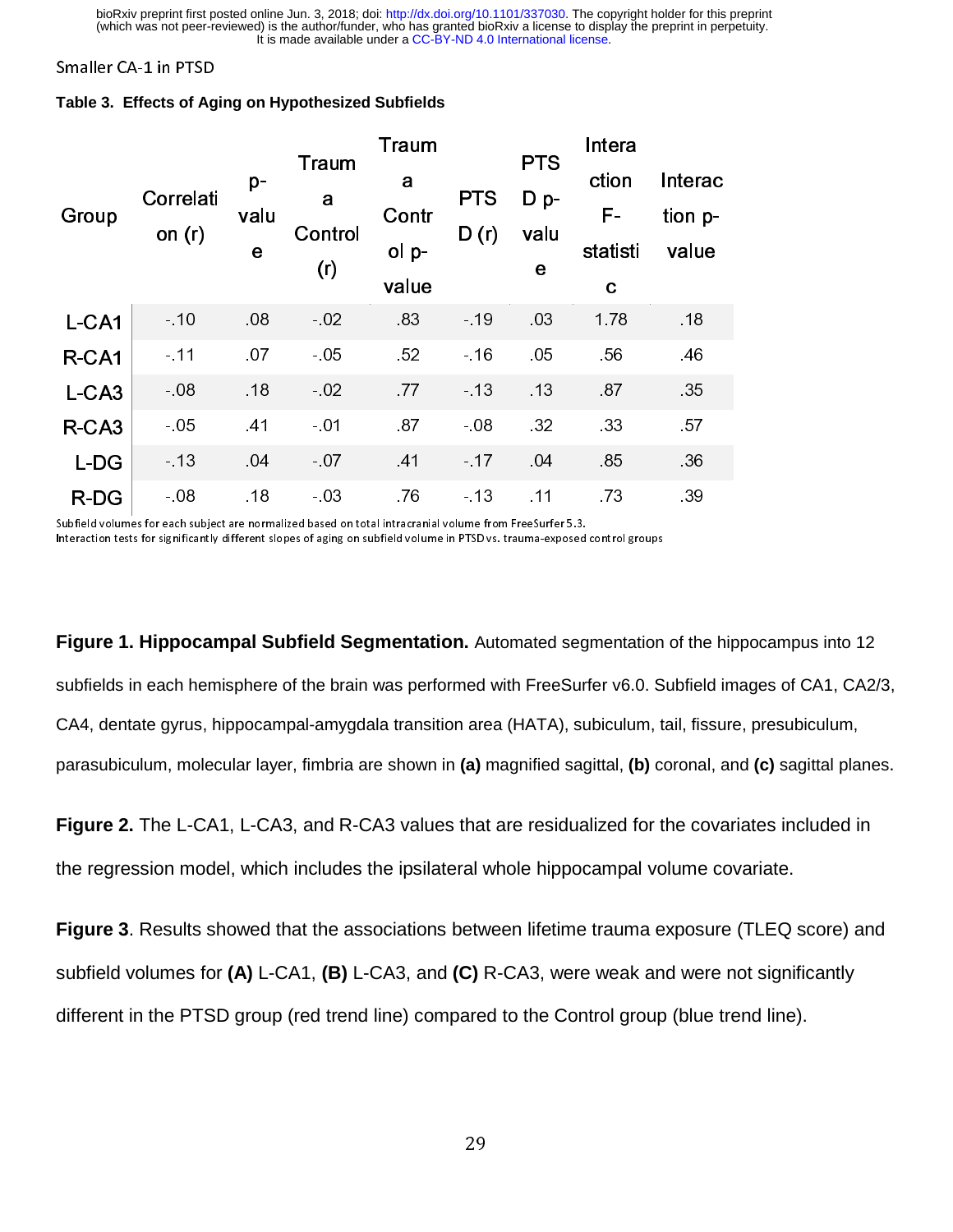**Figure 4.** Shape analysis. The results of 3D shape analysis at 2,502 vertices show with FDR

correction at *p* < 0.2 significance level. (A) β-map show PTSD < Control and PTSD > Control (B) *p*-

map.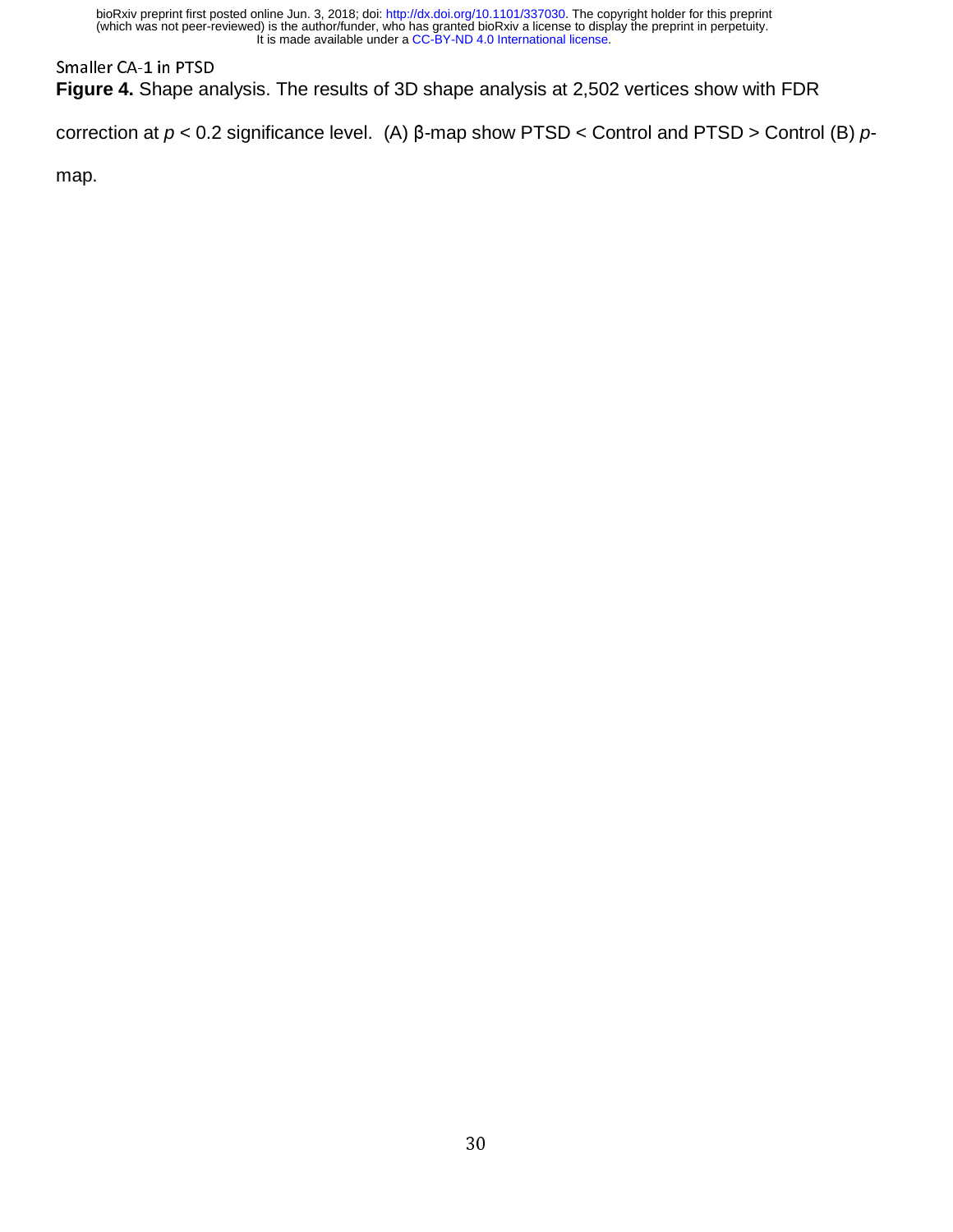## **REFERENCES**:

- $1.$
- 1. Bremner JD. Randall P, Vermetten E et al. . Magnetic resonance imaging-based measurement<br>
hippocampal volume in posttraumatic stress disorder related to childhood physical and sext<br>
abuse --a preliminary report. Biologi Bremner JD, Randall P, Vermetten E et al. . Magnetic resonance imaging-based measure hippocampal volume in posttraumatic stress disorder related to childhood physical and<br>abuse--a preliminary report. Biological Psychiatry 2. Bremsel and the multimally resonance in posttraumatic stress disorder related to childhood physical and sexual<br>
2. Morey RA, Gold AL, LaBar KS et al. . Amygdala volume changes in posstraumatic stress disorder<br>
2. and a
- 
- 
- 
- 
- 
- 
- 
- abuse--a preliminary report. Biological Psychiatry 1997;41(1):23-32.<br>
Morey RA, Gold AL, LaBar KS et al. . Amygdala volume changes in posstraumatic stress disorder<br>
a large case-controlled veteran group. Archives of Genera Morey RA, Gold AL, LaBar KS et al. . Amygdala volume changes in possa<br>a large case-controlled veteran group. Archives of General Psychiatry<br>Logue MW, van Rooij SJH, Dennis EL et al. . Smaller Hippocampal Volu<br>Disorder: A M a large case-controlled veteran group. Archives of General Psychiatry 2012;69(11):1-10.<br>
4. Logue MW, van Rooij SJH, Dennis EL et al. . Smaller Hippocampal Volume in Posttraumatic Stress<br>
Disorder: A Multi-Site ENIGMA-PGC a large MW, van Rooij SJH, Dennis EL et al. . Smaller Hippocampal Volume in Posttraumati<br>Disorder: A Multi-Site ENIGMA-PGC Study. Biological Psychiatry 2017;In Press.<br>Mueller SG, Ng P, Neylan T et al. . Evidence for disrup Disorder: A Multi-Site ENIGMA-PGC Study. Biological Psychiatry 2017;<br>In Press.<br>
5. Mueller SG, Ng P, Neylan T et al. .<br>Evidence for disrupted gray matter structural connectivity in<br>
posttraumatic stress disorder. Psychiat Mueller SG, Ng P, Neylan T et al. . Evidence for disrupted gray matter structural<br>posttraumatic stress disorder. Psychiatry Research: Neuroimaging 2015;234(2)<br>Wang Z, Neylan TC, Mueller SG et al. . Magnetic resonance imagi 1. Muslem States of Mueller SG, Neylandty Research: Neuroimaging 2015;234(2):194-201.<br>
6. Wang Z, Neylan TC, Mueller SG et al. . Magnetic resonance imaging of hippocampal subfields in<br>
1. Haves JP, Haves S, Miller DR et al r<br>Wang Z, Neylan TC, Mueller SG et al. . Magnetic resonance imaging of hippocampal subfield<br>posttraumatic stress disorder. Arch Gen Psychiatry 2010;67(3):296-303.<br>Hayes JP, Hayes S, Miller DR et al. . Automated measurement 9. Butter is a significant of the production of hippocampal subfields in PTSD.<br>
19. Hayes S, Miller DR et al. . Automated measurement of hippocampal subfields in PTSD.<br>
5. Wan Leemput K, Bakkour A, Benner T et al. . Automa Fuyes SP, Hayes S, Miller DR et al. . Automated measurement of hippocam<br>Evidence for smaller dentate gyrus volume. Journal of Psychiatric Researc<br>Van Leemput K, Bakkour A, Benner T et al. . Automated segmentation of h<br>from Evidence for smaller dentate gyrus volume. Journal of Psychiatric Research 2017.<br>
8. Van Leemput K, Bakkour A, Benner T et al. . Automated segmentation of hippocampal subfields<br>
from ultra-high resolution in vivo MRI. Hip Van Leemput K, Bakkour A, Benner T et al. . Automated segmentation of hippocam<br>from ultra-high resolution in vivo MRI. Hippocampus 2009;19(6):549-57.<br>Wisse LE, Biessels GJ, Geerlings MI. A critical appraisal of the hippoca from ultra-high resolution in vivo MRI. Hippocampus 2009;19(6):549-57.<br>
9. Wisse LE, Biessels GJ, Geerlings MI. A critical appraisal of the hippocampal subfield segmentatio<br>
package in FreeSurfer. Frontiers in aging neuro Wisse LE, Biessels GJ, Geerlings MI. A critical appraisal of the hippocampal<br>package in FreeSurfer. Frontiers in aging neuroscience 2014;6:261.<br>Iglesias JE, Augustinack JC, Nguyen K et al. . A computational atlas of the hi package in FreeSurfer. Frontiers in aging neuroscience 2014;6:261.<br>
10. Iglesias JE, Augustinack JC, Nguyen K et al. .A computational atlas of the hippocampal formation<br>
using ex vivo, ultra-high resolution MRI: Applicati Free Surface in Augustinack JC, Nguyen Ketal. A computational atlas of using ex vivo, ultra-high resolution MRI: Application to adaptive seg Neurolmage 2015;115:117-137.<br>Schmidt B, Marrone DF, Markus EJ. Disambiguating the 11. Survive, ultra-high resolution MRI: Application to adaptive segmentation of in vivo MRI:<br>
11. Schmidt B, Marrone DF, Markus EJ. Disambiguating the similar: the dentate gyrus and pattern<br>
11. Schmidt B, Marrone DF, Mark
- Neurolmage 2015;115:117-137.<br>
Schmidt B, Marrone DF, Markus EJ. Disambiguating the similar: the dentate gyrus and pattern<br>
separation. Behavioural brain research 2012;226(1):56-65.<br>
Yassa MA, Stark CE. Pattern separation i Neuroling 2011, 2011<br>Schmidt B, Marrone DF, Markus I<br>separation. Behavioural brain res<br>Yassa MA, Stark CE. Pattern sepa<br>2011;34(10):515-525.<br>Kheirbek MA, Klemenhagen KC, S<br>to stratify and treat anxiety disor<br>Morey R, Dunsm
- 
- separation. Behavioural brain research 2012;226(1):56-65.<br>
12. Yassa MA, Stark CE. Pattern separation in the hippocampus. Trends in neurosciences<br>
2011;34(10):515-525.<br>
13. Kheirbek MA, Klemenhagen KC, Sahay A, Hen R. Neur Framma Framma Framma Framma Framma Framma Processor<br>
Yassa MA, Stark CE. Pattern separation in the hippocampus.<br>
2011;34(10):515-525.<br>
Kheirbek MA, Klemenhagen KC, Sahay A, Hen R. Neurogenes<br>
to stratify and treat anxiety 2011;34(10):515-525.<br>
13. Kheirbek MA, Klemenhagen KC, Sahay A, Hen R. Neurogenesis and generalization: a n<br>
to stratify and treat anxiety disorders. Nature neuroscience 2012;15(12):1613.<br>
14. Morey R, Dunsmoor J, Haswell 2012; 2013; 2013; 2014<br>Kheirbek MA, Klemenh<br>to stratify and treat any<br>Morey R, Dunsmoor J, I<br>fear associations in pos<br>O'Reilly RC, Norman K*k*<br>complementary learnir<br>Parsons RG, Ressler KJ.<br>disorders. Nat Neurosc
- 
- 13. Morey R, Dunsmoor J, Haswell Cet al. . Fear learning circuitry is biased toward generalization of<br>14. Morey R, Dunsmoor J, Haswell Cet al. . Fear learning circuitry is biased toward generalization of<br>15. O'Reilly RC, N
- Morey R, Dunsmoor J, Haswell C et al. . Fear learning circuitry is biased toward fear associations in posttraumatic stress disorder. Translational psychiatry 201<br>O'Reilly RC, Norman KA. Hippocampal and neocortical contribu 14. Moreover, Translational psychiatry 2015;5(12):e700.<br>
14. Moreover, Morman KA. Hippocampal and neocortical contributions to memory: Advances in the<br>
14. Complementary learning systems framework. Trends in cognitive scie Fearly RC, Norman KA. Hippocampal and neocortical contributions to memory: Advances in<br>complementary learning systems framework. Trends in cognitive sciences 2002;6(12):505-51<br>Parsons RG, Ressler KJ. Implications of memory 15. O'Reilly RC, Norman KA. Hippocampal and neocortical contributions to memory: Advances in the complementary learning systems framework. Trends in cognitive sciences 2002;6(12):505-510.<br>
16. Parsons RG, Ressler KJ. Impli Parsons RG, Ressler KJ. Implications of memory modulation for post-traumatic stress and fear disorders. Nat Neurosci 2013;16(2):146-53.<br>31 disorders. Nat Neurosci 2013;16(2):146-53.<br>31 disorders. Nat Neurosci 2013;16(2):146-53.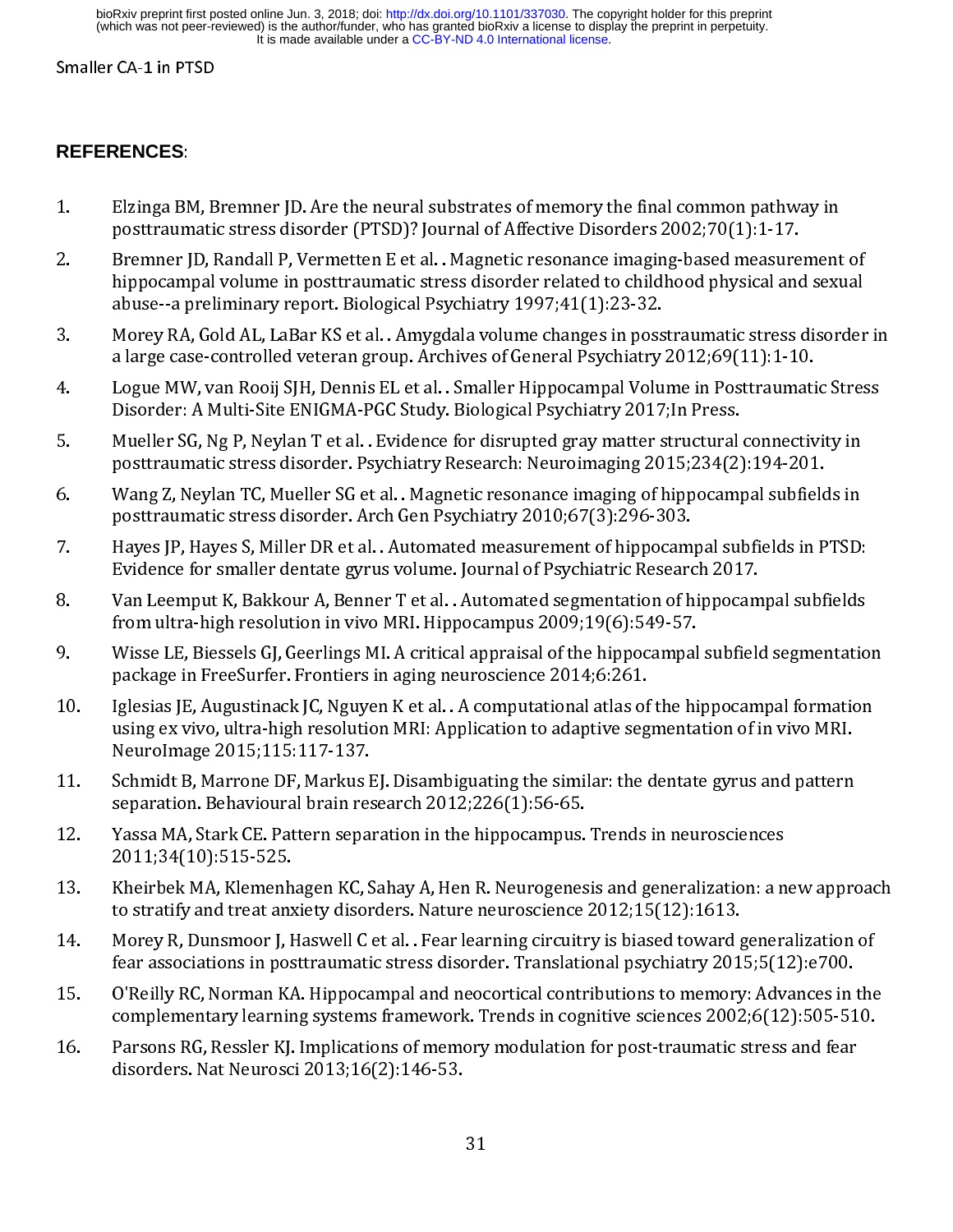- Smaller CA-1 in PTSD<br>17. Vyas A, Mitra R, Shankaranarayana Rao BS, Chattarji S. Chronic stress induces contrasting patterns
- of dendritic remodeling in hippocampal and amygdaloid neurons. J Neurosci 2002;22(15):6810-8.<br>
18. Gould E, Tanapat P, McEwen BS et al. . Proliferation of granule cell precursors in the dentate gyrus<br>
of adult monkeys is Gould E, Tanapat P, McEwen BS et al. . Proliferation of granule cell precursors in the dentate gyrus of adult monkeys is diminished by stress. Proceedings of the National Academy of Sciences 1998;95(6):3168-3171.<br>
Jji J, M
- 
- 
- 
- 
- 1998;95(6):3168-3171.<br>
1j J, Maren S. Differential roles for hippocampal areas CA1 and CA3 in the contextual encodinetrieval of extinguished fear. Learning & Memory 2008;15(4):244–251.<br>
Furini C, Myskiw J, Izquierdo I. The Ji J, Maren S. Differential<br>retrieval of extinguished<br>Furini C, Myskiw J, Izquic<br>Reviews 2014;47:670-6<br>Sass KJ, Spencer D, Kim J<br>pyramidal cell density. N<br>Papanicolaou AC, Simos<br>pictorial material. Learn<br>Tronson NC, Schric Furini C, Myskiw J, Izquierdo I. The learning of fear extinction. Neuroscie<br>Reviews 2014;47:670-683.<br>Sass KJ, Spencer D, Kim J et al. . Verbal memory impairment correlates w<br>pyramidal cell density. Neurology 1990;40(11):16 Reviews 2014;47:670-683.<br>
21. Sass KJ, Spencer D, Kim J et al.. Verbal memory impairment correlates with hippocampal<br>
pyramidal cell density. Neurology 1990;40(11):1694-1694.<br>
22. Paparicolaou AC, Simos PG, Castillo EM et Entertal 2023, Elemental Consol<br>Sass KJ, Spencer D, Kim J et<br>pyramidal cell density. Neur<br>Papanicolaou AC, Simos PG,<br>pictorial material. Learning<br>Tronson NC, Schrick C, Guzr<br>neurons mediating conditio<br>2009;29(11):3387-3394 22. Papanicolaou AC, Simos PG, Castillo EM et al. . The hippocampus and memory of verbal are pictorial material. Learning & Memory 2002;9(3):99-104.<br>
23. Tronson NC, Schrick C, Guzman YF et al. . Segregated populations of Papanicolaou AC, Simos PG, Castillo EM et al. . The hippocam<br>pictorial material. Learning & Memory 2002;9(3):99-104.<br>Tronson NC, Schrick C, Guzman YF et al. . Segregated popula<br>neurons mediating conditioning and extinction
- of adult monkeys is diminished by stress. Proceedings of the National Academy of Sciences<br>
1998;95(6):3168-3171.<br>
19. JJ, Maren S. Differential roles for hippocampal areas CA1 and CA3 in the contextual encoding and<br>
19. JJ 19. Ji J), Ji J, Marcus IN, Dodart J-C. Excitotoxic Issions restricted to the original roles for hippocampal Reviews 2014;47:670-683.<br>
19. Furnii C, Myskiw J, Izquierdo I. The learning of fear extinction. Neuroscience & Bi
- 
- 
- 
- pictorial material. Learning & Memory 2002;9(3):99-104.<br>
22. Tronson NC, Schrick C, Guzman YF et al. . Segregated populations of hippocampal principal neurons mediating conditioning and extinction of contextual fear. Journ procession NC, Schrick C, Guzman YF et al. . Segregated popu<br>neurons mediating conditioning and extinction of context<br>2009;29(11):3387-3394.<br>Dillon GM, Qu X, Marcus JN, Dodart J-C. Excitotoxic lesions<br>hippocampus impair sp neurons mediating conditioning and extinction of contextual fear. Journal of Neuroscience<br>
2009;29(11):3387-3394.<br>
Dillon GM, Qu X, Marcus JN, Dodart J-C. Excitotoxic lesions restricted to the dorsal CA1 field of the<br>
hipp 2009;29(11):3387-3394.<br>
Dillon GM, Qu X, Marcus JN, Dodart J-C. Excitotoxic lesions restricted to the dorsal CA1 field<br>
hippocampus impair spatial memory and extinction learning in C57BL/6 mice. Neurobiolo<br>
learning and me Dillon GM, Qu X, Marcus J<br>hippocampus impair spat<br>learning and memory 200<br>Whelan CD, Hibar DP, van<br>human hippocampal form<br>Logue MW, Amstadter AB<br>Stress Disorder Workgrou<br>collaboration. Neuropsycl<br>Winterburn JL, Pruessner<br>u 122. https://emiatrics.org/matrics.org/matrics.org/matrics.org/matrics.org/matrics.org/matrics.org/matrics.org/matrics.org/matrics.org/matrics.org/matrics.org/matrics.org/matrics.org/matrics.org/matrics.org/matrics.org/mat Hearning and memory 2008;90(2):426-433.<br>
Whelan CD, Hibar DP, van Velzen LS et al. . Heritability and reliability of automatically segmente<br>
human hippocampal formation subregions. Neurolmage 2015.<br>
Logue MW, Amstadter AB, naming memoritory 2008; (2):228.226.23.<br>Whelan CD, Hibar DP, van Velzen LS et al. . F<br>human hippocampal formation subregions.<br>Logue MW, Amstadter AB, Baker DG et al. . T<br>Stress Disorder Workgroup: Posttraumatic collaborati 26. Logue MW, Amstadter AB, Baker DG et al. . The Psychiatric Genomics Consortium Posttraumatic<br>26. Logue MW, Amstadter AB, Baker DG et al. . The Psychiatric Genomics Consortium Posttraumatic<br>27. Winterburing Vortex Disord Logue MW, Amstadter AB, Baker DG et al. . The Psychiatric Gen<br>Stress Disorder Workgroup: Posttraumatic stress disorder entes<br>collaboration. Neuropsychopharmacology 2015.<br>Winterburn JL, Pruessner JC, Chavez S et al. . A nov Stress Disorder Workgroup: Posttraumatic stress disorder enters the age of large-scale genomic<br>
collaboration. Neuropsychopharmacology 2015.<br>
27. Winterburn JL, Pruessner JC, Chavez Set al. . A novel in vivo atlas of human collaboration. Neuropsychopharmacology 2015.<br>
Winterburn JL, Pruessner JC, Chavez S et al. . A novel in vivo atlas of human hippocampal subfield<br>
using high-resolution 3T magnetic resonance imaging. Neuroimage 2013;74:254-Winterburn JL, Pruessner JC, Chavez S et al. . A not using high-resolution 3T magnetic resonance imagnetic resonance imagnetic resonance imagnetic synch and the site study of US Afghanistar Methods in Psychiatric Research using high-resolution 3T magnetic resonance imaging. Neuroimage 2013;74:254-265.<br>
28. Brancu M, Wagner HR, Morey RA et al. . The Post Deployment Mental Health (PDMH) study and<br>
repository: A multi - site study of US Afgha Brancu M, Wagner HR, Morey RA et al. . The Post - Deployment Mental Health (PDMH)<br>repository: A multi - site study of US Afghanistan and Iraq era veterans. International)<br>Methods in Psychiatric Research 2017;26(3).<br>Fischl
- 
- 
- repository: A multi site study of US Afghanistan and Iraq era veterans. International Journal of<br>Methods in Psychiatric Research 2017;26(3).<br>29. Fisch B, Salat DH, Busa E et al. . Whole brain segmentation: automated labe Methods in Psychiatric Research 2017;26(3).<br>
Fischl B, Salat DH, Busa E et al. . Whole brain segmentation: automated labeling of<br>
neuroanatomical structures in the human brain. Neuron 2002;33(3):341-55.<br>
Gutman B, Wang Y, Fischl B, Salat DH, Busa E et al. . Whole brain s<br>neuroanatomical structures in the human bra<br>Gutman B, Wang Y, Morra J et al. . Disease clas<br>Hippocampus 2009;19(6):572.<br>Teicher MH, Anderson CM, Polcari A. Childhoo<br>in the 19. Fischland B, Warral et al. . Disease classification with hippocampal shape in Hippocampus 2009;19(6):572.<br>
29. Fischer MH, Anderson CM, Polcari A. Childhood maltreatment is associated with rin the hippocampus 2009;19(6 neuronan B, Wang Y, Morra J et al. . Disease classification with hippocampus 2009;19(6):572.<br>Teicher MH, Anderson CM, Polcari A. Childhood maltreatment is associated win the hippocampus 2009;19(6):572.<br>Teicher MH, Anderson Hippocampus 2009;19(6):572.<br>
31. Teicher MH, Anderson CM, Polcari A. Childhood maltreatment is associated with reduced vo<br>
in the hippocampal subfields CA3, dentate gyrus, and subiculum. Proceedings of the Nationa<br>
Academy Teicher MH, Anderson CM, Polc<br>in the hippocampal subfields CA<br>Academy of Sciences 2012;109<br>Miller GA, Chapman JP. Misunde<br>2001;110(1):40-48.<br>Diedenhofen B, Musch J. cocor:<br>correlations. PloS one 2015;10( in the hippocampal subfields CA3, dentate gyrus, and subiculum. Proceedings of the National<br>Academy of Sciences 2012;109(9):E563-E572.<br>32. Miller GA, Chapman JP. Misunderstanding analysis of covariance. Journal of Abnormal
- Academy of Sciences 2012;109(9):E563-E572.<br>
Miller GA, Chapman JP. Misunderstanding analysis of covariance. Journal of Abnormal Psycho<br>
2001;110(1):40-48.<br>
Diedenhofen B, Musch J. cocor: A comprehensive solution for the st Miller GA, Chapman JP. Misunderstanding analy<br>2001;110(1):40-48.<br>Diedenhofen B, Musch J. cocor: A comprehensiv<br>correlations. PloS one 2015;10(4):e0121945.<br>32
- $2001;110(1):40-48.$ <br>33. Diedenhofen B, Musch J. cocor: A comprehensive solution for the statistical comparison of correlations. PloS one  $2015;10(4):e0121945.$ <br>32 Diedenhofen B, Muse<br>correlations. PloS on<br>the set of the Son and Son and Son and Son and Son and Son and Son and Son and Son and Son and Son and Son and Son and Son and Son and Son and Son and Son and Son and Son and Son a  $32$ <br>  $32$ correlations. Plos one 2015;<br>10(4):<br>10(4): 01(4): 01(4): 01(4): 01(4): 01(4): 01(4): 01(4): 01(4): 01(4): 01(4): 01(4): 01(4): 01(4): 01(4): 01(4)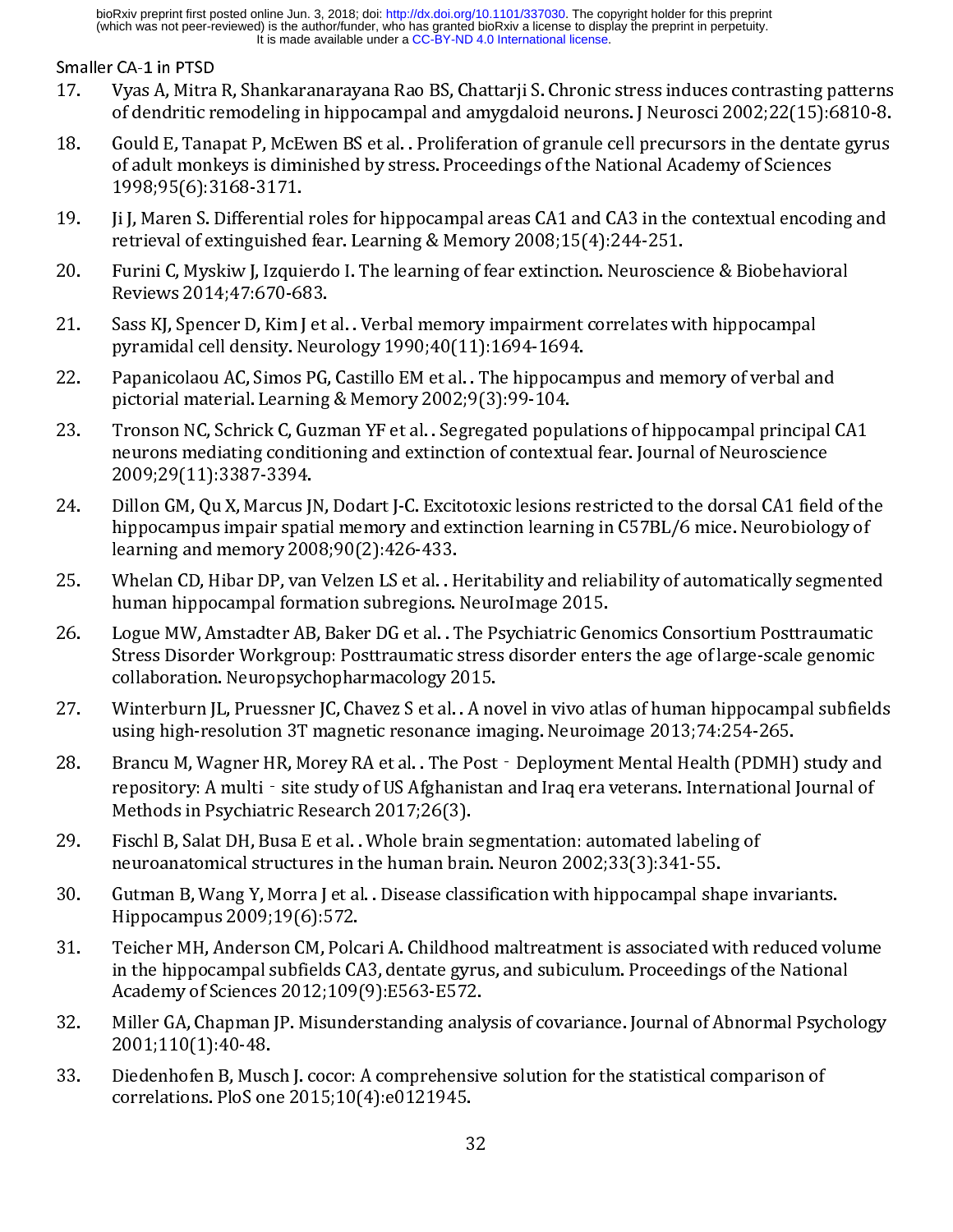- Smaller CA-1 in PTSD<br>34. Sapolsky RM. Atrophy of the hippocampus in posttraumatic stress disorder: how and when?
- Hippocampus 2001;11(2):90-1.<br>
35. Morey RA, Haswell CC, Hooper SR, De Bellis MD. Amygdala, Hippocampus, and Ventral Media<br>
Prefrontal Cortex Volumes Differ in Maltreated Youth with and without Chronic Posttraumat<br>
Stress Morey RA, Haswell CC, Hooper S<br>Prefrontal Cortex Volumes Diffe:<br>Stress Disorder. Neuropsychoph<br>Hayes JP, LaBar KS, McCarthy G<br>memory distortions for trauma 1<br>2011;45(5):660-9.<br>Pikkarainen M, Rönkkö S, Savan<br>nuclei of the a
- 
- 
- 
- Prefrontal Cortex Volumes Differ in Maltreated Youth with and without Chronic Posttraumatic<br>Stress Disorder. Neuropsychopharmacology 2015.<br>Hays JP, LaBar KS, McCarthy G et al. . Reduced hippocampal and amygdala activity p Stress Disorder. Neuropsychopharmacology 2015.<br>
Hayes JP, LaBar KS, McCarthy G et al. . Reduced hippocampal and amygdala activity predicts<br>
memory distortions for trauma reminders in combat-related PTSD. J Psychiatr Res<br>
2 Hayes JP, LaBar KS, McCarthy G et al. . Reduced hip,<br>memory distortions for trauma reminders in comb<br>2011;45(5):660-9.<br>Pikkarainen M, Rönkkö S, Savander V et al. . Project<br>nuclei of the amygdala to the hippocampal formatic memory distortions for trauma reminders in combat-related PTSD. J Psychiatr Res<br>
2011;45(5):660-9.<br>
Pikkarainen M, Rönkkö S, Savander V et al. . Projections from the lateral, basal, and accessory<br>
nuclei of the amygdala to 2011;45(5):660-9.<br>
Pikkarainen M, Rönkkö S, Savander V et al. . Projections from the lateral, basal, and<br>
nuclei of the amygdala to the hippocampal formation in rat. Journal of Comparative<br>
1999;403(2):229-260.<br>
Zhou Q, H Pikkarainen M, Rör<br>nuclei of the amygo<br>1999;403(2):229-2<br>Zhou Q, Homma KJ,<br>of hippocampal syr<br>Oh WC, Hill TC, Zitc<br>plasticity accompar<br>2013;110(4):E305-<br>Jimenez J, Su K, Gol<br>2018;97:1-14.<br>Roozendaal B, McE<br>Neuroscience 200 nuclei of the amygdala to the hippocampal formation in rat. Journal of Comparative Neurology<br>
1999;403(2):229-260.<br>
38. Zhou Q, Homma KJ, Poo M-m. Shrinkage of dendritic spines associated with long-term depression<br>
58. Oh 1999;403(2):229-260.<br>
Zhou Q, Homma KJ, Poo M-m. Shrinkage of dendritic spines associated with long-term depressiof hippocampal synapses. Neuron 2004;44(5):749-757.<br>
Oh WC, Hill TC, Zito K. Synapse-specific and size-depen Zhou Q, Homma KJ, Poo<br>of hippocampal synaps<br>Oh WC, Hill TC, Zito K. S<br>plasticity accompanyin<br>2013;110(4):E305-E31<br>Jimenez J, Su K, Goldbe:<br>2018;97:1-14.<br>Roozendaal B, McEwen<br>Neuroscience 2009;10<br>Kerchner GA, Deutsch (<br>perf of the W.C. Hill TC, Zito K. Synapse-specific and size-depend<br>plasticity accompanying synaptic weakening. Proceedin,<br>2013;110(4):E305-E312.<br>Jimenez J, Su K, Goldberg A et al. . Anxiety cells in a hippo<br>2018;97:1-14.<br>Roozen
- 
- 
- 
- 
- 
- 38. In MCC Constraines as Neuron 2004;44(5):749-757.<br>
39. Oh WC, Hill TC, Zito K. Synapse-specific and size-dependent mechanisms of spine structural<br>
plasticity accompanying synaptic weakening. Proceedings of the National plasticity accompanying synaptic weakening. Proceedings of the National Academy of Science 2013;110(4):E305-E312.<br>
40. Jimenez J, Su K, Goldberg A et al. . Anxiety cells in a hippocampal hypothalamic circuit. Neure 1009:97  $\frac{1}{2}$  2013;110(4):E305-E312.<br>
Jimenez J, Su K, Goldberg A et al. . Anxiety cells in a hippocampal hypothalamic circuit. Neuron<br>
2018;97:1-14.<br>
Roozendaal B, McEwen BS, Chattarji S. Stress, memory and the amygdala. Nat Jimenez J, Su K, Goldberg,<br>2018;97:1-14.<br>Roozendaal B, McEwen B?<br>Neuroscience 2009;10(6)<br>Kerchner GA, Deutsch GK,<br>performance in Alzheimer<br>van der Kolk BA, Fisler R.<br>overview and exploratory<br>Besnard A, Sahay A. Adult<br>Neuro 2018;97:1-14.<br>
41. Roozendaal B, McEwen BS, Chattarji S. Stress, memory and the amygdala. Nature Reviews<br>
Neuroscience 2009;10(6):423-433.<br>
42. Kerchner GA, Deutsch GK, Zeineh Met al. . Hippocampal CA1 apical neuropil atr Roozendaal B,<br>Reuroscience 2<br>Kerchner GA, I<br>performance in<br>van der Kolk B<br>overview and 6<br>Besnard A, Sah<br>Neuropsychop<br>Bremner JD, V<sub>J</sub><br>structure and f<br>American Jour:<br>Iglesias JE, Sab<br>modalities; 20<br>Fischl B. FreeS<br>Friedman Neuroscience 2009;10(6):423-433.<br>
42. Kerchner GA, Deutsch GK, Zeineh M et al. . Hippocampal CA1 apical neuropil atrophy and neuroframance in Alzheimer's disease. Neuroimage 2012;63(1):194-202.<br>
43. var der Kolk BA, Fisler Kerchner GA, Deutsch GK, Zeineh M<br>performance in Alzheimer's disease<br>van der Kolk BA, Fisler R. Dissociatio<br>overview and exploratory study. Jou<br>Besnard A, Sahay A. Adult hippocam<br>Neuropsychopharmacology 2016;4:<br>Bremner JD, performance in Alzheimer's disease. Neuroimage 2012;63(1):194-202.<br>
43. van der Kolk BA, Fisler R. Dissociation and the fragmentary nature of traumatic memories:<br>
overview and exploratory study. Journal of Traumatic Stress performance in Alzheimer's disease. Neuroimage 2012;63(1):194-202.<br>van der Kolk BA, Fisler R. Dissociation and the fragmentary nature of tra<br>overview and exploratory study. Journal of Traumatic Stress 1995;8(4)<br>Besnard A, overview and exploratory study. Journal of Traumatic Stress 1995;8(4):505-25.<br>
44. Besnard A, Sahay A. Adult hippocampal neurogenesis, fear generalization, and stress.<br>
Neuropsychopharmacology 2016;41(1):24-44.<br>
45. Ferem Besnard A, Sahay A. Adult hippocampal neurogenesis, fear generalization, and st<br>Neuropsychopharmacology 2016;41(1):24-44.<br>Bremner JD, Vythilingam M, Vermetten E et al. . MRI and PET study of deficits in<br>structure and funct Neuropsychopharmacology  $2016;41(1):24-44$ .<br>
45. Bremner JD, Vythilingam M, Vermetten E et al. . MRI and PET study of deficits in hippocarructure and function in women with childhood sexual abuse and posttraumatic stre<br>
46 Bremner JD, Vythilingam M, Vermetten E et al..<br>structure and function in women with childhoo<br>American Journal of Psychiatry 2003;160(5):92<br>Iglesias JE, Sabuncu MR, Van Leemput K. A gene<br>modalities; 2012. City: IEEE, p 888-
- 
- 
- 
- 
- structure and function in women with childhood sexual abuse and posttraumatic stress disore<br>American Journal of Psychiatry 2003;160(5):924-32.<br>46. Iglesias JE, Sabuncu MR, Van Leemput K. A generative model for multi-atlas American Journal of Psychiatry 2003;160(5):924-32.<br>
Iglesias JE, Sabuncu MR, Van Leemput K. A generative model for multi-atlas segmentation across<br>
modalities; 2012. City: IEEE, p 888-891.<br>
Fischl B. FreeSurfer. Neuroimage Firstnam Journal of Politics, 2012, 2012<br>
Iglesias JE, Sabuncu MR, Van Leemput K. A generative<br>
modalities; 2012. City: IEEE, p 888-891.<br>
Fischl B. FreeSurfer. Neuroimage 2012;62(2):774-78?<br>
Friedman L, Wall M. Graphical v modalities; 2012. City: IEEE, p 888-891.<br>
47. Fischl B. FreeSurfer. Neuroimage 2012;62(2):774-781.<br>
48. Friedman L, Wall M. Graphical views of suppression and multicollinearity in multiple linear<br>
regression. The American modalities; 2012. Presenting Presenting<br>Fischl B. FreeSurfer. Neuroimage 2012; 6<br>Friedman L, Wall M. Graphical views of s<br>regression. The American Statistician 20<br>Wurm LH, Fisicaro SA. What residualizir<br>does not do). Journ 48. Friedman L, Wall M. Graphical views of suppression and<br>regression. The American Statistician 2005;59(2):127-1<br>Wurm LH, Fisicaro SA. What residualizing predictors in<br>does not do). Journal of Memory and Language 2014;72<br> regression. The American Statistician 2005;59(2):127-136.<br>
49. Wurm LH, Fisicaro SA. What residualizing predictors in regression analyses does (and what<br>
does not do). Journal of Memory and Language 2014;72:37-48.<br>
50. Gar regression. The Wurm LH, Fisicaro SA. What residualizing predictors in regressions not do). Journal of Memory and Language 2014;72:37-<br>Garfinkel SN, Abelson JL, King AP et al. . Impaired contextual<br>fMRI and psychophysiolog does not do). Journal of Memory and Language 2014;72:37-48.<br>
50. Garfinkel SN, Abelson JL, King AP et al. . Impaired contextual modulation of memories in PTSD<br>
fMRI and psychophysiological study of extinction retention and Garfinkel SN, Abelson JL, King AP et al. . Impaired contextual more fMRI and psychophysiological study of extinction retention and Neuroscience 2014;34(40):13435-13443.<br>  $33$ 50. FINRI and psychophysiological study of extinction retention and fear renewal. The Journal of<br>Neuroscience 2014;34(40):13435-13443.<br>33 FMRI and psychophysics and fear respectively. The Homeleville respectively of the Journal of the Journal of the Journal of the Journal of the Journal of the Journal of the Journal of the Journal of the Journal of the Jour Neuroscience 2014;34(40):13435-13443.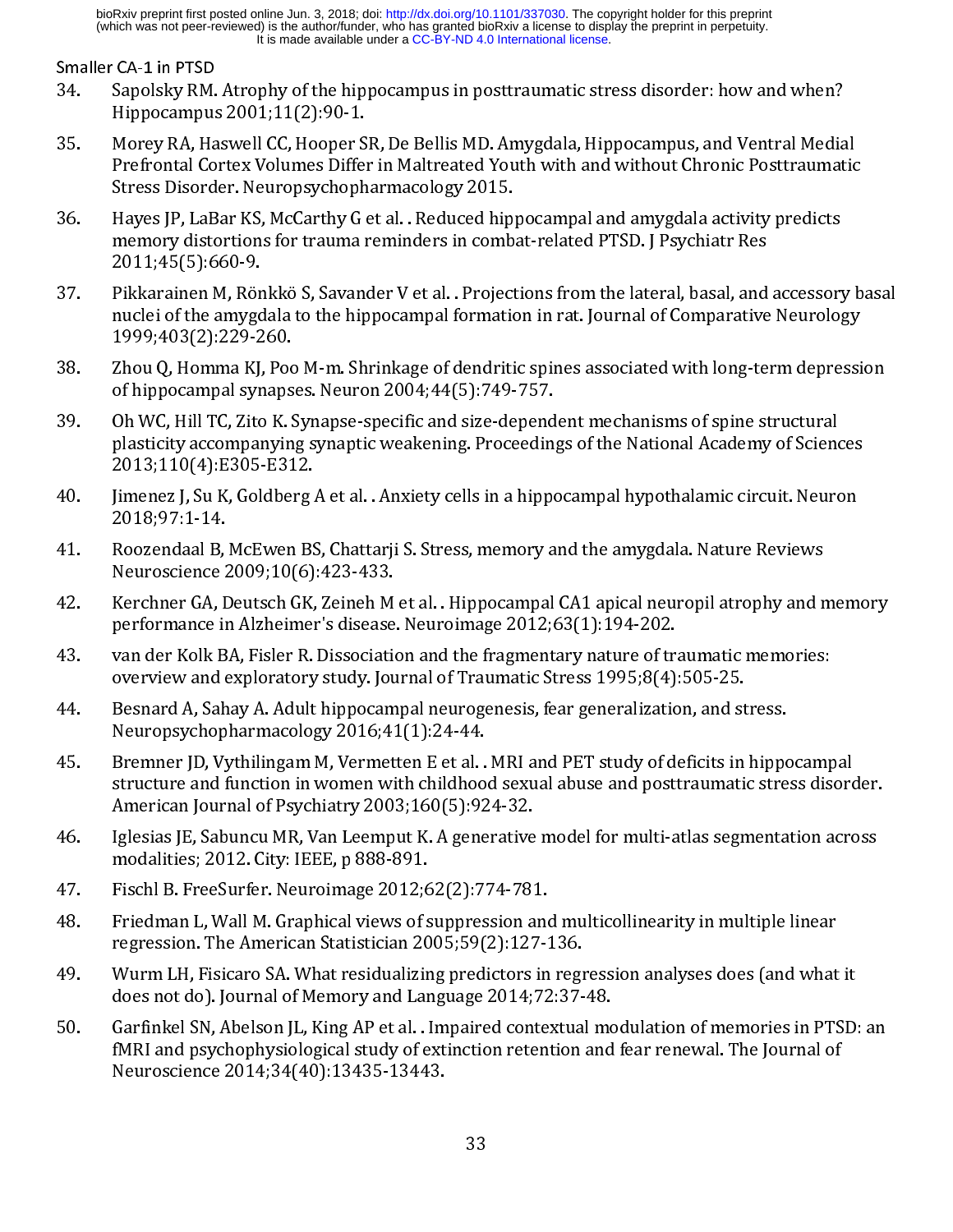# Figure 1

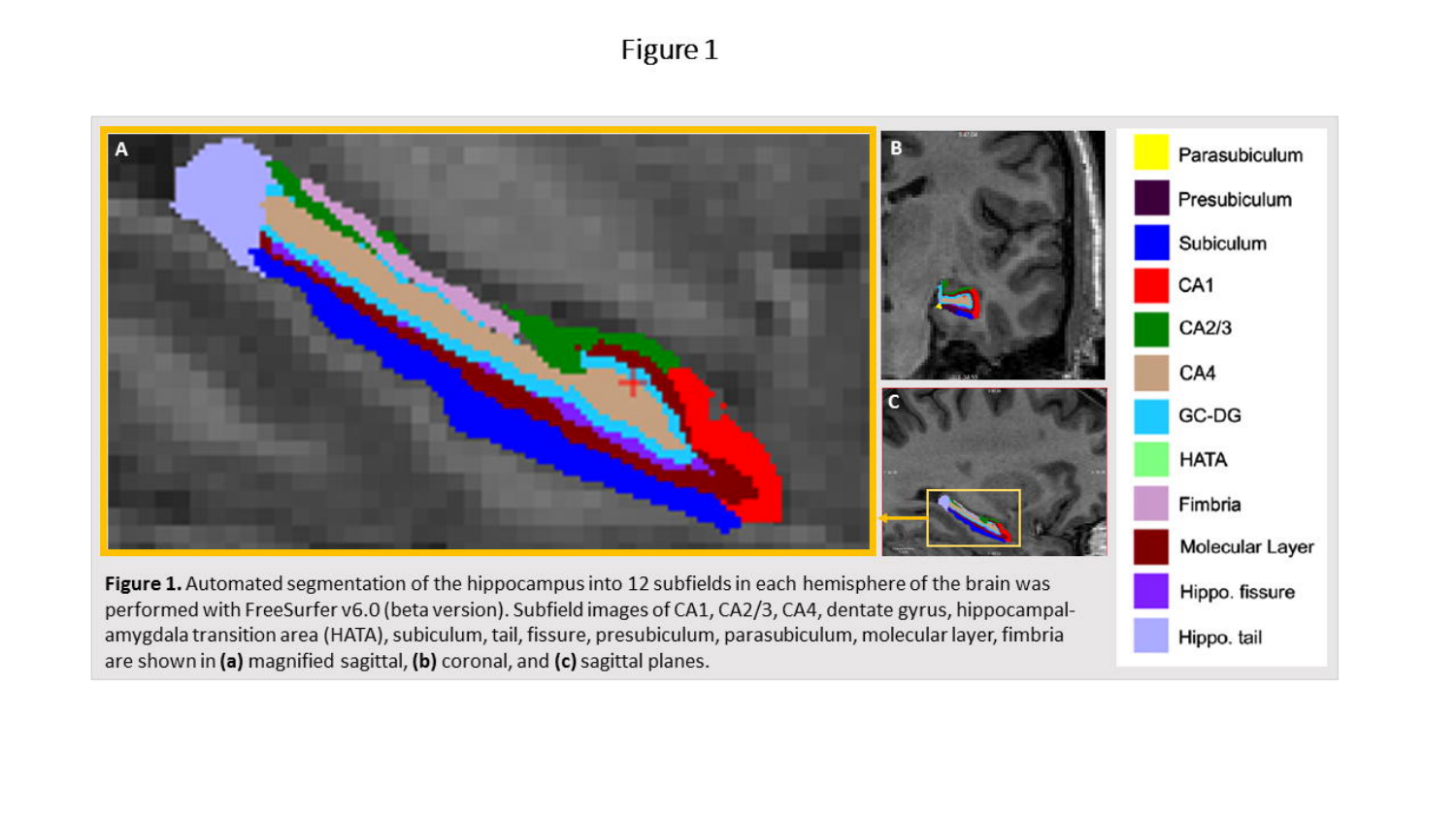Figure 2

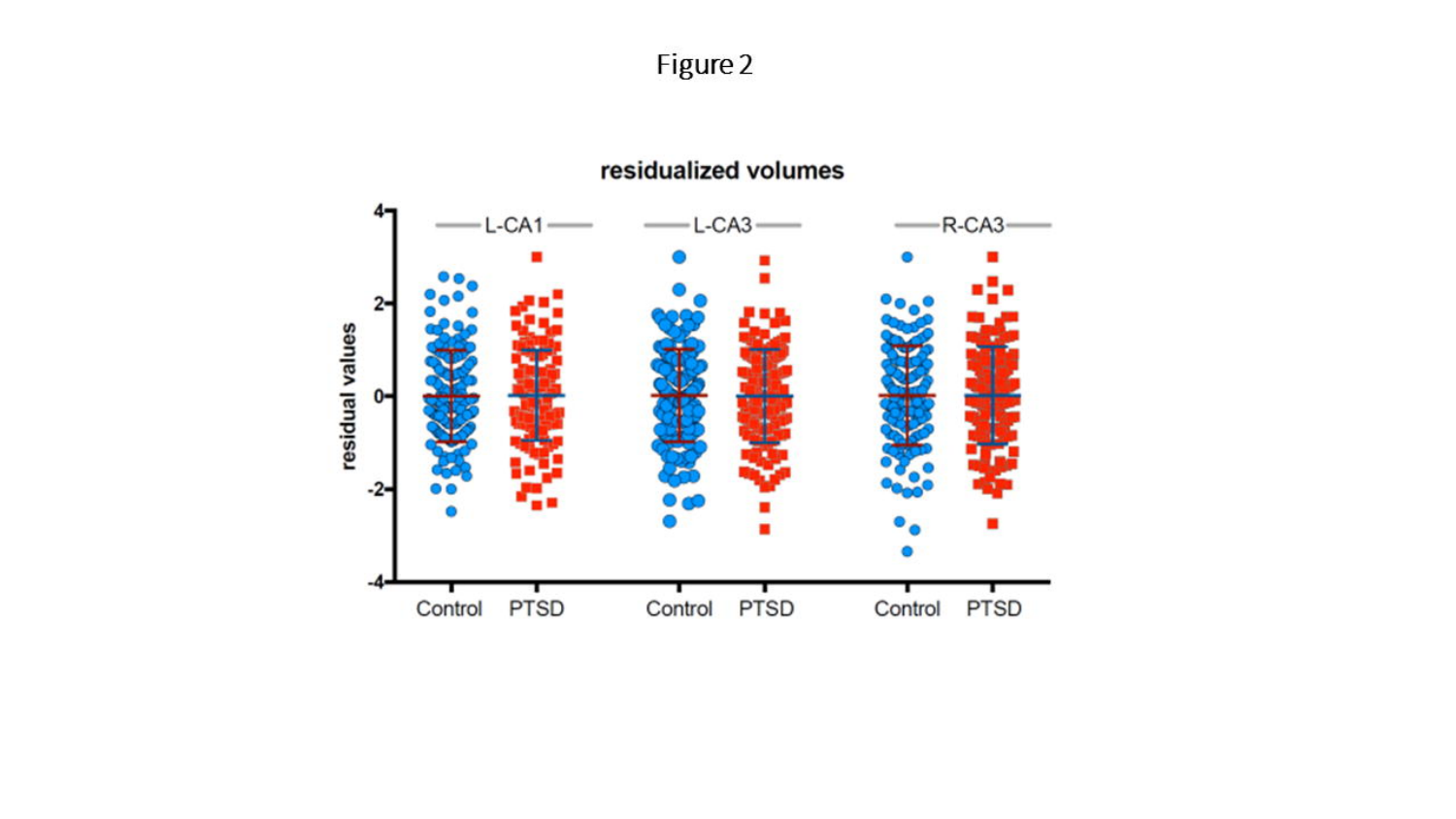

Figure 3. Results showed that the associations between lifetime trauma exposure (TLEQ score) and subfield volumes for (A) L-CA1, (B) L-CA3, and (C) R-CA3, were weak and were not significantly different in the PTSD group (red trend line) compared to the Control group (blue trend line).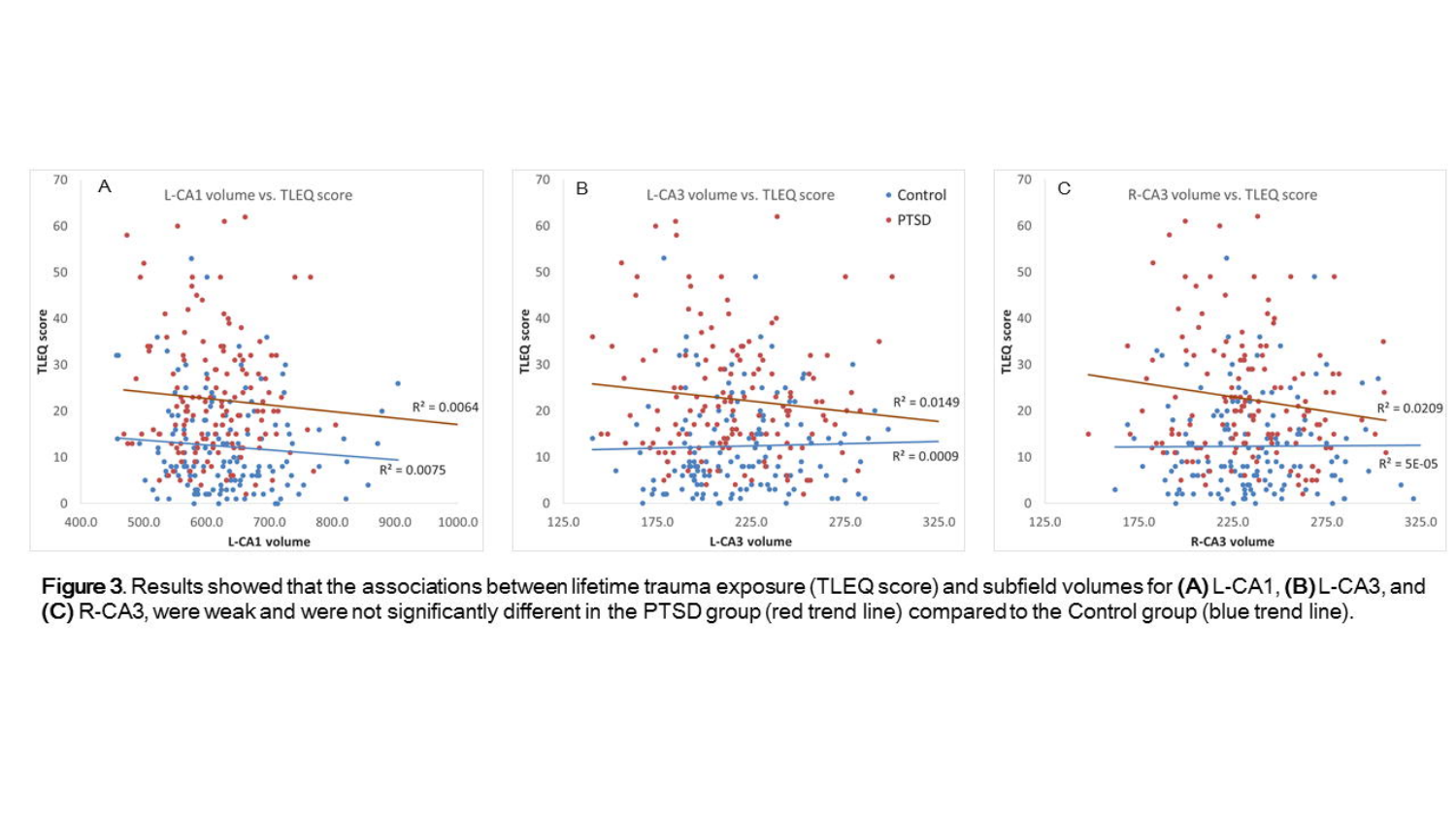

Figure 4. Shape analysis. The results of 3D shape analysis at 2,502 vertices show with FDR correction at  $p < 0.2$ significance level. (A)  $\beta$ -map show PTSD < Control and PTSD > Control (B)  $\rho$ -map.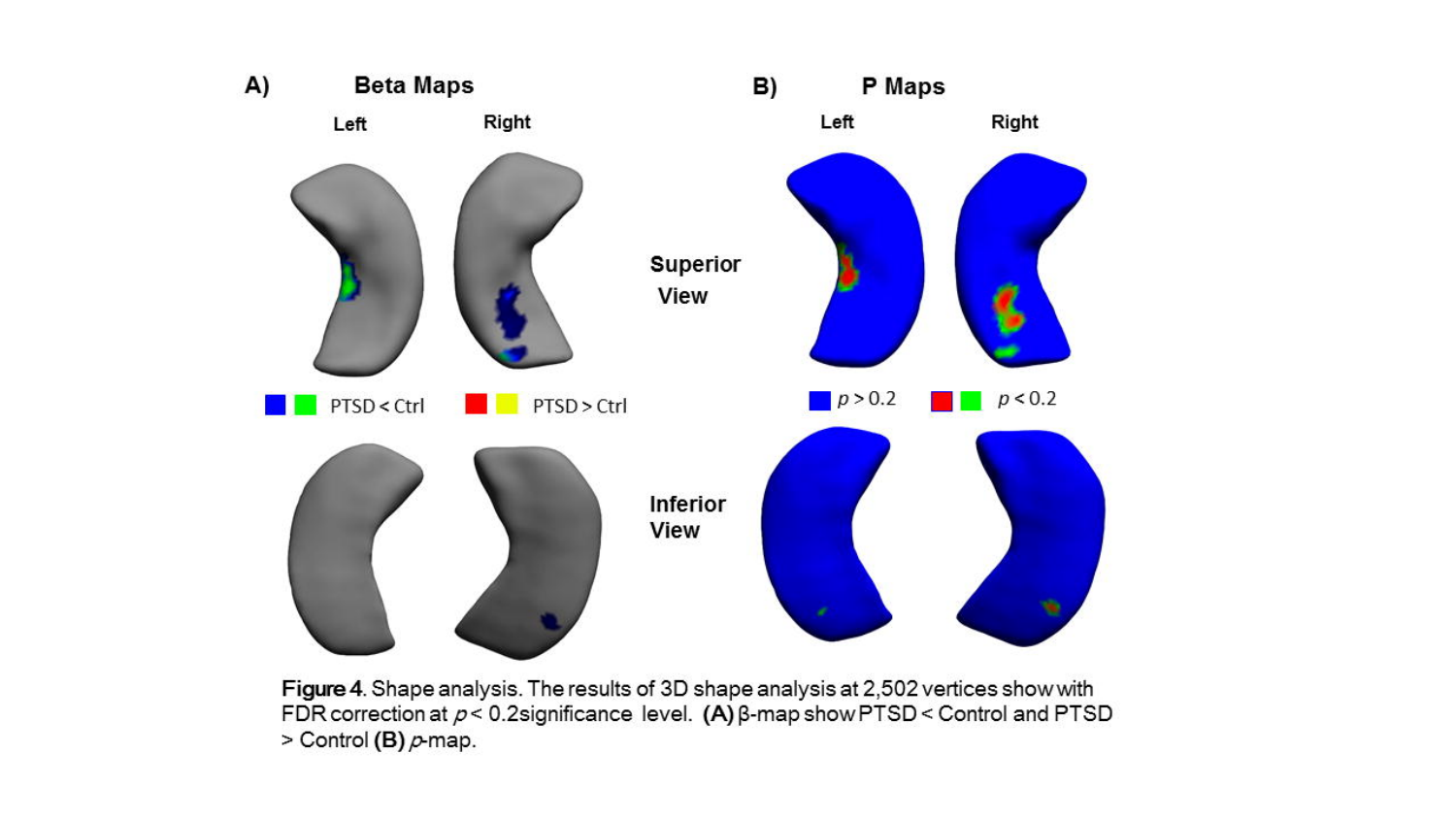# Supplemental Figure 1

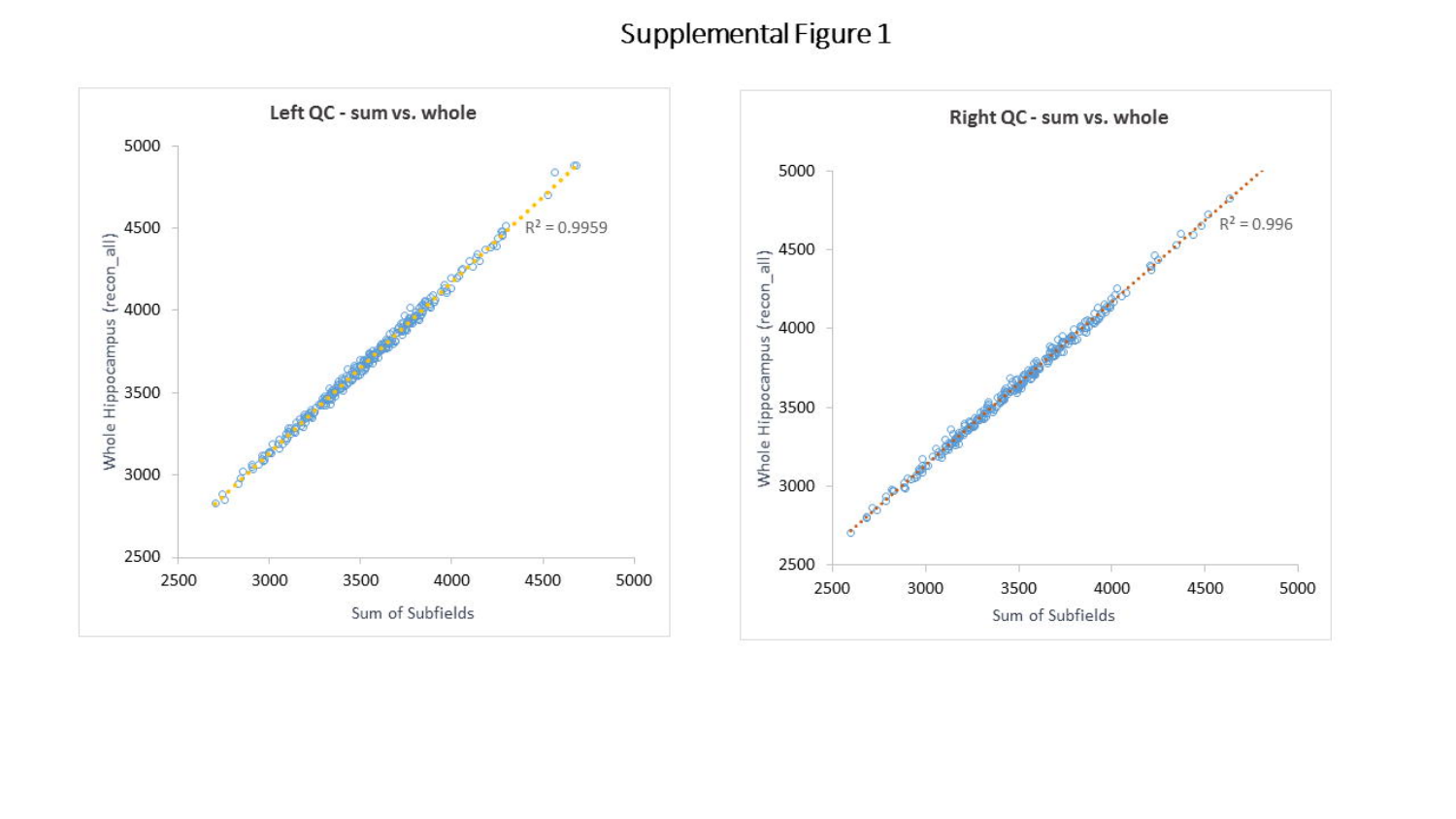

Supplemental Figure 2a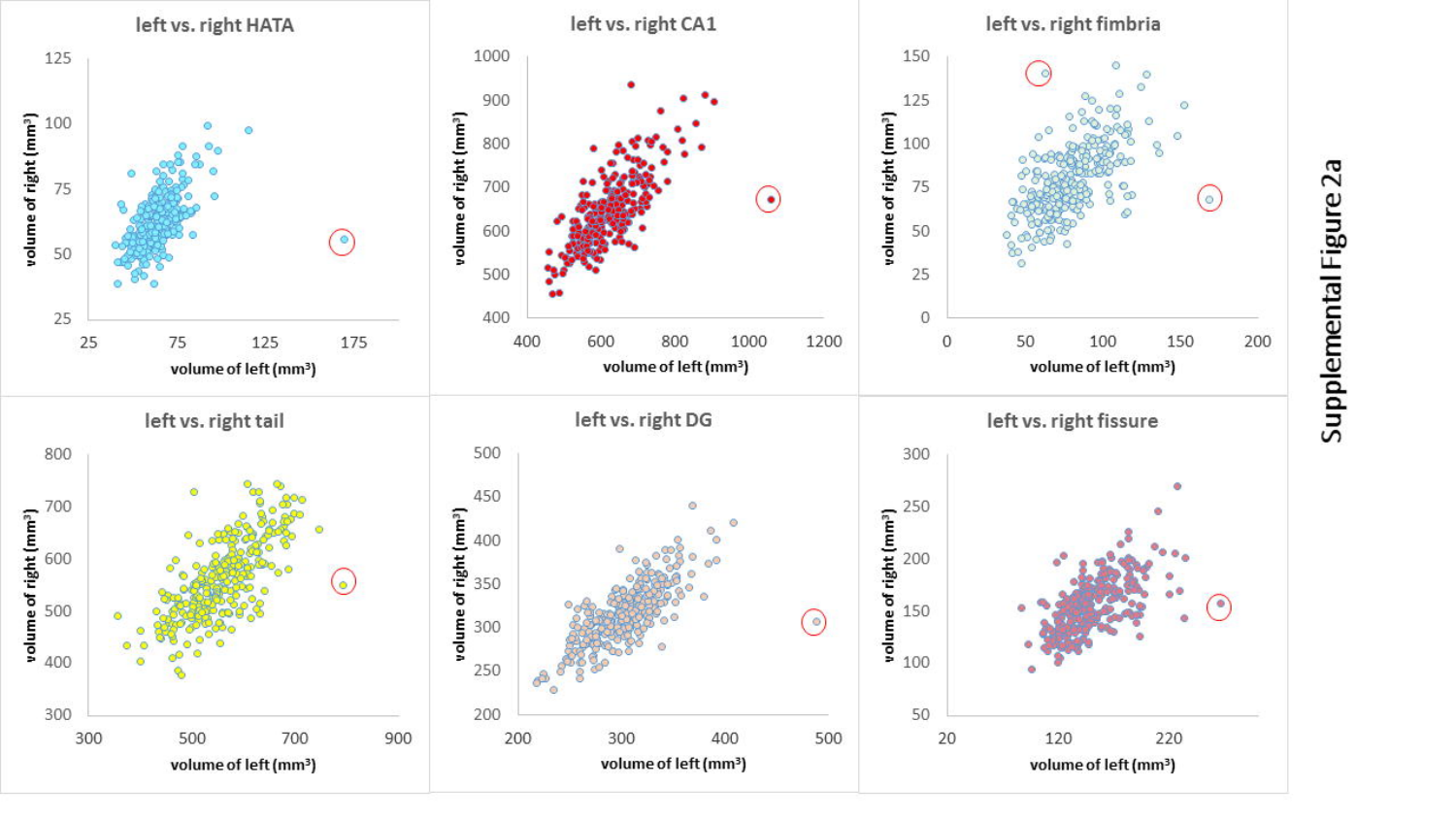

Supplemental Figure 2b